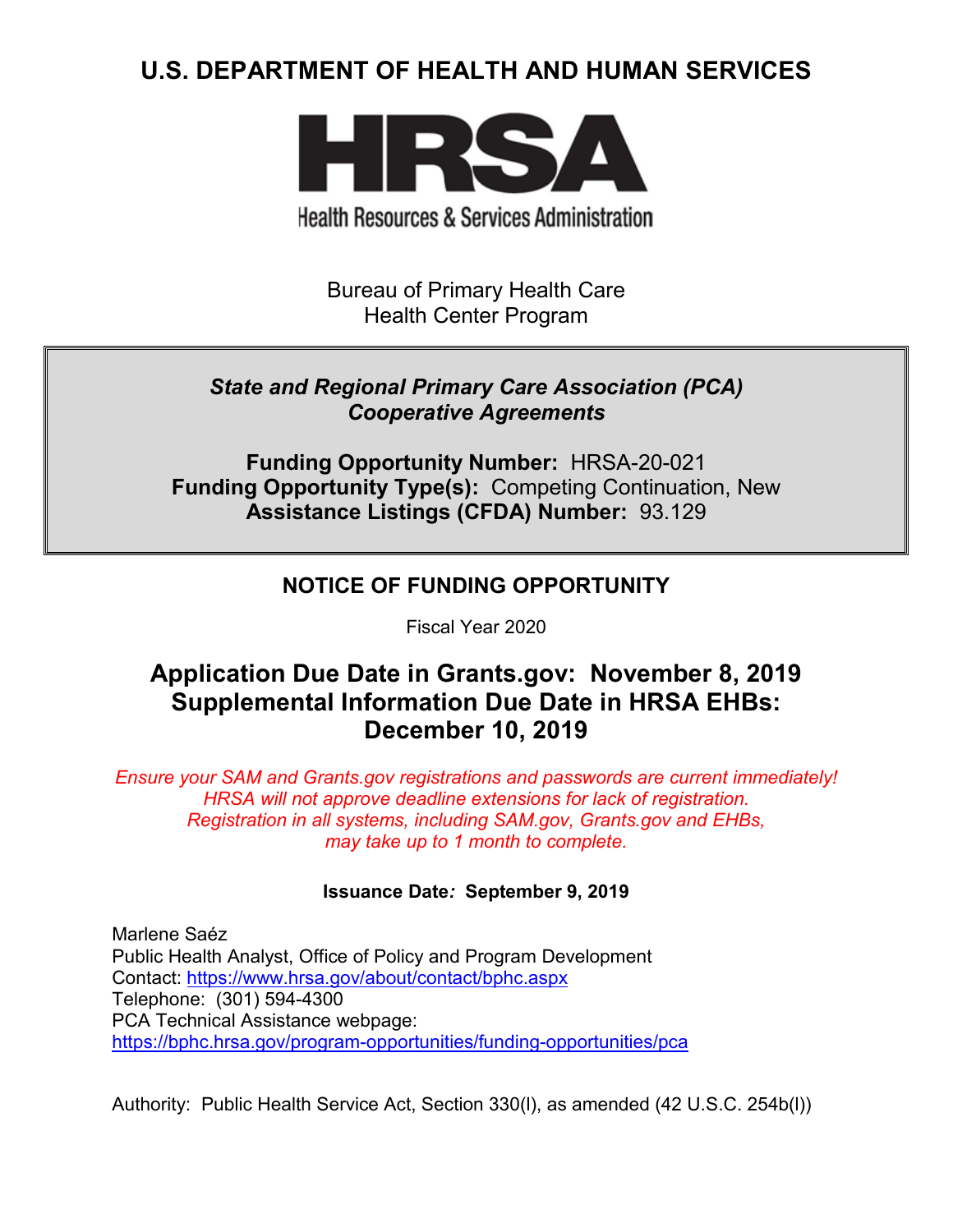# **EXECUTIVE SUMMARY**

The Health Resources and Services Administration (HRSA) is accepting applications for fiscal year (FY) 2020 State and Regional Primary Care Association (PCA) Cooperative Agreements. This funding will establish or maintain cooperative agreements with organizations to provide training and technical assistance (T/TA) on a state or regional basis to existing and potential health centers. Existing health centers include Health Center Program award recipients and look-alikes. Potential health centers include organizations that are applying for or seeking information about applying for a Health Center Program award or look-alike designation.

| <b>Funding Opportunity Title:</b>                                                   | <b>State and Regional Primary Care</b><br><b>Association (PCA) Cooperative</b>                                                                                                                                                                    |  |
|-------------------------------------------------------------------------------------|---------------------------------------------------------------------------------------------------------------------------------------------------------------------------------------------------------------------------------------------------|--|
|                                                                                     | Agreements                                                                                                                                                                                                                                        |  |
| <b>Funding Opportunity Number:</b>                                                  | <b>HRSA-20-021</b>                                                                                                                                                                                                                                |  |
| Due Date for Applications -<br>Grants.gov:                                          | November 8, 2019 (11:59 p.m. ET)                                                                                                                                                                                                                  |  |
| Due Date for Supplemental Information -<br><b>HRSA Electronic Handbooks (EHBs):</b> | December 10, 2019 (5 p.m. ET)                                                                                                                                                                                                                     |  |
| <b>Anticipated Total Annual Available</b><br>FY 2020 Funding:                       | Approximately \$57.5 million                                                                                                                                                                                                                      |  |
| <b>Estimated Number and Type of Awards:</b>                                         | Up to 52 cooperative agreements                                                                                                                                                                                                                   |  |
| <b>Estimated Award Amount:</b>                                                      | Varies                                                                                                                                                                                                                                            |  |
| <b>Cost Sharing/Match Required:</b>                                                 | No                                                                                                                                                                                                                                                |  |
| <b>Project Period/Period of Performance:</b>                                        | July 1, 2020 through June 30, 2023 (up to<br>3 years)                                                                                                                                                                                             |  |
| Eligible Applicants:                                                                | Eligible applicants include domestic<br>public, non-profit, and for-profit entities,<br>including tribal and faith-based<br>organizations. New organizations and<br>organizations currently receiving funding<br>as PCAs may submit applications. |  |
|                                                                                     | See Section III of this notice of funding<br>opportunity (NOFO) for complete eligibility<br>information.                                                                                                                                          |  |

### **Application Guide**

You (the applicant organization/agency) are responsible for reading and complying with the instructions included in HRSA's *SF-424 Two-Tier Application Guide,* available online at [http://www.hrsa.gov/grants/apply/applicationguide/sf424programspecificappguide.pdf.](http://www.hrsa.gov/grants/apply/applicationguide/sf424programspecificappguide.pdf)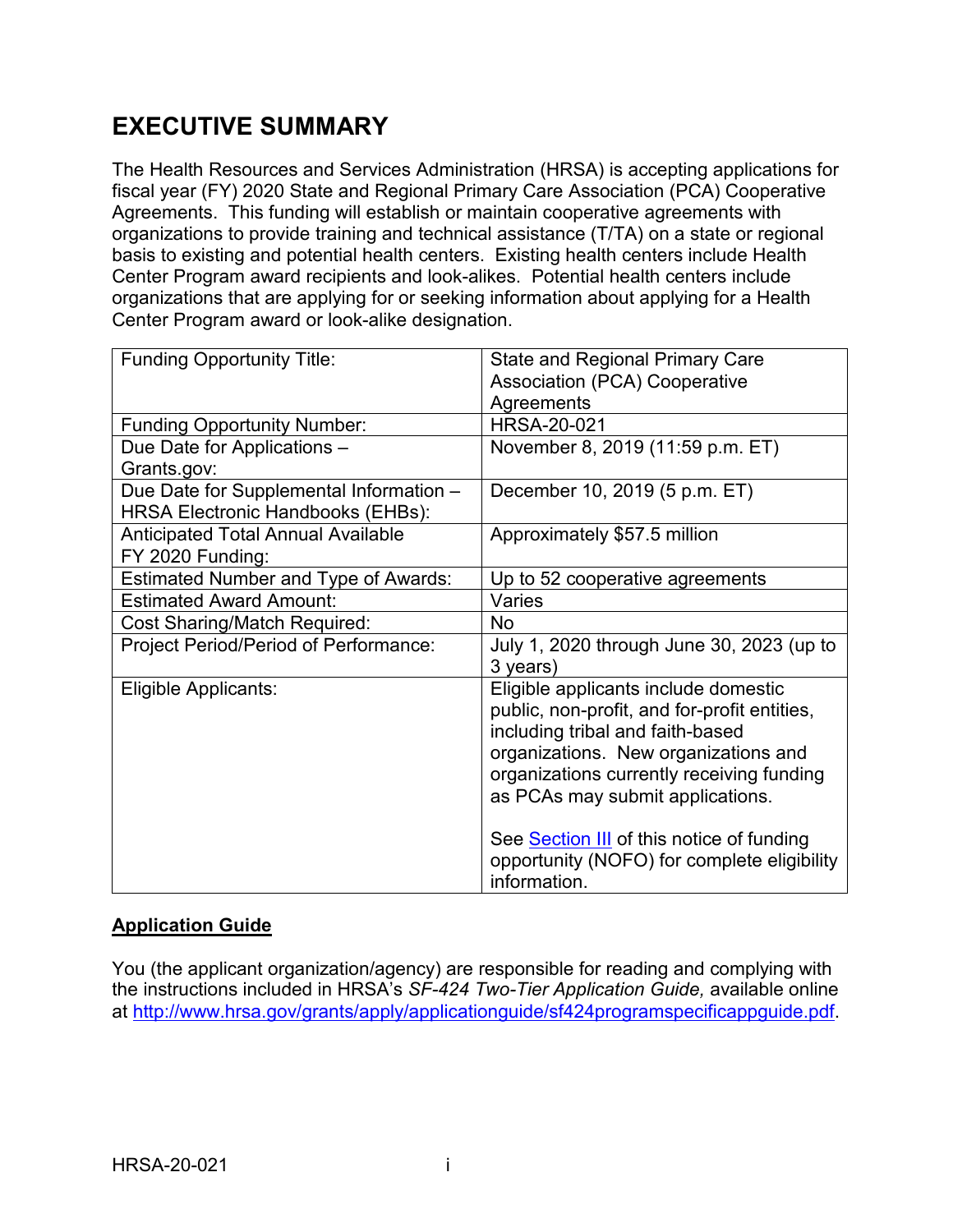### **Technical Assistance**

Application resources, including sample forms and documents as well as a frequently asked questions (FAQs) document, are available at the PCA Technical Assistance webpage [\(https://bphc.hrsa.gov/program-opportunities/funding-opportunities/pca\)](https://bphc.hrsa.gov/program-opportunities/funding-opportunities/pca). HRSA will hold a pre-application Technical Assistance (TA) webinar for applicants seeking funding through this opportunity. This webinar will provide an overview of the pertinent information in this NOFO and an opportunity for applicants to ask questions. Visit the [PCA Technical Assistance webpage](https://bphc.hrsa.gov/program-opportunities/funding-opportunities/pca) for webinar details (date, time, dial-in number, web link).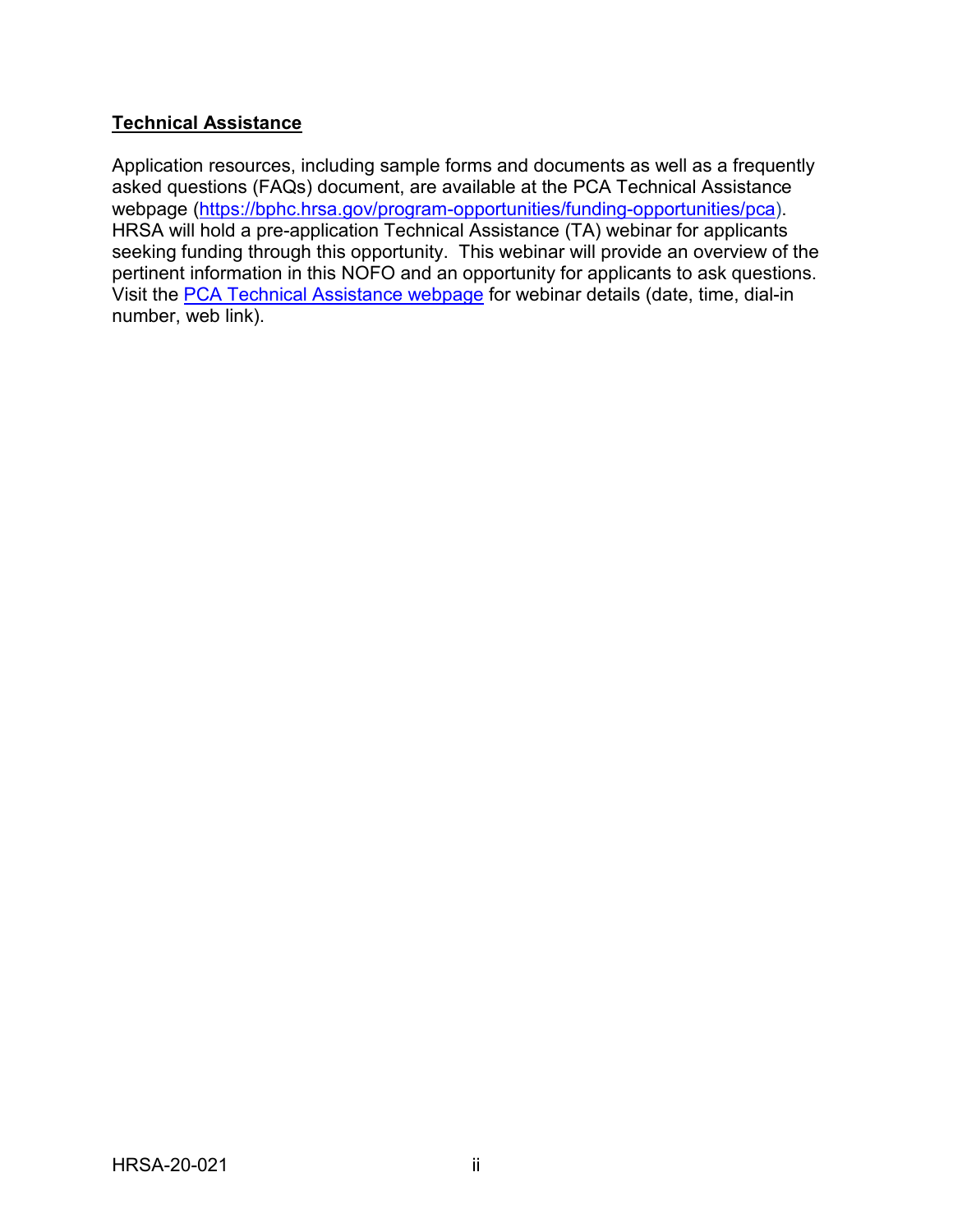# **Table of Contents**

| Ĭ.<br>ii.<br>v.                                                         |    |
|-------------------------------------------------------------------------|----|
| 3. DUN AND BRADSTREET DATA UNIVERSAL NUMBERING SYSTEM (DUNS) NUMBER AND | 17 |
|                                                                         | 18 |
|                                                                         |    |
|                                                                         |    |
|                                                                         |    |
|                                                                         |    |
|                                                                         |    |
|                                                                         |    |
|                                                                         |    |
|                                                                         |    |
|                                                                         |    |
|                                                                         |    |
|                                                                         |    |
|                                                                         |    |
| APPENDIX A: INSTRUCTIONS FOR THE EHBS APPLICATION FORMS 29              |    |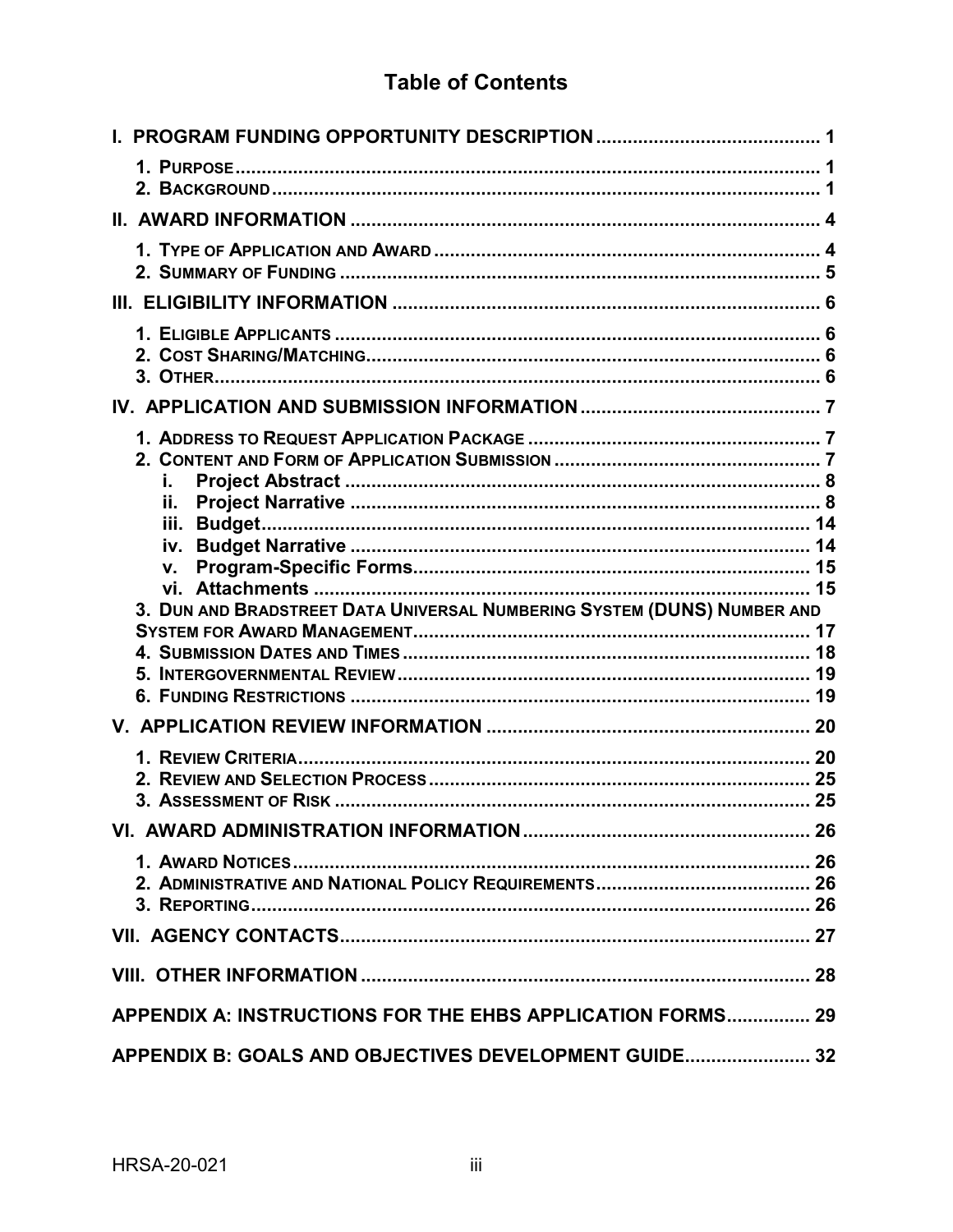# <span id="page-4-0"></span>**I. Program Funding Opportunity Description**

### <span id="page-4-1"></span>**1. Purpose**

This notice announces the opportunity to apply for State and Regional Primary Care Association (PCA) Cooperative Agreements funding to provide training and technical assistance (T/TA) to existing and potential Health Center Program award recipients and look-alikes<sup>[1](#page-4-3)</sup> (hereafter referred to as health centers). The Health Resources and Services Administration (HRSA) seeks to fund up to 52 organizations to provide T/TA to support health centers to provide comprehensive, high quality primary health care and improve the health of individuals and communities, through the following goals:

- Increase access to comprehensive primary care;
- Accelerate value-based care delivery;
- Foster a workforce to address current and emerging needs;
- Enhance emergency preparedness and response; and
- Advance clinical quality and performance.

#### <span id="page-4-2"></span>**2. Background**

Health centers provide access to comprehensive, culturally competent, quality primary health care services to the Nation's most vulnerable populations. The Health Center Program currently includes approximately 1,400 Health Center Program award recipients and approximately 50 look-alikes<sup>[2](#page-4-4)</sup> that operate more than 12,000 service delivery sites in every state, the District of Columbia, Puerto Rico, the Virgin Islands, and the Pacific Basin. In 2018, funded health centers and look-alikes provided care to more than 29 million patients.

PCAs provide T/TA to maximize the value and impact of the Health Center Program, supporting health centers to innovate and respond to changes in their state or regional health care environment while maintaining compliance with Health Center Program requirements. PCAs develop T/TA and coordinate with, leverage, adapt, and complement T/TA resources developed by other BPHC-supported T/TA providers, including National Health Center Training and Technical Assistance Partners (NTTAPs) (formerly known as National Training and Technical Assistance Cooperative Agreements (NCAs)), and Health Center Controlled Networks (HCCNs).

The states and regions to be served under this NOFO are listed in the State and Region Table, available on the [PCA Technical Assistance webpage.](https://bphc.hrsa.gov/program-opportunities/funding-opportunities/pca) You may apply to provide T/TA to only one state or region, and HRSA will issue only one PCA award for each identified state or region.

 $\overline{a}$ 

<span id="page-4-4"></span><span id="page-4-3"></span><sup>1</sup> Look-alikes (LALs) meet all Health Center Program statutory, regulatory, and policy requirements but do not receive funding under section 330 of the Public Health Service Act. For more information on LALs, see https://bphc.hrsa.gov/programopportunities/lookalike/index.html.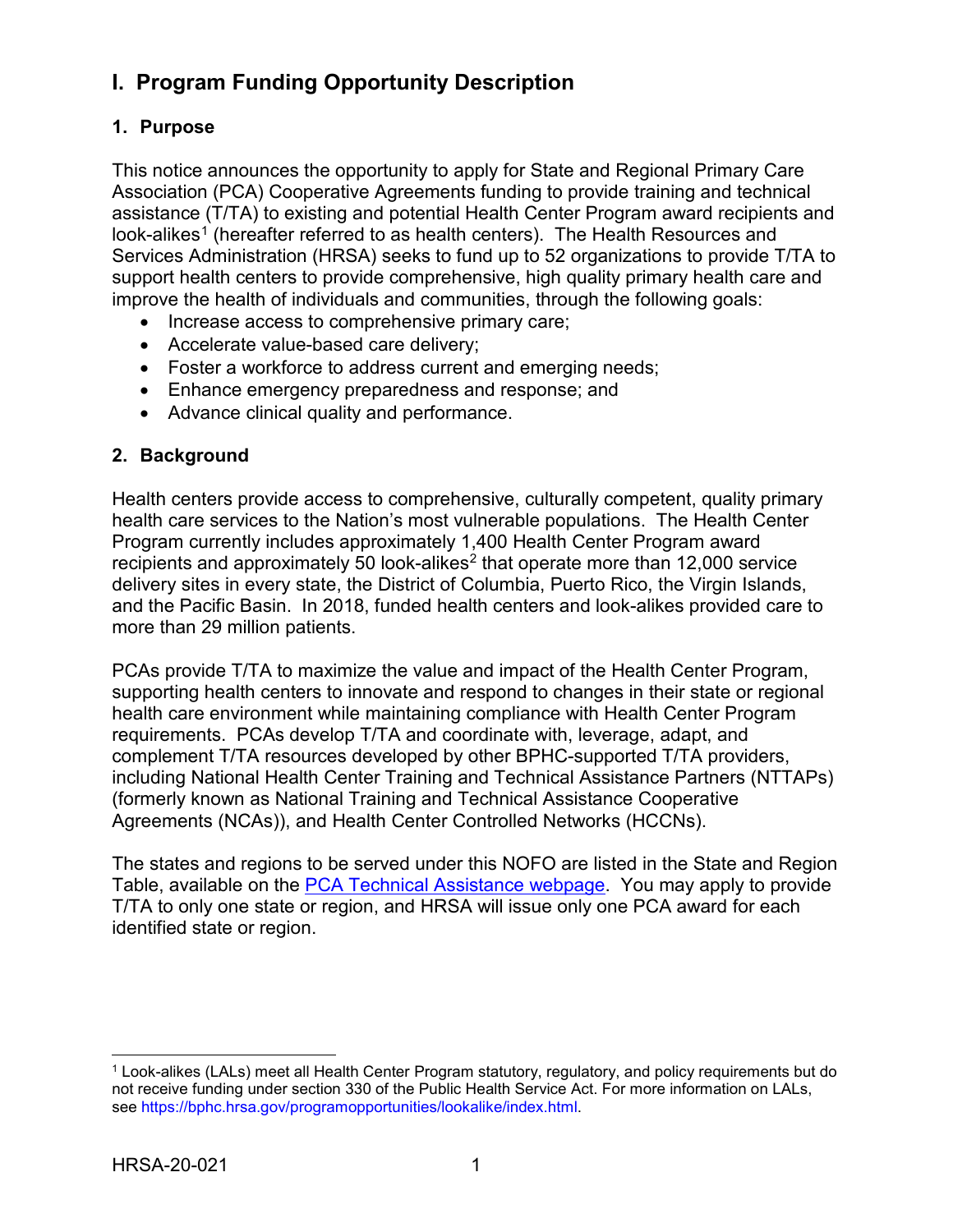### **Program Overview**

Funding for a 3-year period of performance (July 1, 2020 through June 30, 2023) will support the provision of T/TA to health centers to increase access to comprehensive primary care, accelerate value-based care delivery, foster a workforce to address current and emerging needs, enhance emergency preparedness and response, and advance clinical quality and performance. Recipients will accomplish these goals and the related objectives outlined in [Appendix B: Goals and Objectives Development Guide](#page-35-0) through identifying and disseminating promising practices, <sup>2</sup> facilitating strategic discussions and trainings, coordinating stakeholder meetings, and other T/TA activities.

To effectively meet the Goals and Objectives, HRSA expects recipients to:

- Monitor state and/or regional factors that impact health centers to inform T/TA activities;
- Support collaboration and coordination among health centers in the state and/or region;
- Organize and support health centers in the state or region to implement evidence-based and promising practices to address HRSA priorities in ways that are most effective given their unique state or regional environment;
- Serve as the state or regional health care knowledge hub (dependent on type of applicant) for existing and potential health centers in the state or region;
- Facilitate state or regional quality and performance improvement efforts through design and implementation of state/region-specific T/TA.

Recipients must engage and represent all health centers in the state or region to inform the development of T/TA activities. Recipients are also required to engage and collaborate with other BPHC-supported T/TA partners (e.g., NTTAPs, HCCNs), as well as other state and regional stakeholders, to share data on T/TA needs, coordinate and align T/TA activities, and share T/TA resources and tools that will amplify impacts and reduce duplication of effort. Recipients will tailor resources and tools developed by other HRSA-supported T/TA providers to the state/local context, including:

- National curricula, tools, and resources developed by NTTAPs to improve outcomes and address barriers at a national level.
- Tools and resources developed by HCCNs to enhance the patient and provider experience, advance interoperability, and facilitate the use of data to enhance value.

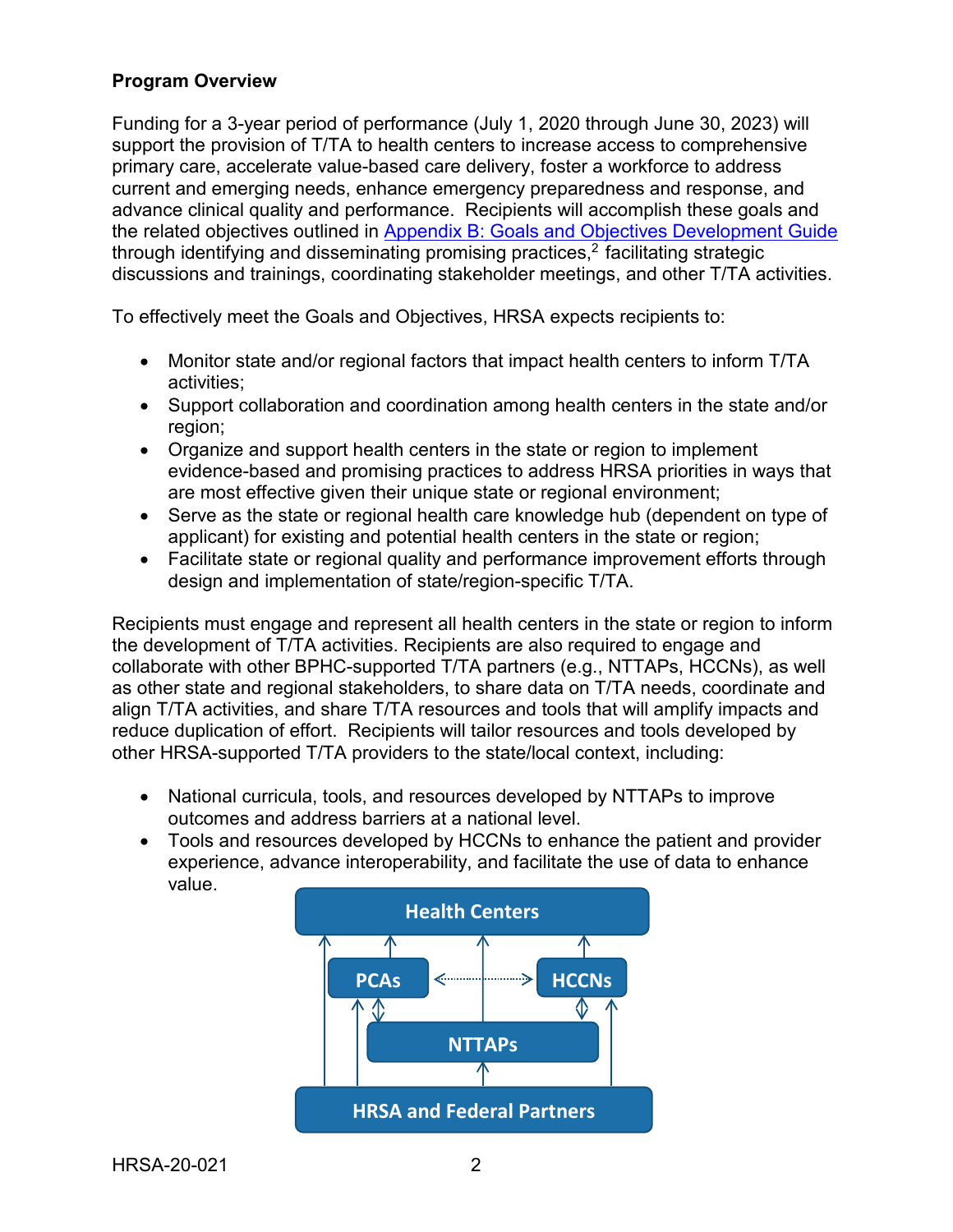### **Training and Technical Assistance**

For the purposes of this funding opportunity, training is defined as an educational tool designed to teach key concepts related to a particular topic and is often delivered in small or large group settings (in-person or distance webinars, seminars, workshops, or courses). Technical assistance is the process of providing targeted support to an organization to facilitate quality or performance improvement. Technical assistance can take many forms that could include:

- Providing training such as webinars, networking meetings, and conference sessions to build knowledge, skills, or abilities;
- Conducting consultations on particular challenges in advancing strategic priorities;
- Developing and sharing resources such as readiness tools, implementation manuals, fact sheets; and
- Identifying and disseminating promising practices.

### <span id="page-6-1"></span>**PCA Requirements**

For the purposes of this funding opportunity, applicants must propose to provide T/TA as either a state PCA or regional PCA. State PCAs are the primary T/TA providers to existing and potential health centers in state, or combination of states as listed on the State and Region Table. Regional PCAs add value to the work of state PCAs, providing T/TA to existing and potential health centers in areas that are also served by state PCAs, while ensuring no duplication of effort. See State and Region Table on the [PCA](https://bphc.hrsa.gov/program-opportunities/funding-opportunities/pca)  [Technical Assistance webpage](https://bphc.hrsa.gov/program-opportunities/funding-opportunities/pca) for the list of state and regional PCA options.

Applicants must propose to provide T/TA that will increase access to comprehensive primary care services, accelerate value-based care delivery, foster a workforce to address current and emerging needs, enhance emergency preparedness and response, and advance clinical quality and performance in the proposed state or region through the provision of T/TA to health centers. See [Appendix B: Goal and Objectives](#page-35-0) [Development Guide](#page-35-0) for a detailed overview of how these goals relate to the program objectives.

PCAs must ensure access to T/TA services without regard to health center award/designation status, PCA membership status, or location within the state or region. $^3\,$  $^3\,$  $^3\,$  The ability for a PCA to charge for T/TA varies:

• PCAs cannot charge for T/TA supported solely with HRSA funds. For T/TA funded with a mix of HRSA and non-HRSA funds, charging participants to offset non-HRSA funded costs is permissible if the PCA can demonstrate that the charge is not a barrier to access.

PCAs should ensure that resources are accessible to the widest possible health center audience in the state or region, which may include use of free webinars and on-demand

<span id="page-6-0"></span><sup>&</sup>lt;sup>3</sup> PCAs that refuse to work with an existing or potential health center may be deemed noncompliant with the terms and conditions associated with this award, and subject to penalties for noncompliance as outlined by [45 CFR 75.371.](http://www.ecfr.gov/cgi-bin/text-idx?node=pt45.1.75&rgn=div5#se45.1.75_1371)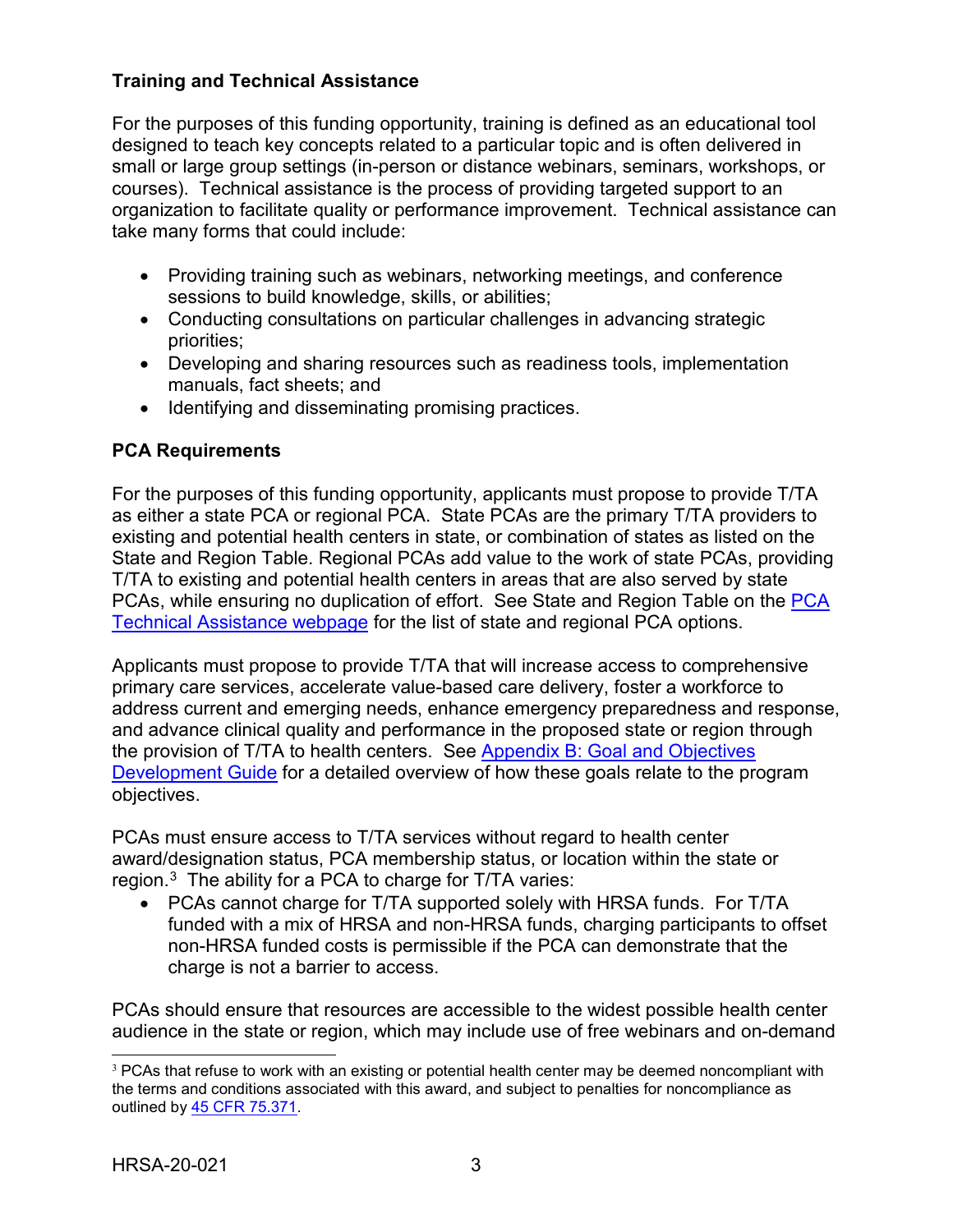recordings, following any live events. PCAs must make T/TA available through the health center resource clearinghouse<sup>[4](#page-7-2)</sup>.

Failure to meet PCA requirements may jeopardize PCA funding per the Uniform Administrative Requirements, Cost Principles, and Audit Requirements as codified by HHS at [45 CFR part 75.](http://www.ecfr.gov/cgi-bin/retrieveECFR?gp=1&SID=4d52364ec83fab994c665943dadf9cf7&ty=HTML&h=L&r=PART&n=pt45.1.75) HRSA will assess award recipients for compliance prior to and during the project period. When non-compliance is identified, HRSA may place a condition on the recipient's award. If an organization fails to successfully resolve conditions, HRSA may withdraw support through cancellation of all or part of the cooperative agreement award (see penalties for noncompliance outlined by [45 CFR](http://www.ecfr.gov/cgi-bin/text-idx?node=pt45.1.75&rgn=div5#se45.1.75_1371)  [75.371\)](http://www.ecfr.gov/cgi-bin/text-idx?node=pt45.1.75&rgn=div5#se45.1.75_1371).

## <span id="page-7-0"></span>**II. Award Information**

### <span id="page-7-1"></span>**1. Type of Application and Award**

Types of applications sought:

- **Competing continuation** A current PCA award recipient whose period of performance ends June 30, 2020 that seeks to continue providing state or regional T/TA.
- **New** An organization that is not currently receiving PCA funding that seeks to provide state or regional T/TA in one of the identified states or regions (see State and Region Table on the [PCA Technical Assistance webpage](https://bphc.hrsa.gov/program-opportunities/funding-opportunities/pca) for the list of states and regions).

HRSA will provide funding in the form of a cooperative agreement. A cooperative agreement, as opposed to a grant, is a financial assistance mechanism where substantial involvement is anticipated between HRSA and the recipient during performance of the contemplated project.

### **HRSA involvement in the cooperative agreement will include the following:**

- Collaborate with award recipients to refine and approve the Project Work Plan according to HRSA priorities and changes in the health care landscape through such activities as identifying and prioritizing T/TA needs to be addressed using federal funds;
- Monitor and support implementation of the Project Work Plan through collaborative meetings and progress report reviews;
- Review and support the development of key deliverables, including approval of the publication plan and specialized materials for general distribution prior to publication, distribution, and/or online posting;
- Attend and participate in state or regional PCA-related meetings, as appropriate;
- Coordinate with other Bureaus and Offices within HRSA to identify and support collaboration across and within programs;
- Identify opportunities to coordinate activities with other federally-funded cooperative agreements; and

 $\overline{a}$ 

<span id="page-7-2"></span><sup>4</sup> To see the current version of the health center resource clearinghouse, visit (insert website)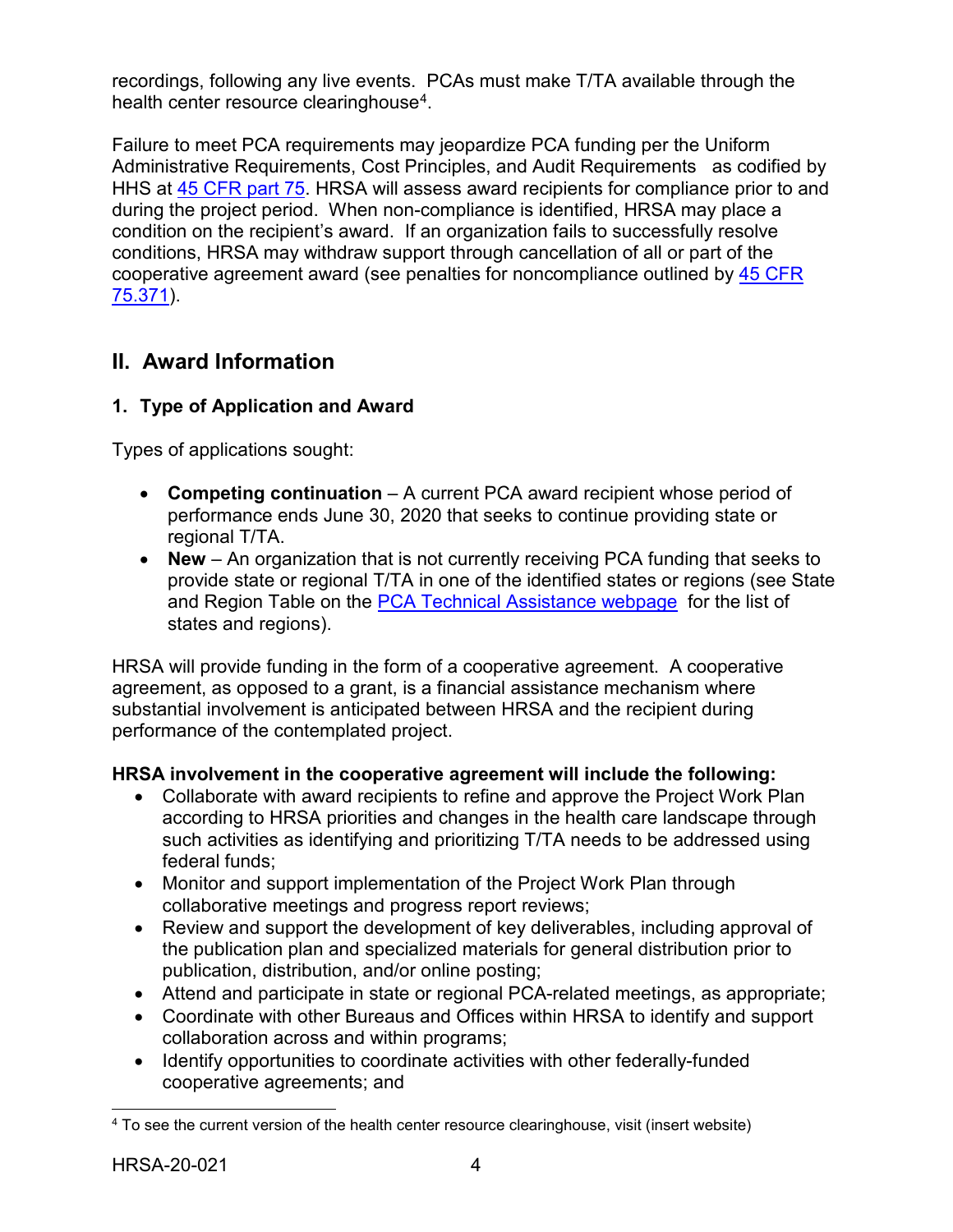• Conduct a PCA site visit once per period of performance to review and assess activities, review key accomplishments, and identify promising practices in supporting the T/TA needs of health centers.

#### **The cooperative agreement award recipient's responsibilities shall include the following:**

- Collaborate with HRSA on refining and implementing the Project Work Plan based on HRSA priorities and changes in the health care landscape, to include regional PCA updates needed based on changes at the state-level;
- Engage with HRSA to update the Project Work Plan at least annually, or more frequently as needed (e.g., in response to site visit findings, to establish new Goals and their related Objectives and Activities once current Goals and/or Objectives and Activities are met, to address significant changes in HRSA priorities);
- Provide a plan for publications to be created or disseminated with PCA funds. The plan should include each publication's purpose, target audience, title, publication mode or type, summary description, expected impact/benefit, and projected publication date in accordance with HRSA's Publication Protocol;
- Adhere to HRSA guidelines pertaining to acknowledgement and disclaimer on all products produced through HRSA award funds, as noted on the Notice of Award;
- Participate in HRSA and related stakeholder meetings, as appropriate;
- Coordinate with national, federal, state, and local organizations to strengthen Project Work Plan development and implementation;
- Ensure that activities supported in whole or in part with PCA funds are equally available to all existing and potential health centers, regardless of Health Center Program award/look-alike status or PCA membership; and
- Participate in a HRSA-led PCA site visit once during the 3-year project period. Information about the PCA site visit process is available in the [PCA Site Visit](http://www.bphc.hrsa.gov/programrequirements/pdf/pcasitevisitguide.pdf)  [Guide.](http://www.bphc.hrsa.gov/programrequirements/pdf/pcasitevisitguide.pdf)

### <span id="page-8-0"></span>**2. Summary of Funding**

HRSA expects approximately \$57.5 million to be available annually to fund up to 52 recipients. The actual amount available will not be determined until enactment of the final FY 2020 appropriation. This program notice is subject to the appropriation of funds, and is a contingency action taken to ensure that, should funds become available for this purpose, HRSA can process applications and award funds in a timely manner.

You may apply for up to the current maximum annual award amount for the state or region. You can obtain the annual level of PCA funding for the proposed state or region by submitting a request to the PCA Response Team via the [BPHC Contact Form.](https://bphccommunications.secure.force.com/ContactBPHC/BPHC_Contact_Form)

The period of performance is July 1, 2020 through June 30, 2023 (3 years). Funding beyond the first year is subject to the availability of appropriated funds for T/TA in subsequent fiscal years, satisfactory recipient performance, and a decision that continued funding is in the best interest of the Federal Government.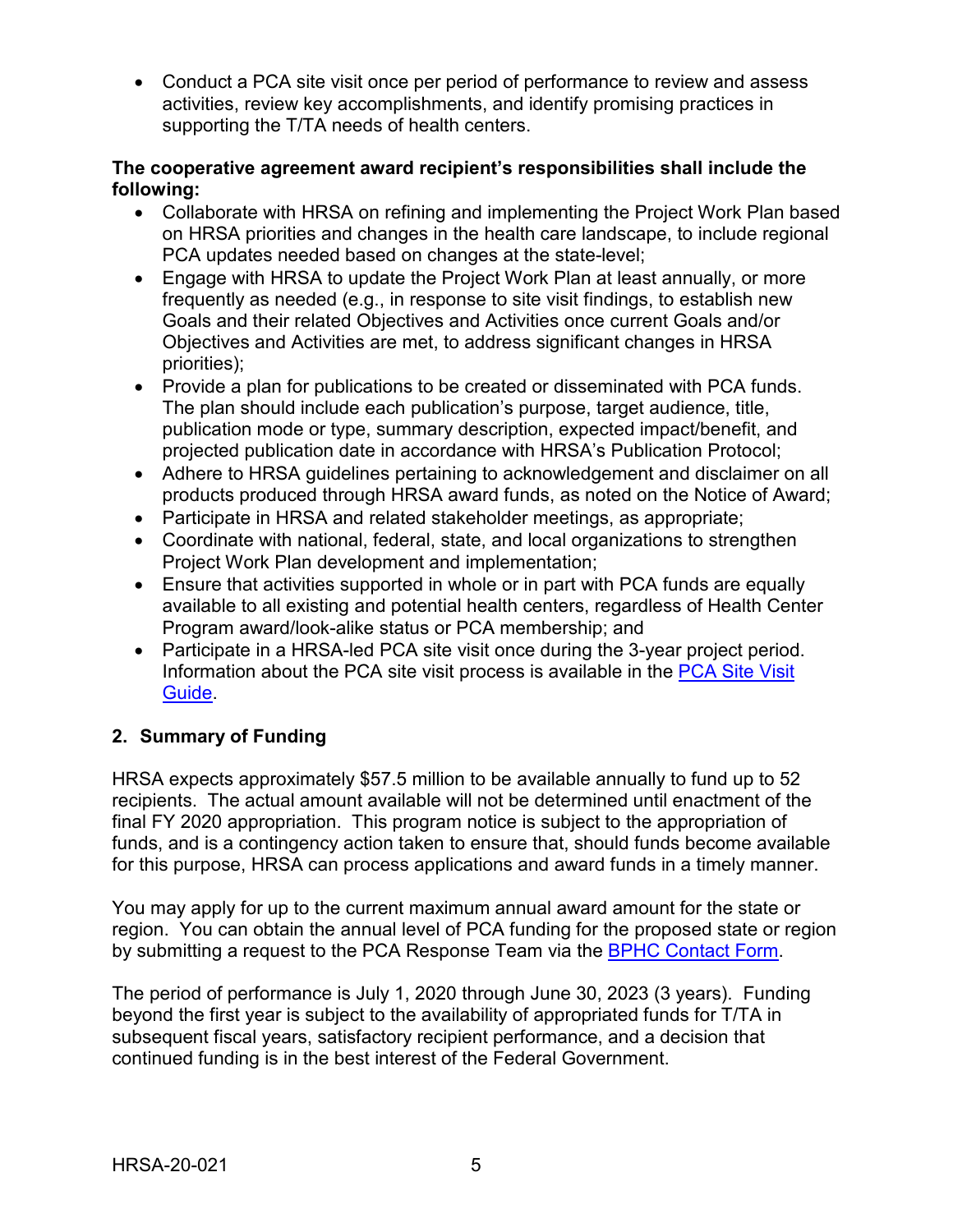All HRSA awards are subject to the Uniform Administrative Requirements, Cost Principles and Audit Requirements at [45 CFR part 75.](http://www.ecfr.gov/cgi-bin/retrieveECFR?gp=1&SID=4d52364ec83fab994c665943dadf9cf7&ty=HTML&h=L&r=PART&n=pt45.1.75)

Note: Recipients may request supplemental funding at any point in their period of performance to address unique state or regional health center T/TA needs that are connected to, but not duplicative of, the funded scope of work. HRSA may provide support for such supplemental projects if funding is available and allocable, the request is reasonable and allowable, sufficient time remains in the budget period to approve the request, and the activities are aligned with HRSA priorities and nonduplicative of work performed by HRSA or other funding recipients.

# <span id="page-9-1"></span>**III. Eligibility Information**

### <span id="page-9-0"></span>**1. Eligible Applicants**

Eligible applicants include domestic public or private, non-profit, or for-profit entities that can provide T/TA to organizations that have or are seeking Health Center Program funding or look-alike designation. Faith-based organizations, tribes, and tribal organizations are eligible to apply for PCA funding. New organizations and organizations currently receiving funding as PCAs under Section 330(l) may submit applications.

### <span id="page-9-2"></span>**2. Cost Sharing/Matching**

Cost sharing/matching is not required for this program.

### <span id="page-9-3"></span>**3. Other**

Applications that do not include the Project Narrative will be considered non-responsive and will not be considered for funding under this notice.

Applicants in which the applicant organization (as listed on the SF-424) does not propose to perform a substantive role in the project will be considered non-responsive and will not be considered for funding under this notice.

HRSA will consider any application that fails to satisfy the deadline requirements referenced in [Section IV.4](#page-10-0) non-responsive and will not consider it for funding under this notice.

HRSA will only accept your first validated electronic submission, under the correct funding opportunity number (HRSA-20-021), in Grants.gov. Subsequent applications will be marked as duplicates and considered ineligible for review. If you wish to change information submitted in your Grants.gov application, you may do so in the HRSA Electronic Handbooks (HRSA EHBs) application phase.

Multiple applications from an organization are not allowable. HRSA will only review the first application you submit for Health Center Program T/TA funding in Fiscal Year 2020. Subsequent applications across FY 2020 NOFOs focused on state, regional, and/or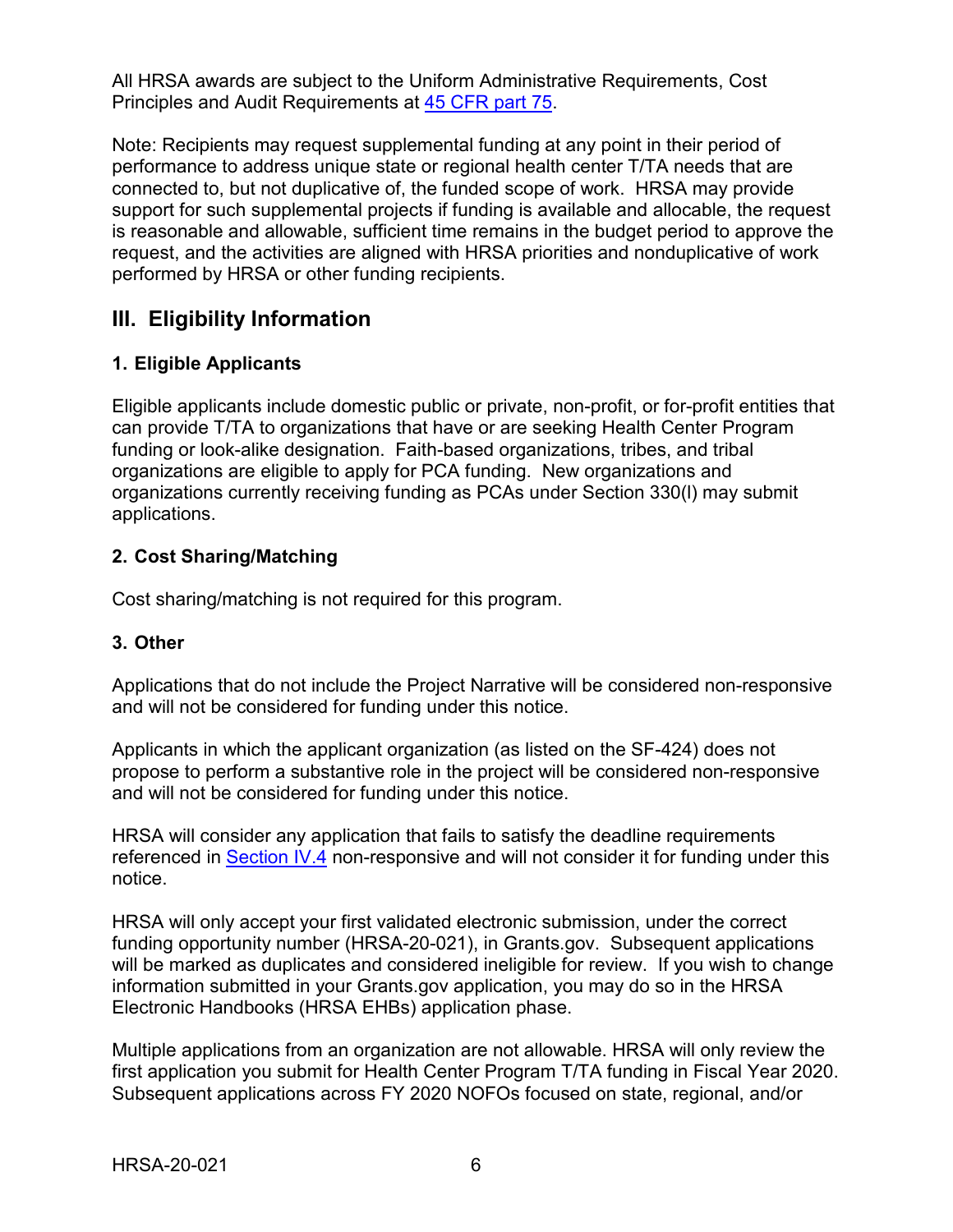national Health Center Program T/TA will be considered non-responsive and will not be considered for funding.

Your annual funding request (as presented on the SF-424A and Budget Narrative) **must not** exceed the current maximum funding for the proposed state or region. Applicants are encouraged to confirm the current amount of funding available for your state or region by contacting the PCA Response Team via the [BPHC Contact Form.](https://bphccommunications.secure.force.com/ContactBPHC/BPHC_Contact_Form) Applications that exceed this amount for Year 1 of the period of performance will be considered non-responsive and will not be considered for funding under this opportunity.

# <span id="page-10-0"></span>**IV. Application and Submission Information**

### <span id="page-10-1"></span>**1. Address to Request Application Package**

HRSA *requires* you to apply electronically through Grants.gov and HRSA EHBs. You must use a two-phase submission process associated with this NOFO and follow the directions provided at<http://www.grants.gov/applicants/apply-for-grants.html> and in the PCA EHB user guide located on the [PCA Technical Assistance webpage.](https://bphc.hrsa.gov/program-opportunities/funding-opportunities/pca)

- **Phase 1 – Grants.gov**  Required information must be submitted and validated via Grants.gov with a due date of November 8, 2019 at 11:59 p.m. Eastern Time; **and**
- **Phase 2 – HRSA EHBs** Supplemental information must be submitted via HRSA EHBs with a due date of December 10, 2019 at 5 p.m. Eastern Time. Note that access to the HRSA EHBs application module will start October 18, 2019. You may submit in Grants.gov prior to this date, but will not be able to begin Phase 2 of your application in HRSA EHBs until October 18.

#### **Only applicants who successfully submit the workspace application package associated with this NOFO in Grants.gov (Phase 1) by the due date may submit the additional required forms and attachments in HRSA EHBs (Phase 2)**.

The NOFO is also known as "Instructions" on Grants.gov. You must provide your email address when reviewing or preparing the workspace application package, in order to receive notifications and/or republications of the NOFO on Grants.gov before its closing date. Responding to an earlier version of a modified notice may result in a less competitive or ineligible application. *Please note you are ultimately responsible for reviewing the [For Applicants](https://www.grants.gov/web/grants/applicants.html) page for all information relevant to desired opportunities.*

### <span id="page-10-2"></span>**2. Content and Form of Application Submission**

### **Application Format Requirements**

Section 5 of HRSA's *SF-424 [Two-Tier Application Guide](http://www.hrsa.gov/grants/apply/applicationguide/sf424programspecificappguide.pdf)* provides instructions for the budget, budget narrative, staffing plan and personnel requirements, assurances, certifications, and abstract. You must submit the information outlined in the *[Application](http://www.hrsa.gov/grants/apply/applicationguide/sf424programspecificappguide.pdf)  [Guide](http://www.hrsa.gov/grants/apply/applicationguide/sf424programspecificappguide.pdf)* in addition to the program-specific information below. You are responsible for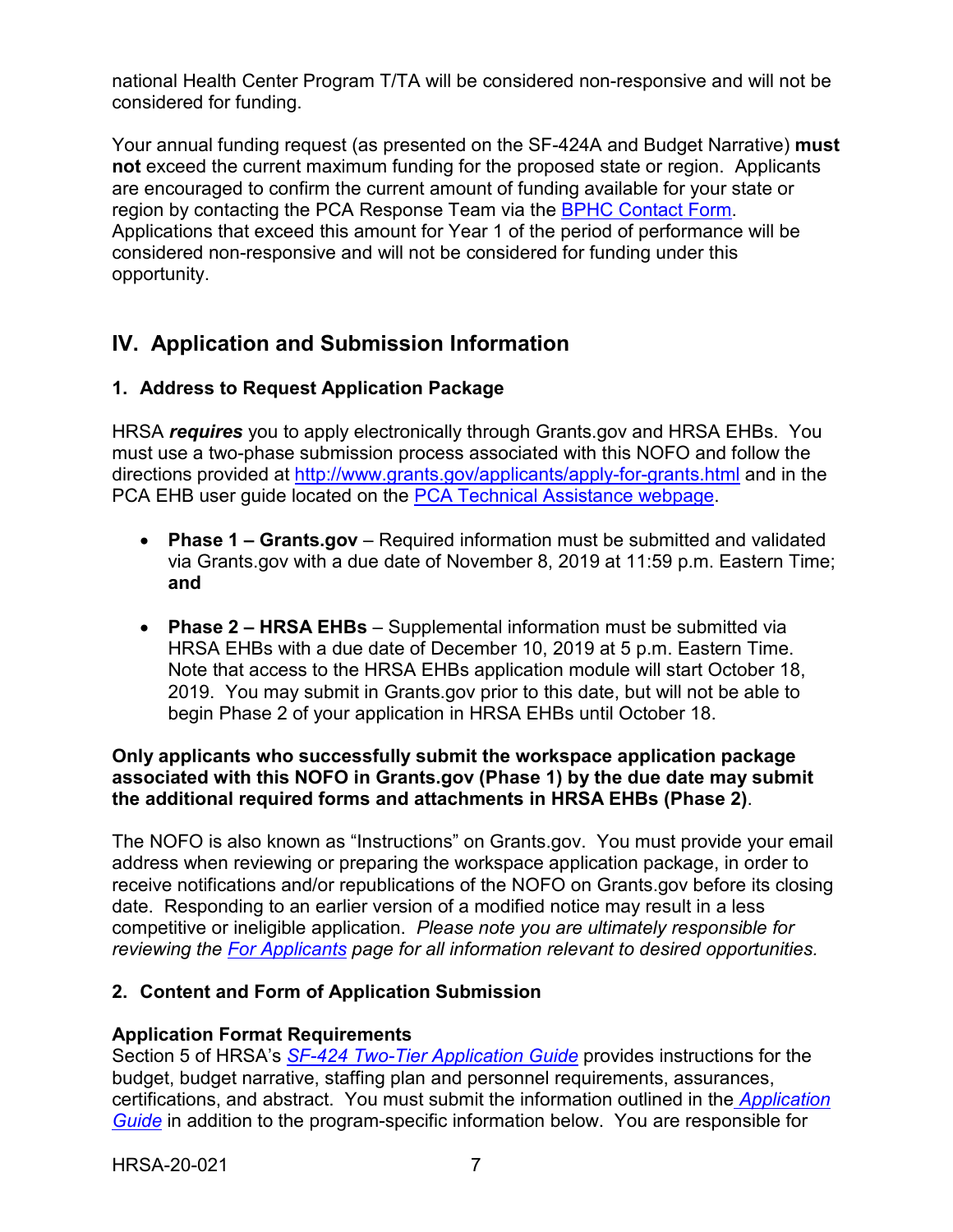reading and complying with the instructions included in HRSA's *SF-424 [Two-Tier](http://www.hrsa.gov/grants/apply/applicationguide/sf424programspecificappguide.pdf)  [Application Guide](http://www.hrsa.gov/grants/apply/applicationguide/sf424programspecificappguide.pdf)* except where instructed in the NOFO to do otherwise. You must submit the application in the English language and in the terms of U.S. dollars (45 CFR  $§ 75.111(a)$ ).

See Section 9.5 of the *[Application Guide](http://www.hrsa.gov/grants/apply/applicationguide/sf424programspecificappguide.pdf)* for the Application Completeness Checklist.

### **Application Page Limit**

The total size of all uploaded files may not exceed the equivalent of up to 80 pages when printed by HRSA. The page limit includes the abstract, project and budget narratives, attachments, and letters of commitment and support. Standard OMBapproved forms do not count in the page limit. Indirect Cost Rate Agreement and proof of non-profit status (if applicable) do not count in the page limit. **Take appropriate measures to ensure your application does not exceed the specified page limit.**

**Applications must be complete, within the specified page limit, validated by Grants.gov, and submitted under the correct funding opportunity number prior to the Grants.gov and HRSA EHBs deadlines to be considered under this notice.**

#### **Debarment, Suspension, Ineligibility, and Voluntary Exclusion Certification**

- 1. You certify on behalf of the applicant organization, by submission of this proposal, that neither it nor its principals is presently debarred, suspended, proposed for debarment, declared ineligible, or voluntarily excluded from participation in this transaction by any federal department or agency.
- 2. Failure to make required disclosures can result in any of the remedies described in 45 CFR § 75.371, including suspension or debarment. (See also 2 CFR parts 180 and 376, and 31 U.S.C. 3321).
- 3. Where you are unable to attest to the statements in this certification, an explanation shall be included in [Attachment 10: Other Relevant Documents.](#page-18-1)

See Section 5.1 viii of HRSA's *SF-424 [Two-Tier Application Guide](http://www.hrsa.gov/grants/apply/applicationguide/sf424programspecificappguide.pdf)* for additional information on all certifications.

### **Program-Specific Instructions**

In addition to application requirements and instructions in Sections 4 and 5 of HRSA's *SF-424 [Two-Tier Application Guide](http://www.hrsa.gov/grants/apply/applicationguide/sf424programspecificappguide.pdf)* (including the budget, budget narrative, staffing plan and personnel requirements, assurances, certifications, and abstract), include the following:

#### <span id="page-11-0"></span>**i.** *Project Abstract (Submit in Grants.gov)*

See Section 5.1.ix. of HRSA's *SF-424 [Two-Tier Application Guide.](http://www.hrsa.gov/grants/apply/applicationguide/sf424programspecificappguide.pdf)*

### <span id="page-11-1"></span>**ii.** *Project Narrative (Submit in HRSA EHBs - required for completeness)*

This section provides a comprehensive framework and description of all aspects of the proposed project. It should be succinct, self-explanatory, consistent with forms and attachments, and well organized so that reviewers can understand the proposed project.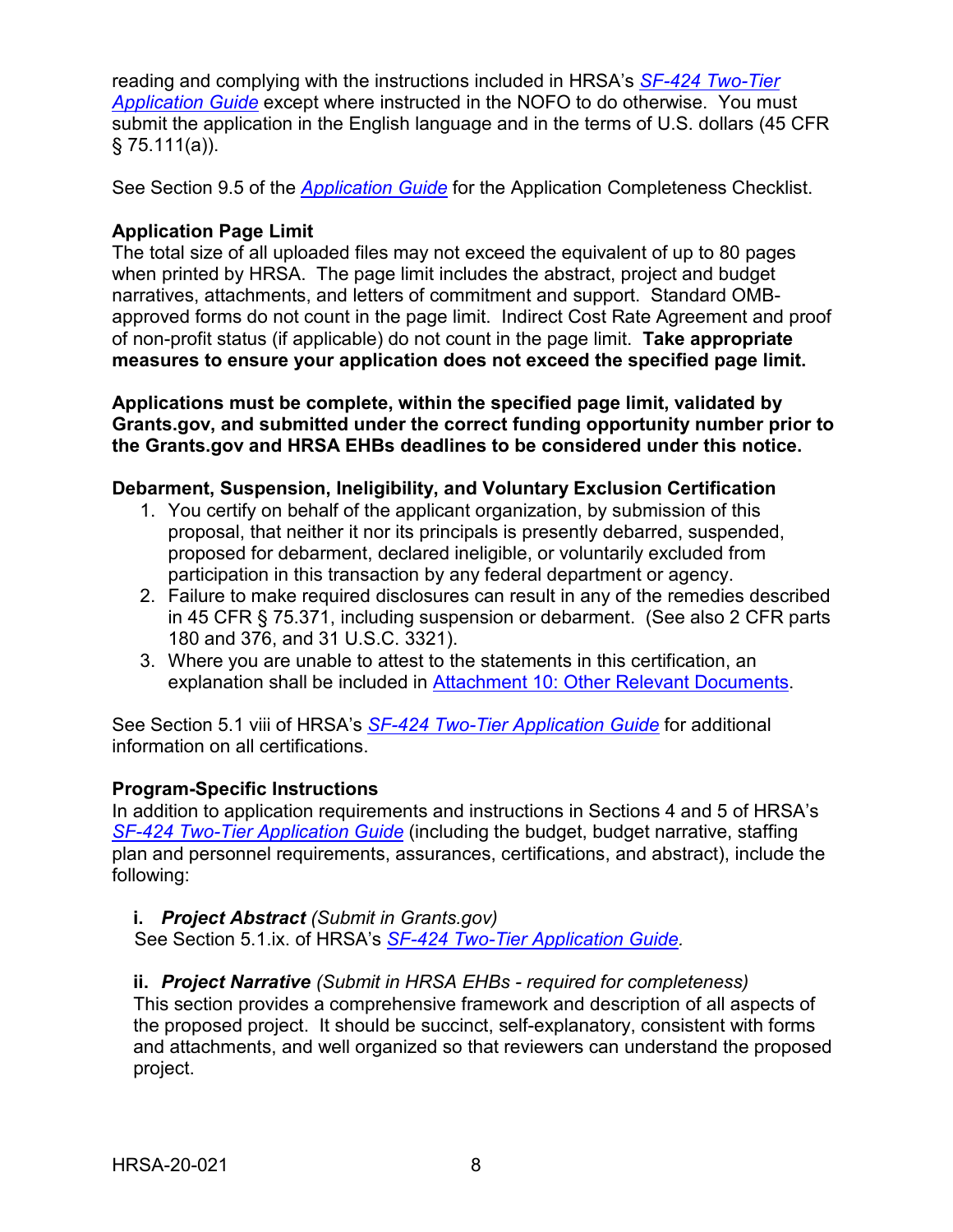Successful applications will contain the information below. Use the following section headers for the narrative:

<span id="page-12-1"></span>*NEED -- Corresponds to Section V.1 [Review Criterion](#page-23-2) 1: NEED*

Information provided in this section must serve as the basis for, and align with, the Goals and the related Objectives and proposed Activities described in the Project Work Plan.

The application must clearly reflect the needs of existing and potential health centers within the state(s) or region.

- 1. Describe current conditions and recent or upcoming changes in the state or regional health care environment impacting existing and potential health centers and other safety net providers, including:
	- a. Insurance coverage, including Medicaid, Medicare, and Children's Health Insurance Program (CHIP).
	- b. State, local, and private uncompensated care programs.
	- c. Economic, health care availability, or population factors (e.g., influx of or decline in residents due to workforce shifts or job growth, closing of hospitals or other major community health care providers).
	- d. Natural disasters (e.g., hurricanes, floods)
	- e. Emerging public health issues and priorities (e.g., the opioid crisis, the HIV epidemic).
	- f. Changes affecting statutorily defined special populations (Migratory and Seasonal Agricultural Workers, Healthcare for the Homeless, or Residents of Public Housing) or vulnerable populations<sup>[5](#page-12-0)</sup>.
- 2. Describe your process for assessing health center T/TA needs in the state or region, including how often you conduct and/or update a comprehensive needs assessment. Submit a summary of the most current needs assessment as Attachment 9: Needs [Assessment Summary.](#page-18-1)
- 3. Describe the health center T/TA needs in the state or region, citing current data sources that may include a state or regional T/TA needs assessment, Health Center Program data (e.g., Uniform Data System (UDS) reports), annual satisfaction survey results, and participant feedback from past T/TA trainings. Specifically address T/TA needs in the following areas:
	- a. Accessing comprehensive primary care services;
	- b. Accelerating value-based care delivery;
	- c. Fostering a workforce to address current and emerging needs;
	- d. Enhancing emergency preparedness and response; and
	- e. Advancing clinical quality and performance.
- 4. Discuss short- and long-term health center T/TA priorities in the state or region over the next 3 years. For the purpose of this NOFO, short-term refers to the first 12

<span id="page-12-0"></span> $5$  Vulnerable populations have unique characteristics that affect culturally and linguistically competent health care access and utilization.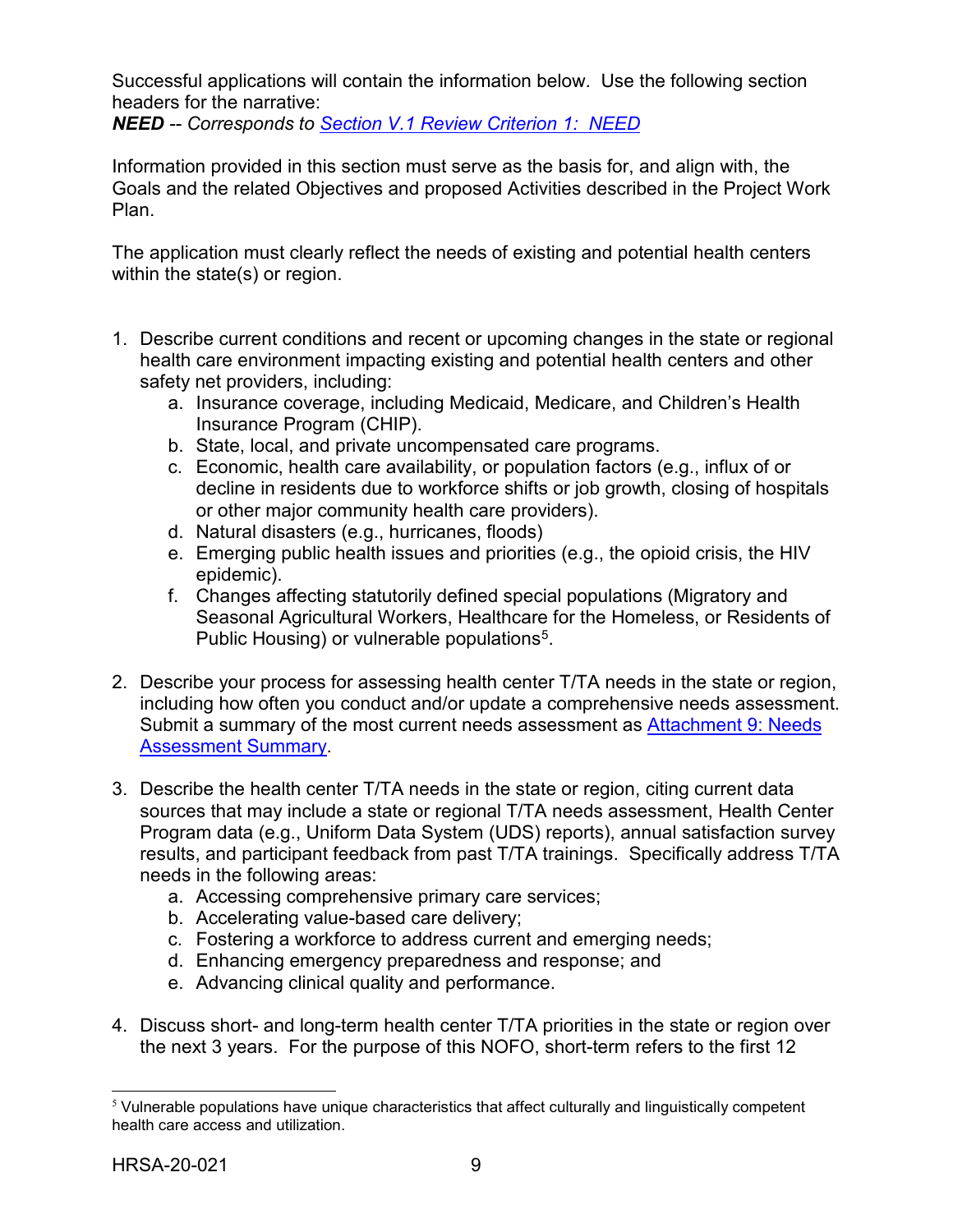months of funding, while long-term refers to the remaining 2 years of the 3-year project period.

### <span id="page-13-0"></span>*RESPONSE -- Corresponds to [Section V.1 Review Criterion](#page-24-0) 2: Response*

**Note:** The Project Work Plan should address ONLY those activities to be supported under the PCA cooperative agreement that will fulfill this NOFO's goals and should not include activities supported solely by other sources of funding.

- 1. Complete the structured Project Work Plan electronically in EHBs, outlining activities to be completed in the first 12 months of the project period. The Project Work Plan must:
	- a. Demonstrate compliance with all [PCA Requirements.](#page-6-1)
	- b. Outline a plan to make progress within the first 12 months toward achieving this NOFO's goals.
	- c. Propose activities based on current health center T/TA needs in the state or region (as defined in the current needs assessment and as described in the *[NEED](#page-12-1)* section of the Project Narrative).
	- d. Include the dissemination of evidence-based and promising practices to drive progress toward the Objective Targets.

Instructions for completing the Project Work Plan are available in Appendix A: [Instructions for the EHBs Application Forms.](#page-32-0) Required Goals and Objectives, as well as examples of activities, can be found in [Appendix B: Goals and Objectives.](#page-35-0) A sample Project Work Plan is also provided on the **PCA Technical Assistance webpage**.

- 2. Describe how you will modify and expand the first year's activities in Years 2 and 3 of the period of performance to achieve the Goals and Objectives by the end of Year 3.
- 3. Describe your organization's strengths in addressing both Restricting and Contributing Factors to implementing the activities described in the Project Work Plan. Include any strategies and approaches that will be used to resolve and overcome potential challenges.
- 4. Discuss how the proposed T/TA activities (e.g., training sessions, learning collaboratives, webinars) will be made available and accessible (e.g., cost, location) to existing and potential health centers across the state or region, regardless of PCA membership or Health Center Program award or look-alike designation status.
- 5. Describe a plan to regularly solicit and incorporate input on T/TA plans and resources from existing and potential health centers, including those serving special and vulnerable populations and newly funded health centers, as well as other T/TA providers (e.g., NTTAPs, HCCNs, State Primary Care Offices) to guide current and future PCA strategic planning, development, and activities.
- 6. Describe plans for disseminating promising practices identified through health center T/TA to other health centers within the state or region as well as T/TA providers or health centers beyond the state or region.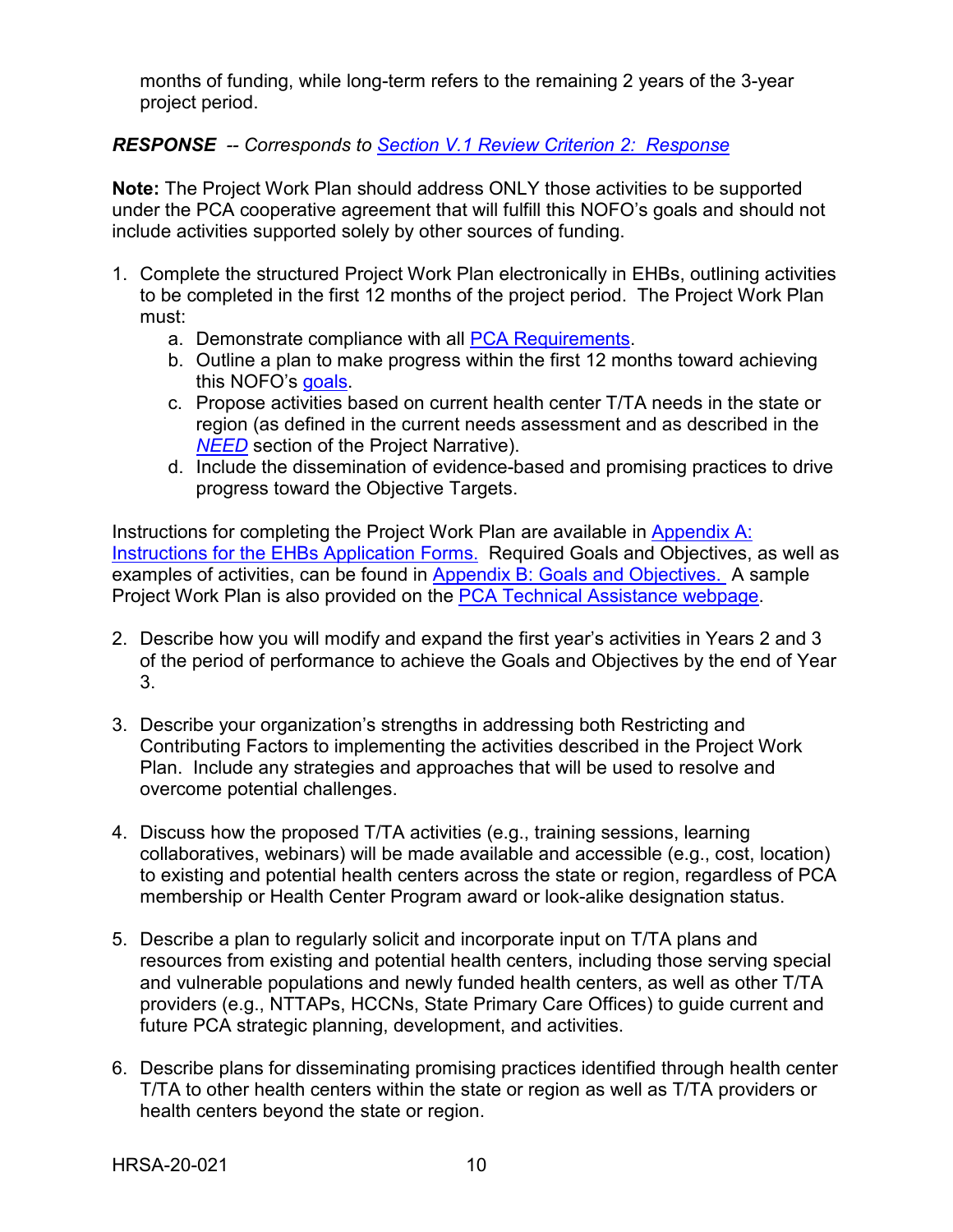### <span id="page-14-0"></span>*COLLABORATION -- Corresponds to [Section V.1 Review Criterion](#page-25-0) 3: Collaboration*

- 1. Describe both formal and informal collaboration and coordination with other HRSAand BPHC-supported T/TA providers and partners and other state and regional organizations in order to:
	- a. Maximize the impact of T/TA activities,
	- b. Form linkages among a diverse membership to strengthen the safety net within the state or region,
	- c. Meet the goals of this NOFO,
	- d. Increase the use of data to inform T/TA development and evaluation,
	- e. Make T/TA available through the national Health Center Resource Clearinghouse, and
	- f. Reduce potential duplication of effort among health center T/TA providers.

Examples of other HRSA- and BPHC-supported T/TA providers and partners include NTTAPs, Regional PCAs (if applicable), HCCNs, Primary Care Offices, Area Health Education Centers, Public Health Training Centers, Telehealth Resource Centers, Title V Maternal and Child Health Services Block Grant state agencies, and AIDS Education and Training Centers (AETCs). Other state and regional organizations include State Offices of Rural Health.

Indicate if collaboration/coordination is current, planned for the purposes of supporting the proposed project, or both.

- 2. Provide documentation of current and proposed collaborations through letters of support, commitment, and/or investment that reference the specific collaboration and/or coordinated activities in support of the proposed project as [Attachment 5:](#page-18-1)  [Letters of Agreement.](#page-18-1) At a minimum, include a current dated letter from the primary formal collaborators noted in the response to Question 1 above and at least one relevant state public agency (e.g., state health department, state primary care office, state Medicaid agency). If you did not obtain one or more letters outlined above, include documentation of your efforts/requests to obtain the letters and any additional explanatory information.
- 3. **Organizations applying as regional PCAs ONLY:** Describe the collaborative approach you will take to ensure the provision of T/TA will be coordinated with all state PCAs operating in the region (see State and Region Table on the PCA [Technical Assistance webpage](https://bphc.hrsa.gov/program-opportunities/funding-opportunities/pca) for the list of state and regions), including a discussion of:
	- a. How the proposed activities will complement and/or enhance T/TA activities conducted by state PCAs.
	- b. The unique benefit your organization will have on health centers in the region to advance each Goal and related Objectives outcome beyond the level proposed by the state PCAs.
	- c. The plan for continuous communication and collaboration on T/TA activities between your organization and the state PCAs to ensure there is no duplication of effort.
	- d. How the current state PCAs in the region have documented their commitment to collaborate to enhance Goal and Objective attainment by submitting a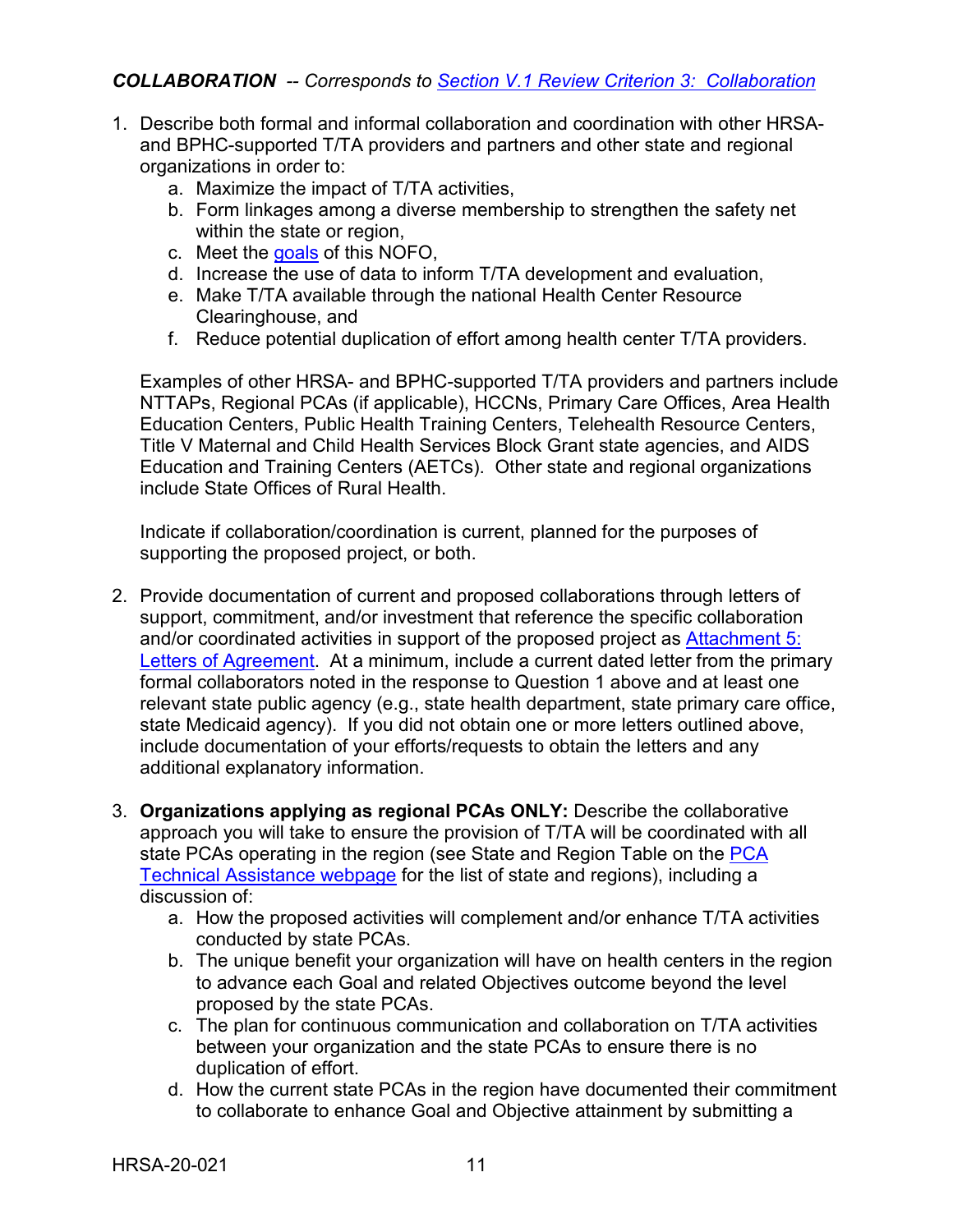signed Memorandum of Agreement, as instructed in [Attachment 6: Regional](#page-18-1) [Memorandum of Agreement.](#page-18-1)

### <span id="page-15-0"></span>*EVALUATIVE MEASURES -- Corresponds to [Section V.1 Review Criterion 4](#page-26-0)*

- 1. Within the Project Work Plan (see [Appendix A: Instructions for the EHBs Application](#page-32-0)  [Forms\)](#page-32-0) for field descriptions):
	- a. Set Objective Targets that are realistic, achievable, and will ensure state or regional Goal advancement by the end of the 3-year project period.
	- b. Document meaningful Objective Impact Narratives that link the activities to achievement of the Objective Targets by the end of the 3-year project period.
	- c. Identify unique Key Factors for each Objective that will either be mitigated or maximized to ensure Objective Target achievement.
	- d. Project appropriate and achievable targets, based on funding level and scope of Project Work Plan, for required process measures (see Appendix B: Goals [and Objectives Development Guide](#page-35-0) for details).
	- e. Provide clear Expected Outcomes for each activity that will enable the tracking of progress over time.
- 2. Describe a plan for evaluation of the proposed T/TA activities that will:
	- a. Include the use of valid and reliable quantitative and qualitative data sources from health centers, collaborative partners, and other stakeholders in the state or region to assess reach and perceived usefulness of T/TA activities.
	- b. Ensure frequent monitoring and measurement of impact, including progress towards Objectives and Expected Outcomes.
	- c. Ensure the use of evaluation results to improve performance.
- 3. Describe the numeric-based rating scales used for process measures (see [Appendix](#page-32-0)  [A: Instructions for the EHBs Application Forms](#page-32-0) for details).
- 4. Describe your plan for dissemination of evaluation results to health centers within the state or region, as well as other PCAs and T/TA providers, as appropriate.

### <span id="page-15-1"></span>*RESOURCES AND CAPABILITES -- Corresponds to [Section V.1 Review Criterion 5](#page-26-1)*

- 1. Demonstrate your capability to successfully provide state or regional T/TA to existing and potential health centers by documenting your experience and expertise in:
	- a. Coordination and provision of health center T/TA activities of similar scope, including a description of past performance, accomplishments, and lessons learned.
	- b. Responding rapidly to changes taking place in the health care environment, as well as within health centers in the state or region.
	- c. Mobilizing resources across the state or region to meet the goals of this NOFO.
- 2. **Competing Continuation Applicants (current state or regional PCAs) ONLY**: Document demonstrated successes and capabilities in [Attachment 8: Summary](#page-18-1)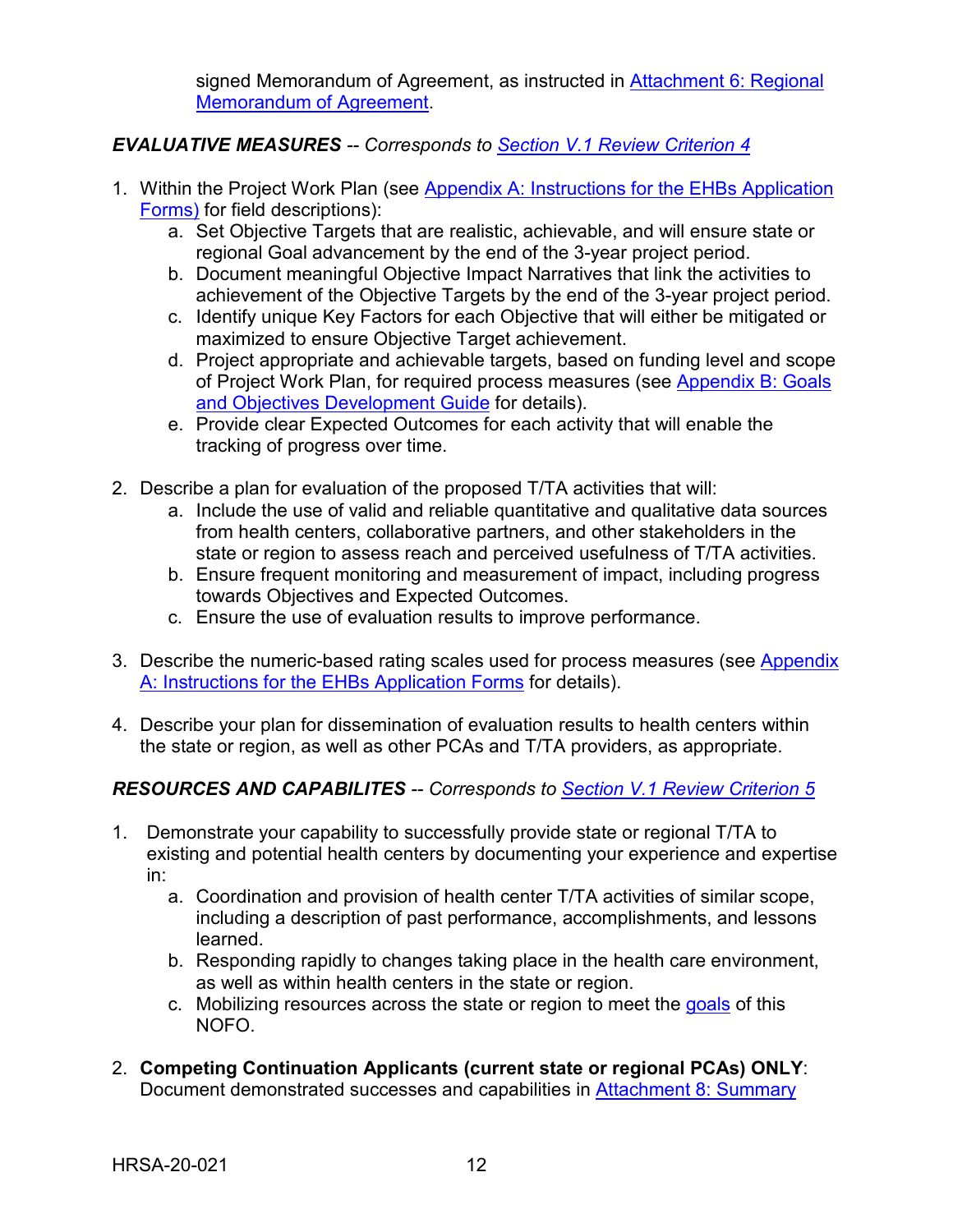[Progress Report for Current PCAs,](#page-18-1) to include a summary of the accomplishments achieved during the current project period.

- 3. Describe how the organizational structure, including any contracts or agreements, (consistent with [Attachment 1: Project Organizational Chart](#page-18-1) and [Attachment 7:](#page-18-1)  [Summary of Contracts and Agreements\)](#page-18-1) is appropriate for the operational and oversight needs of the project.<sup>6</sup>
	- a. Describe how the proposed staffing plan [\(Attachment 2: Staffing Plan\)](#page-18-1) is appropriate for the projected number and variety of T/TA activities to be provided during the project period.
	- b. Describe a plan for recruiting and retaining staff to achieve or maintain the proposed staffing plan.
	- c. Describe your organization's financial accounting and internal control systems and how they, as well as related policies and procedures, reflect Generally Accepted Accounting Principles (GAAP). [7](#page-16-1)
- 4. Describe how your organization's management team (Chief Executive Officer (CEO), Clinical Director (CD), Chief Financial Officer (CFO), Chief Information Officer (CIO), Chief Operating Officer (COO), and Project Director (PD), as applicable) is appropriate for the operational and oversight needs, scope, and complexity of the proposed project, including:
	- a. Defined roles (consistent with [Attachment 3: Job Descriptions for Key](#page-18-1)  [Personnel\)](#page-18-1), in particular the Project Director's (or equivalent position, such as CEO) responsibilities for day-to-day program management of the PCA's activities.
	- b. Skills and experience for the defined roles [Attachment 4: Biographical](#page-18-1)  [Sketches for Key Personnel\)](#page-18-1).
	- c. If applicable, recent changes in key management staff or significant changes in roles and responsibilities.
- 5. Describe how you will ensure that delivery of proposed T/TA will be initiated within 60 days of award. Provide a timeline for hiring, onboarding, and development of staff, as needed.

### <span id="page-16-2"></span>*SUPPORT REQUESTED -- Corresponds to [Section V.1 Review Criterion](#page-27-0) 6: Support [Requested](#page-27-0)*

- 1. Provide a consistent and detailed budget presentation through the submission of the SF-424A and Budget Narrative. Refer to *[Section IV.2.iii](#page-17-0)* and *[Section IV.2.iv](#page-17-1)* for budget presentation instructions.
- 2. Describe how your budget is appropriate for the proposed project, including alignment with the Project Work Plan and information provided in the attachments (e.g., [Attachment 2: Staffing Plan, Attachment 7: Summary of Contracts and](#page-18-1)

<span id="page-16-1"></span><span id="page-16-0"></span> $\overline{a}$ <sup>6</sup> PCA award recipients and contractors are subject to the HHS grant requirements set forth in Uniform [Guidance 2 CFR part 200 as codified by HHS at 45 CFR part 75](http://www.ecfr.gov/cgi-bin/retrieveECFR?gp=1&SID=4d52364ec83fab994c665943dadf9cf7&ty=HTML&h=L&r=PART&n=pt45.1.75) as applicable. <sup>7</sup> GAAP is defined in [45 CFR part 75.](http://www.ecfr.gov/cgi-bin/retrieveECFR?gp=1&SID=4d52364ec83fab994c665943dadf9cf7&ty=HTML&h=L&r=PART&n=pt45.1.75)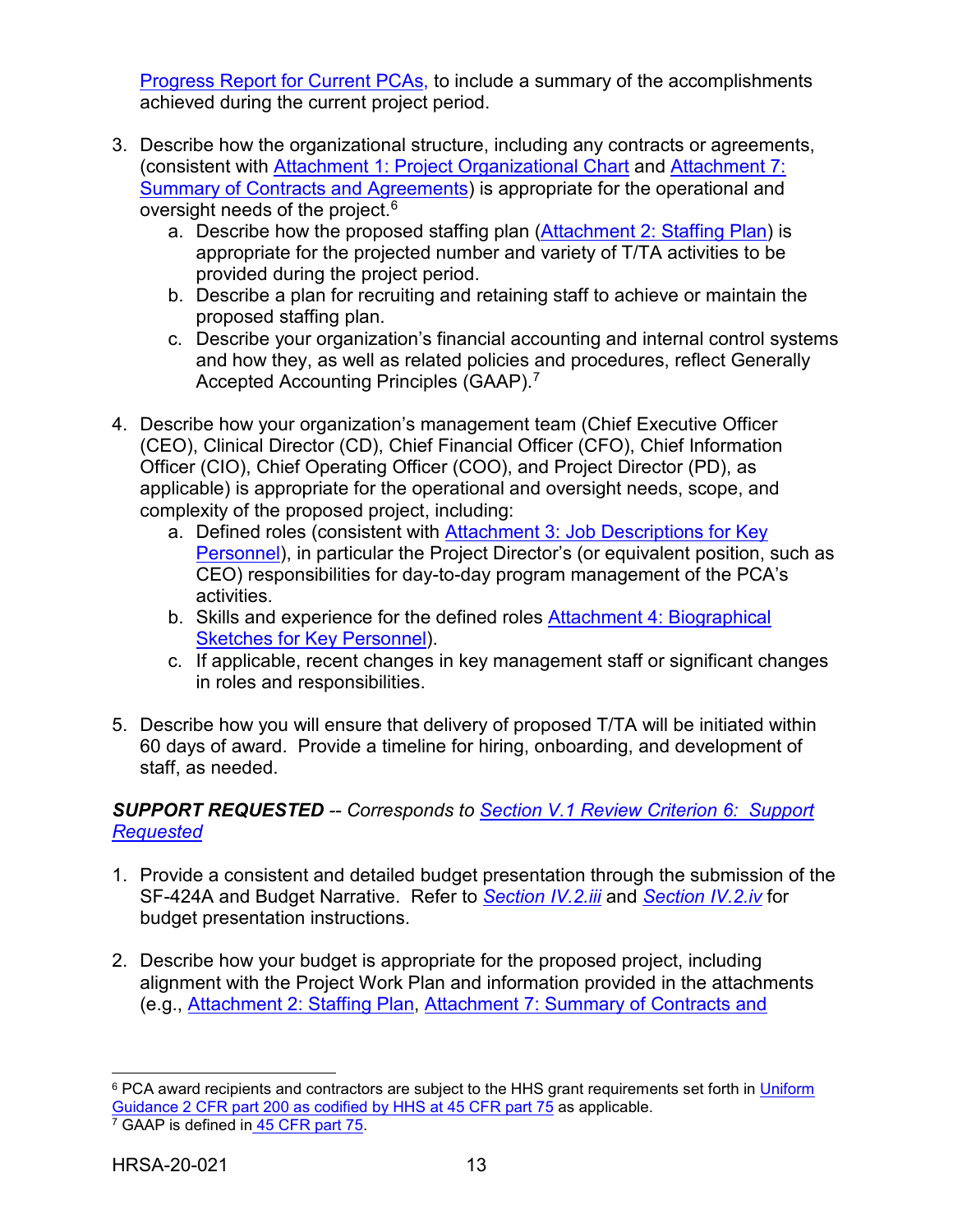#### [Agreements\)](#page-18-1).

#### **NARRATIVE GUIDANCE**

To ensure that you fully address the review criteria, this table provides a crosswalk between the narrative language and where each section falls within the review criteria. You should use both the Project Narrative and Review Criteria sections as you develop your application. Reviewers will use both when scoring your application.

| <b>Narrative Section</b>          | <b>Review Criteria</b>                   |
|-----------------------------------|------------------------------------------|
| <b>Need</b>                       | (1) Need                                 |
| Response                          | (2) Response, including the Project Work |
|                                   | Plan                                     |
| Collaboration                     | (3) Collaboration                        |
| <b>Evaluative Measures</b>        | (4) Evaluative Measures, including the   |
|                                   | Project Work Plan                        |
| <b>Resources and Capabilities</b> | (5) Resources and Capabilities           |
| <b>Support Requested</b>          | (6) Support Requested                    |

#### <span id="page-17-0"></span>**iii.** *Budget (Submit in HRSA EHBs)*

See Section 5.1.iv of HRSA's *SF-424 [Two-Tier Application Guide.](http://www.hrsa.gov/grants/apply/applicationguide/sf424programspecificappguide.pdf)* Follow the instructions included in the *[Application Guide](http://www.hrsa.gov/grants/apply/applicationguide/sf424programspecificappguide.pdf)* and the additional budget instructions provided below. A budget that follows the *[Application Guide](http://www.hrsa.gov/grants/apply/applicationguide/sf424programspecificappguide.pdf)* will ensure that, if HRSA selects the application for funding, you will have a well-organized plan, and by carefully following the approved plan can avoid audit issues during the implementation phase.

**Reminder:** The Total Project Costs are the total allowable costs (inclusive of direct **and** indirect costs) you incur to carry out a HRSA-supported project.

The Department of Defense and Labor, Health and Human Services, and Education Appropriations Act, 2019 and Continuing Appropriations Act, 2019 (P.L. 115-245), Division B, § 202 states, "None of the funds appropriated in this title shall be used to pay the salary of an individual, through a grant or other extramural mechanism, at a rate in excess of Executive Level II." See Section 5.1.iv Budget – Salary Limitation of HRSA's *SF-424 [Two-Tier Application Guide](http://www.hrsa.gov/grants/apply/applicationguide/sf424programspecificappguide.pdf)* for additional information. Note that these or other salary limitations may apply in the following FY, as required by law.

#### <span id="page-17-1"></span>**iv.** *Budget Narrative (Submit in HRSA EHBs)* See Section 5.1.v. of HRSA's *SF-424 [Two-Tier Application Guide.](http://www.hrsa.gov/grants/apply/applicationguide/sf424programspecificappguide.pdf)*

Provide a detailed Budget Narrative and table of personnel to be paid with federal funds for each 12-month budget period of the 3-year period of performance (for example, the first budget period starts July 1, 2020 and ends June 30, 2021). For subsequent budget years, the Budget Narrative should highlight the changes from Year 1 or clearly indicate that there are no substantive changes during the project period. You are required to budget funding for at least one HRSA-sponsored PCArelated conference in year 1. For a sample Budget Narrative, see the PCA Technical [Assistance webpage.](https://bphc.hrsa.gov/program-opportunities/funding-opportunities/pca) Do not include non-federal funding in the Budget Narrative.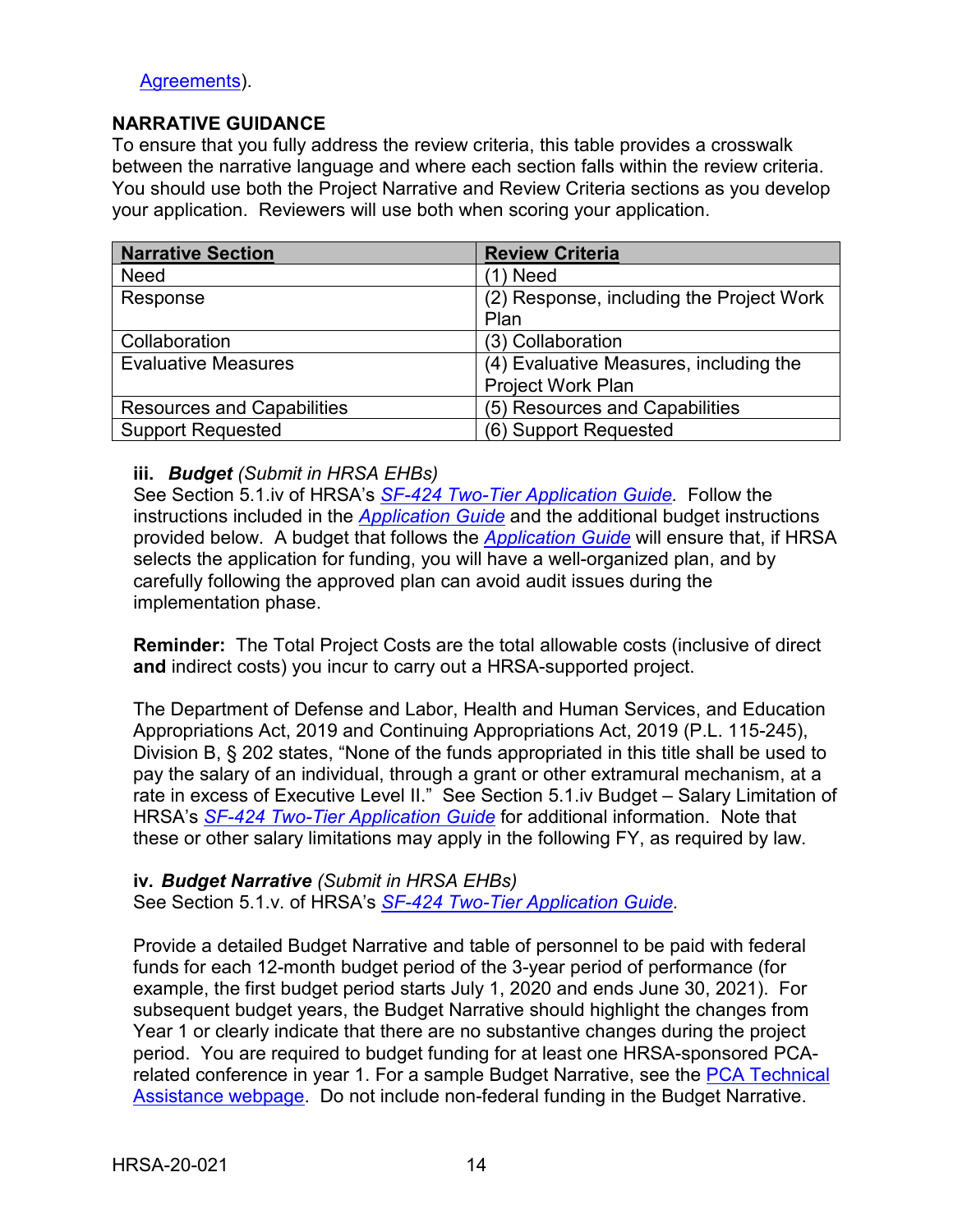Be aware that Excel or other spreadsheet documents with multiple pages (sheets) may not print out in their entirety. Reviewers will only see information that is set in the "Print Area" of the document.

#### <span id="page-18-0"></span>**v.** *Program-Specific Forms (Submit in HRSA EHBs)*

Program Specific Forms include the Project Work Plan and Form 1A. Refer to [Appendix A: Instructions for the EHBs Application Forms](#page-32-0) for instructions on how to complete and submit these forms in EHBs.

#### <span id="page-18-1"></span>**vi.** *Attachments (Submit in HRSA EHBs)*

Provide the following items in the order specified below. Unless otherwise noted, attachments count toward the application page limit. All attachments will support the objective review. Indirect cost rate agreements and proof of non-profit status (if applicable) will not count toward the page limit. You must clearly label each attachment.

#### *Attachment 1: Project Organizational Chart*

Upload a one-page document that depicts the organizational structure, including key personnel, staffing, and any sub-recipients or affiliated organizations.

#### *Attachment 2: Staffing Plan*

Upload a table that identifies the total personnel to be supported under the PCA cooperative agreement. The staffing plan is a presentation and justification of all staff required to execute the project, education and experience qualifications, and rationale for the amount of time being requested for each position. Refer to the [PCA Technical Assistance webpage](https://bphc.hrsa.gov/programopportunities/fundingopportunities/pca/index.html) for a sample Staffing Plan.

#### *Attachment 3: Job Descriptions for Key Personnel*

Upload current job descriptions for key management staff: CEO, CD, CFO, CIO, COO, and PD. Indicate on the position descriptions if key management positions are combined and/or part time. Limit each position description to **one page** and include, at minimum, the position title; description of duties and responsibilities; position qualifications; supervisory relationships; skills, knowledge, and experience requirements; travel requirements; salary range; and work hours. Indicate if any of the positions are currently vacant.

#### *Attachment 4: Biographical Sketches of Key Personnel*

Upload biographical sketches for individuals occupying the positions described in the Job Descriptions for Key Personnel (Attachment 3). Biographical sketches should not exceed **two pages each**. When applicable, biographical sketches must include training, language fluency, and experience working with the cultural and linguistically diverse populations to be served.

#### *Attachment 5: Letters of Agreement*

Provide documentation of current and proposed collaborations through letters of support, commitment, and/or investment that reference specific collaboration and/or coordinated activities in support of the proposed project. At a minimum,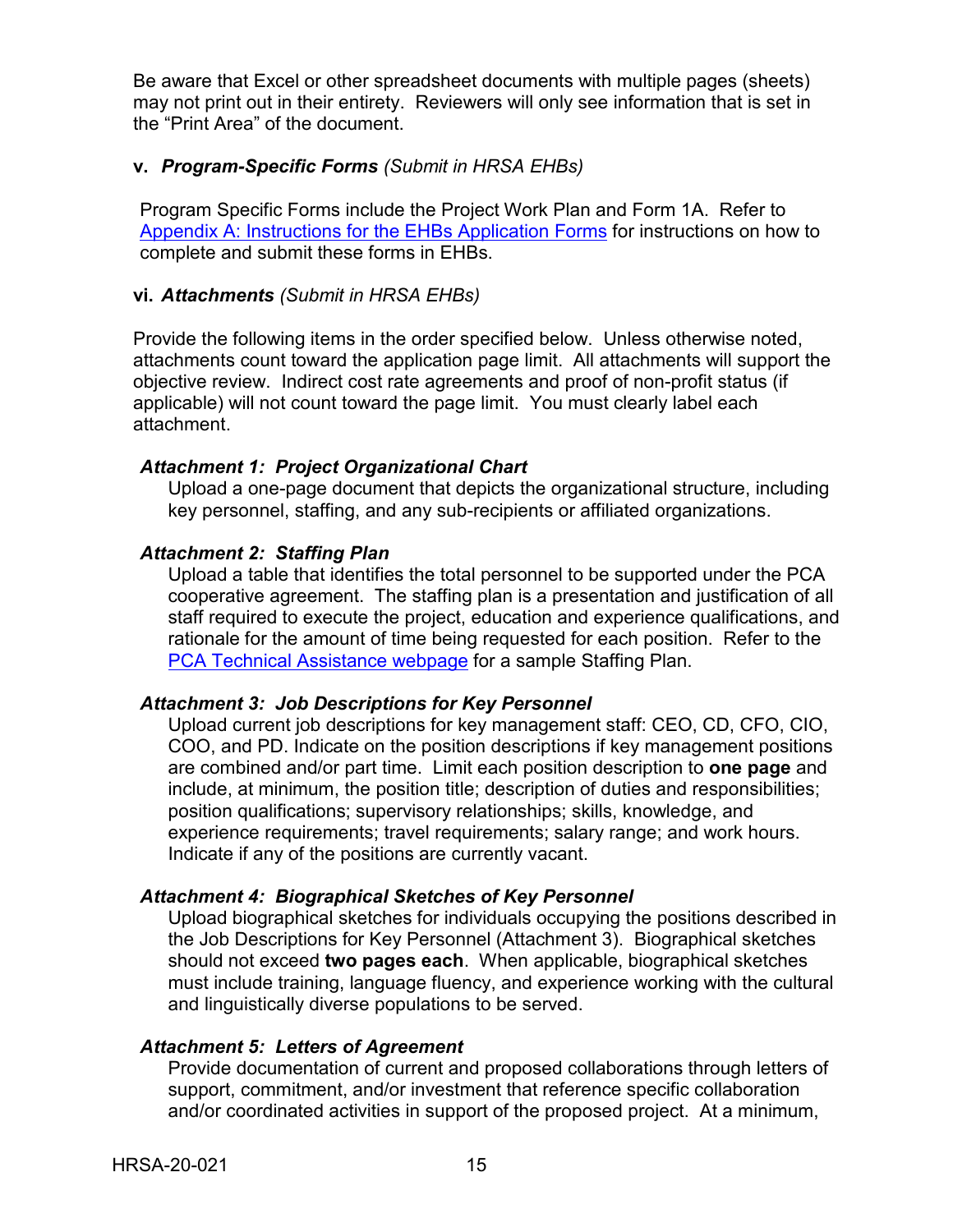applicants must include a current dated letter of support from the primary formal collaborators noted in the *[COLLABORATION](#page-14-0)* section of the Project Narrative and at least one relevant state public agency (e.g., state health departments, state primary care offices, state Medicaid agencies). Letters of support, commitment, and/or investment must be dated and addressed to the organization's board, CEO, or other appropriate key management staff member, not HRSA staff. Letters of support that are not submitted with the application will not be considered by the objective review committee.

#### *Attachment 6: Regional Memorandum of Agreement (required for regional PCA applicants ONLY)*

Document support for the regional PCA by uploading a Memorandum of Agreement specifying how you will coordinate activities with state-level PCAs providing T/TA in the region to maximize the impact of HRSA-supported T/TA without duplicating efforts. If signatures from the leadership of all current state PCAs cannot be obtained, include documentation of efforts made to obtain the signatures along with an explanation for why they could not be obtained.

The Memorandum of Agreement must include the following:

- An effective date range to cover the expected period of performance July 1, 2020 through June 30, 2023, pending the regional PCA applicant and the current state PCAs being funded through this opportunity.
- A summary of the expected actions to be taken by all parties to ensure effective coordination to maximize federal funding and ensure that HRSA supported T/TA does not duplicate efforts.
- Certification by the state PCAs that support of the proposed regional project will not result in a reduction of the amount or quality of state PCA T/TA to be provided to health centers.
- A signature page signed by each state PCA CEO. The signature page must include the name of each state PCA, the current PCA cooperative agreement award number (starting with U58), and the name and signature of the CEO. This information may be compiled with multiple signatures on a single page (see below) to mitigate the impact on the application page limit.

| State PCA name   | State PCA name   |
|------------------|------------------|
| U58 award number | U58 award number |
| CEO name         | CEO name         |
| CEO signature    | CEO signature    |
| State PCA name   | State PCA name   |
| U58 award number | U58 award number |
| CEO name         | CEO name         |
| CEO signature    | CEO signature    |

#### *Attachment 7: Summary of Contracts and Agreements (if applicable)*

Upload a brief summary describing all current or proposed contracts and agreements. Include the following for each contract or agreement:

• Name of contract organization.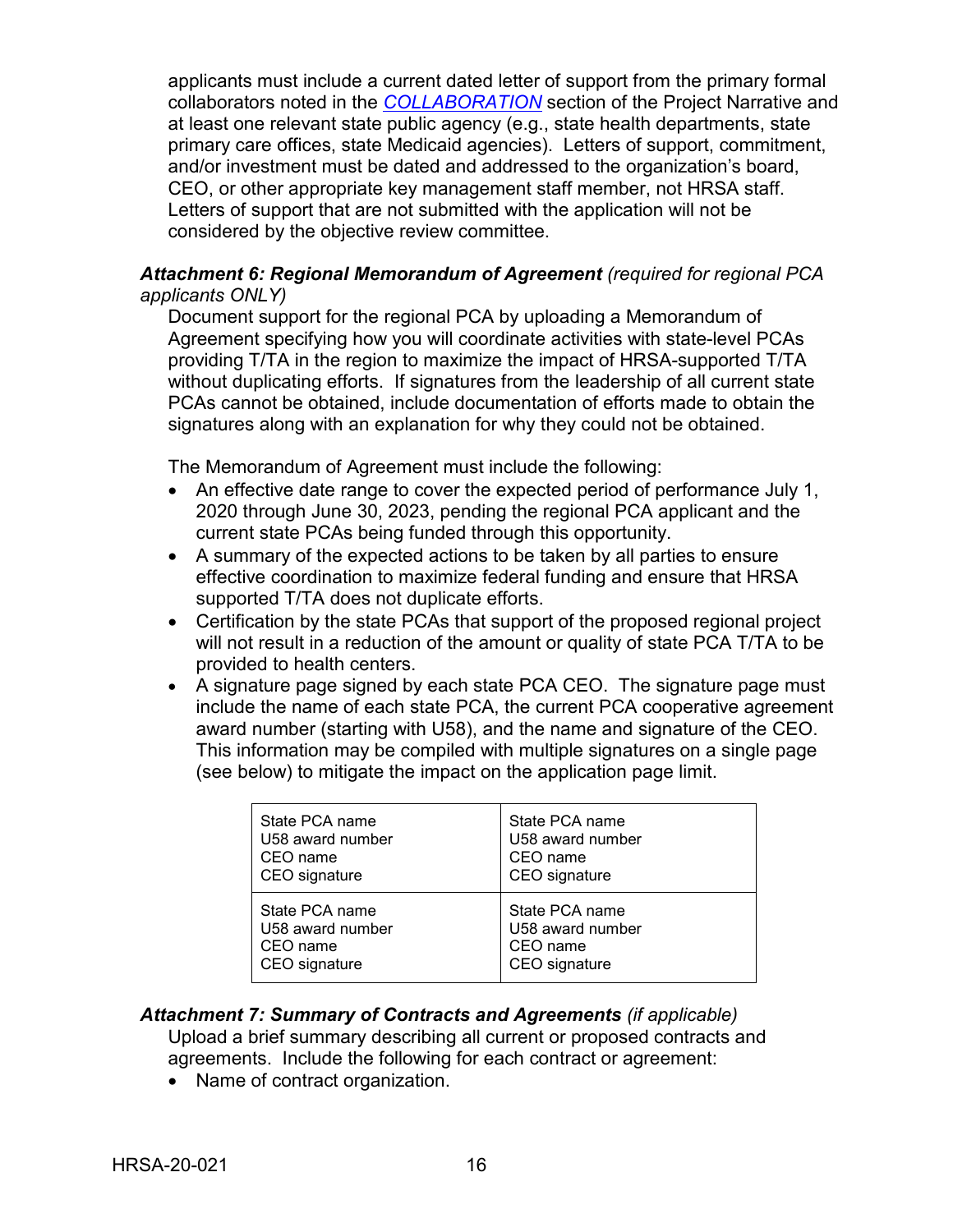- Type of contract or agreement (e.g., contract, Memorandum of Understanding or Agreement).
- Brief description of the purpose and scope of the agreement.
- Timeframe for each contract or agreement (e.g., ongoing contractual relationship, specific duration).

Applicants must exercise appropriate oversight and authority over all contracts, and procurement contracts must comply with [45 CFR part 75](http://www.ecfr.gov/cgi-bin/text-idx?SID=2596fb6d4a3822a1567cc37062192707&mc=true&node=pt45.1.75&rgn=div5) or [45 CFR part 92.](http://www.ecfr.gov/cgi-bin/text-idx?SID=ed9689fa98ea777d0c76734896982310&mc=true&node=pt45.1.92&rgn=div5)

#### *Attachment 8: Summary Progress Report for Current PCAs (Competing Continuation Applicants (current state or regional PCAs) ONLY)*

Provide a summary of the accomplishments achieved under the current period of performance (July 1, 2017 through November 30, 2019). Include the following:

- Objectives Briefly summarize the progress made on current PCA T/TA activities with reference to the PCA performance measures and the Goals outlined in the most recent Project Work Plan.
- Results Describe the cumulative impact of activities conducted throughout the current 3-year project period, organized by current Goals/Objectives. Reference expected outcomes outlined in the current Project Work Plan, and provide quantitative and qualitative data to describe the progress made in addressing the Goals and Objectives.

### *Attachment 9: Needs Assessment Summary*

Provide a summary of the most recent needs assessment for the proposed state or region (do not exceed two pages). The summary should highlight the varying needs across health centers in the proposed state or region. If you receive an award under this NOFO, you will be required to provide your entire needs assessment to HRSA post-award.

### *Attachment 10: Other Relevant Documents (if applicable)*

A maximum of two uploads are permitted.

- If indirect costs are requested, the current Indirect Cost Rate Agreement must be provided.
- If desired, include other relevant documents to support the proposed project (e.g., charts, organizational brochures, lease agreements).

#### <span id="page-20-0"></span>**3. Dun and Bradstreet Data Universal Numbering System (DUNS) Number and System for Award Management**

You must obtain a valid DUNS number, also known as the Unique Entity Identifier, for your organization/agency and provide that number in the application. You must also register with the System for Award Management (SAM) and continue to maintain active SAM registration with current information at all times during which you have an active federal award or an application or plan under consideration by an agency (unless the applicant is an individual or federal agency that is exempted from those requirements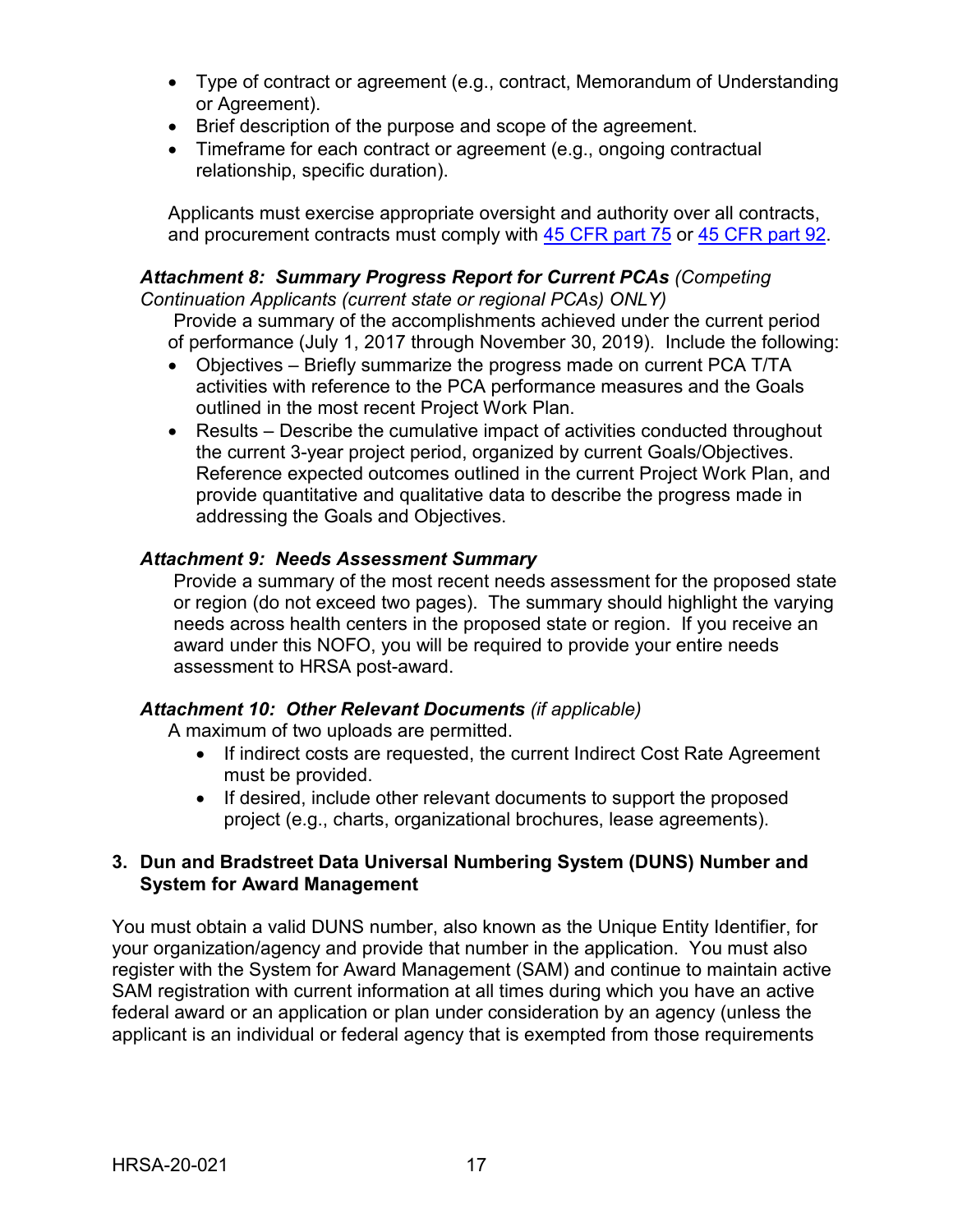under 2 CFR § 25.110(b) or (c), or has an exception approved by the agency under 2 CFR § 25.110(d))**.**

HRSA may not make an award until you have complied with all applicable DUNS and SAM requirements and, if you have not fully complied with the requirements by the time HRSA is ready to make an award, HRSA may determine that you are not qualified to receive an award and use that determination as the basis for making an award to another applicant.

If you have already completed Grants.gov registration for HRSA or another federal agency, confirm that the registration is still active and that the Authorized Organization Representative (AOR) has been approved.

The Grants.gov registration process requires information in three separate systems:

- Dun and Bradstreet [\(http://www.dnb.com/duns-number.html\)](http://www.dnb.com/duns-number.html)
- System for Award Management (SAM) [\(https://www.sam.gov\)](https://www.sam.gov/)
- Grants.gov [\(http://www.grants.gov/\)](http://www.grants.gov/)

For further details, see Section 3.1 of HRSA's *[SF-424 Two-Tier Application Guide.](http://www.hrsa.gov/grants/apply/applicationguide/sf424programspecificappguide.pdf)*

**[SAM.GOV](http://sam.gov/) ALERT:** For your SAM.gov registration, you must submit a [notarized letter](https://www.fsd.gov/fsd-gov/answer.do?sysparm_kbid=d2e67885db0d5f00b3257d321f96194b&sysparm_search=kb0013183) appointing the authorized Entity Administrator. The review process changed for the Federal Assistance community on June 11, 2018.

In accordance with the Federal Government's efforts to reduce reporting burden for recipients of federal financial assistance, the general certification and representation requirements contained in the Standard Form 424B (SF-424B) – Assurances – Non-Construction Programs, and the Standard Form 424D (SF-424D) – Assurances – Construction Programs, have been standardized federal-wide. Effective January 1, 2020, the updated common certification and representation requirements will be stored and maintained within SAM. Organizations or individuals applying for federal financial assistance as of January 1, 2020, must validate the federally required common certifications and representations annually through SAM located at [SAM.gov.](https://www.sam.gov/)

**If you fail to allow ample time to complete registration with SAM or Grants.gov, you will not be eligible for a deadline extension or waiver of the electronic submission requirement.**

### <span id="page-21-0"></span>**4. Submission Dates and Times**

### **Application Due Date**

The due date for applications under this NOFO in Grants.gov (Phase 1) is *November 8, 2019 at 11:59 p.m. ET*. The due date to complete all other required information in HRSA EHBs (Phase 2) is *December 10, 2019 at 5 p.m.ET*. HRSA suggests submitting applications to Grants.gov at least **3 calendar days before the deadlines** to allow for any unforeseen circumstances. See Section 9.2.5 – Summary of emails from Grants.gov of HRSA's *[SF-424 Two-Tier Application Guide](https://www.hrsa.gov/sites/default/files/hrsa/grants/apply/applicationguide/sf-424-program-specific-app-guide.pdf)* for additional information.

**Note:** Access to the HRSA EHBs application module will start October 18, 2019. You may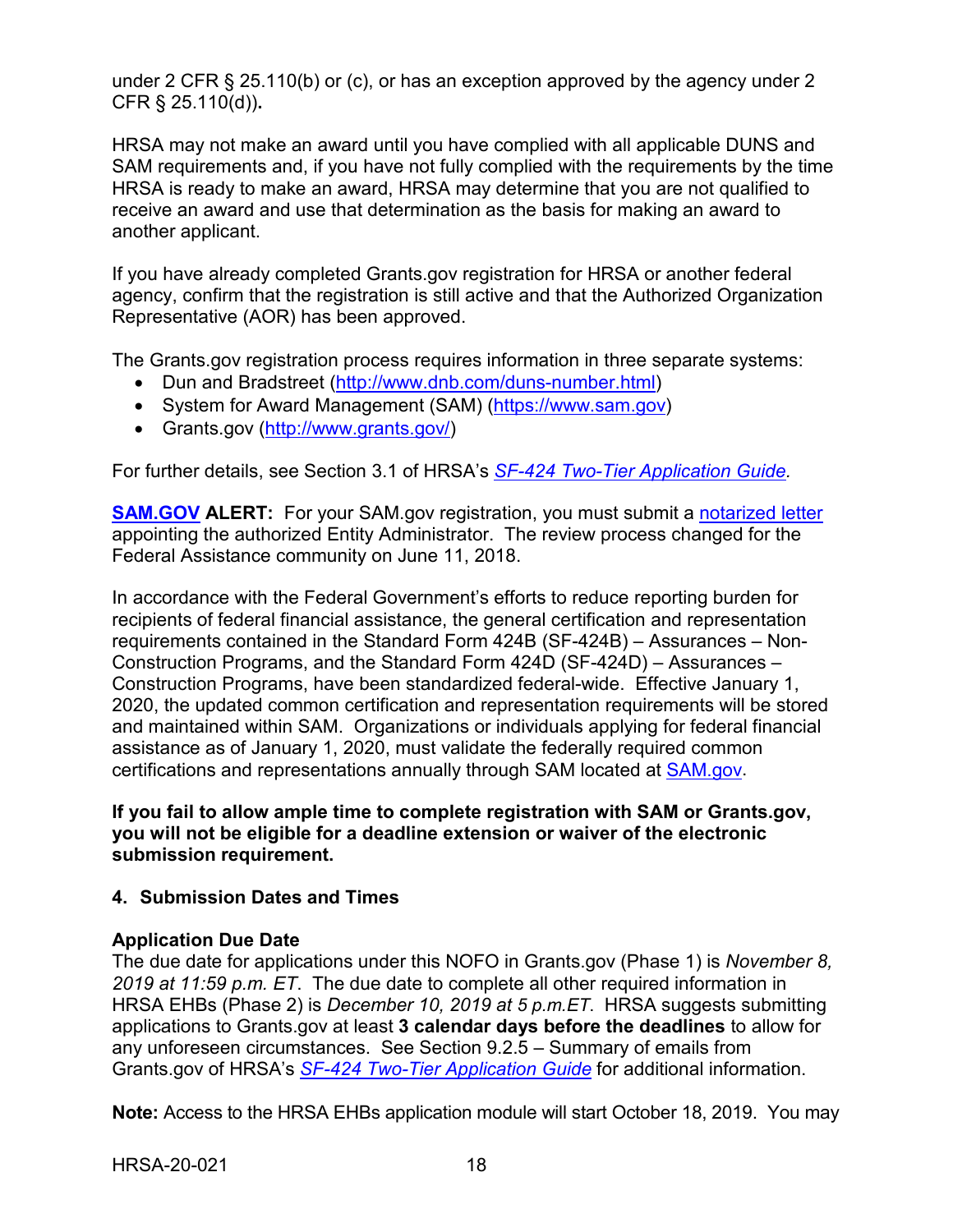submit in Grants.gov prior to this date, but will not be able to begin Phase 2 of your application in HRSA EHBs until October 18.

#### <span id="page-22-0"></span>**5. Intergovernmental Review**

The State and Regional Primary Care Association Cooperative Agreements is subject to the provisions of Executive Order 12372, as implemented by 45 CFR part 100.

See Section 5.1.ii of HRSA's *SF-424 [Two-Tier Application Guide](http://www.hrsa.gov/grants/apply/applicationguide/sf424programspecificappguide.pdf)* for additional information.

### <span id="page-22-1"></span>**6. Funding Restrictions**

You may request funding for a period of performance of up to 3 years, at no more per year than the allowable maximum funding for the state or region (inclusive of direct **and** indirect costs). Awards to support projects beyond the first budget year are contingent upon Congressional appropriation, satisfactory progress in meeting the project's objectives, and a determination that continued funding would be in the best interest of the Federal Government.

The General Provisions in Division B of the Department of Defense and Labor, Health and Human Services, and Education Appropriations Act, 2019 and Continuing Appropriations Act, 2019 (P.L. 115-245) are in effect at the time this NOFO is posted. Please see Section 5.1 of HRSA's *SF-424 Two-Tier [Application Guide](http://www.hrsa.gov/grants/apply/applicationguide/sf424programspecificappguide.pdf)* for additional information. Awards will be made subsequent to enactment of the FY2020 appropriation. The NOA will reference the FY2020 appropriation act and any restrictions that may apply. Note that these or other restrictions may be updated, as required by law, upon enactment of the FY 2020 appropriations act.

You cannot use funds under this notice for the following purposes:

- Direct patient care;
- Construction/renovation of facilities;
- Activities that do not align with the intent of this cooperative agreement;
- Reserve requirements for state insurance licensure;
- Support for lobbying/advocacy efforts; and/or
- Conference sponsorship (note that content development of individual program sessions related to the PCA Project Work Plan is allowable).

You are required to have the necessary policies, procedures, and financial controls in place to ensure that your organization complies with all legal requirements and restrictions applicable to the receipt of federal funding, including statutory restrictions on use of funds for lobbying, executive salaries, gun control, abortion, etc. Like those for all other applicable funding requirements, the effectiveness of these policies, procedures, and controls is subject to audit.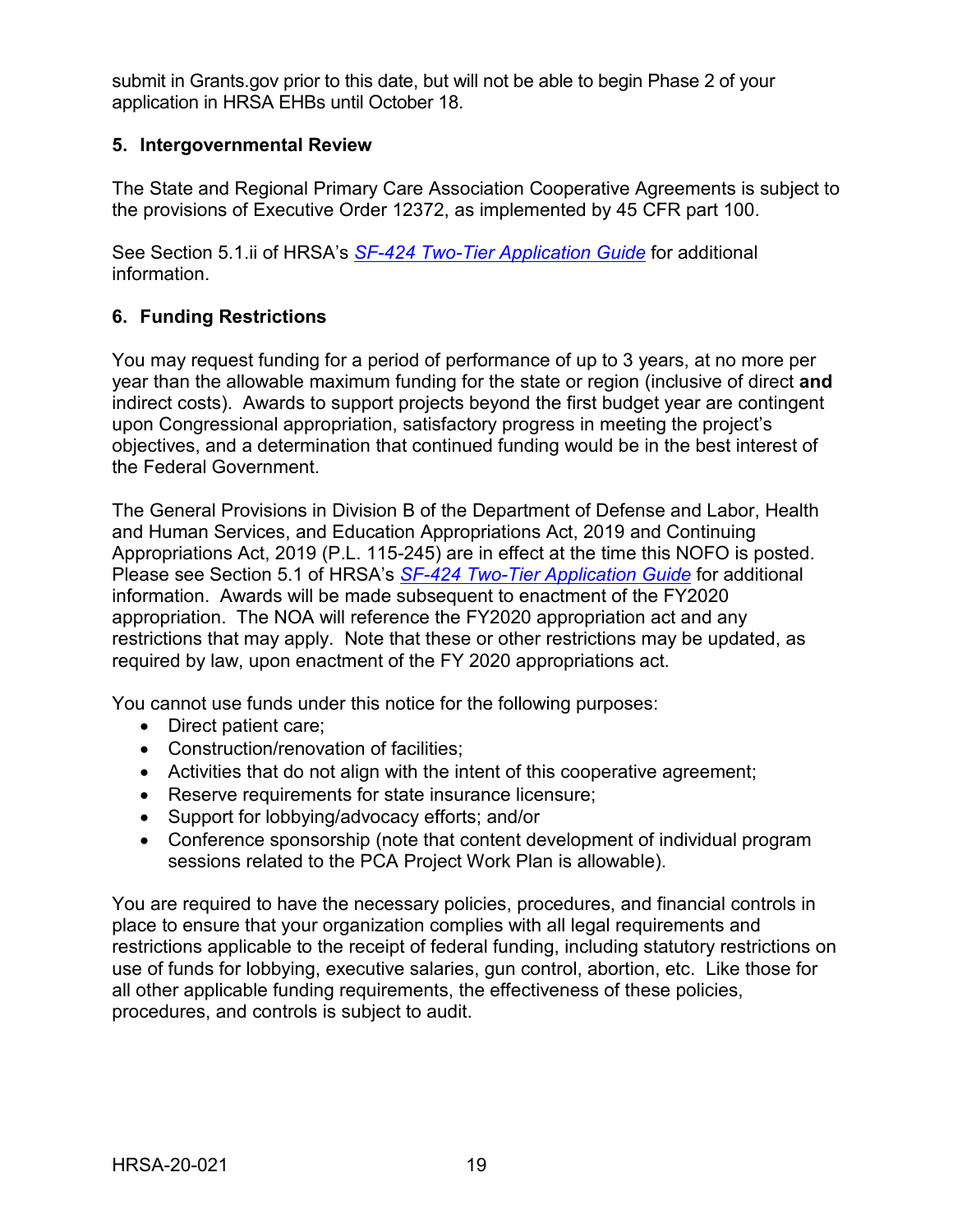# <span id="page-23-0"></span>**V. Application Review Information**

### <span id="page-23-1"></span>**1. Review Criteria**

HRSA has procedures for assessing the technical merit of applications to provide for an objective review and to assist you in understanding the standards against which your application will be reviewed. HRSA has critical indicators for each review criterion to assist you in presenting pertinent information related to that criterion and to provide the reviewer with a standard for evaluation.

These criteria are the basis upon which the reviewers will evaluate and score the merit of the application. Reviewers will use both the Project Narrative and Review Criteria section to assess your application. The entire proposal will be considered during objective review, except for the progress report submitted with a competing continuation application, which will be reviewed by HRSA program staff after the objective review process.

Review criteria are used to review and rank applications. The State and Regional Primary Care Association Cooperative Agreements NOFO has 6 review criteria. See the review criteria outlined below with specific details and scoring points.

#### <span id="page-23-2"></span>*Criterion 1: NEED (15 points) – Corresponds to [Section IV.2.ii NEED](#page-12-1)*

The application must clearly reflect the needs of existing and potential health centers within the state(s) or region.

- The extent to which the application demonstrates a comprehensive understanding of the state or region by describing the current conditions and recent or upcoming changes in the state or regional health care environment impacting existing and potential health centers and other safety net providers, including:
	- a. Insurance coverage, including Medicaid, Medicare, and Children's Health Insurance Program (CHIP).
	- b. State, local, and private uncompensated care programs.
	- c. Economic, health care availability or population factors (e.g., influx of or decline of residents due to workforce shifts or job growth, closing of hospitals or other major community health care providers).
	- d. Natural disasters (e.g., hurricanes, floods).
	- e. Emerging public health issues and priorities (e.g., the opioid crisis, the HIV epidemic).
	- f. Changes affecting statutorily defined special populations (Migratory and Seasonal Agricultural Workers, Healthcare for the Homeless, or Residents of Public Housing) or vulnerable populations.
- The extent to which the applicant describes a thorough process for assessing health center T/TA needs in the state or region, including the frequency of conducting and/or updating a complete needs assessment.
- The extent to which the application describes the health center T/TA needs in the state or region in the following areas, citing current data sources: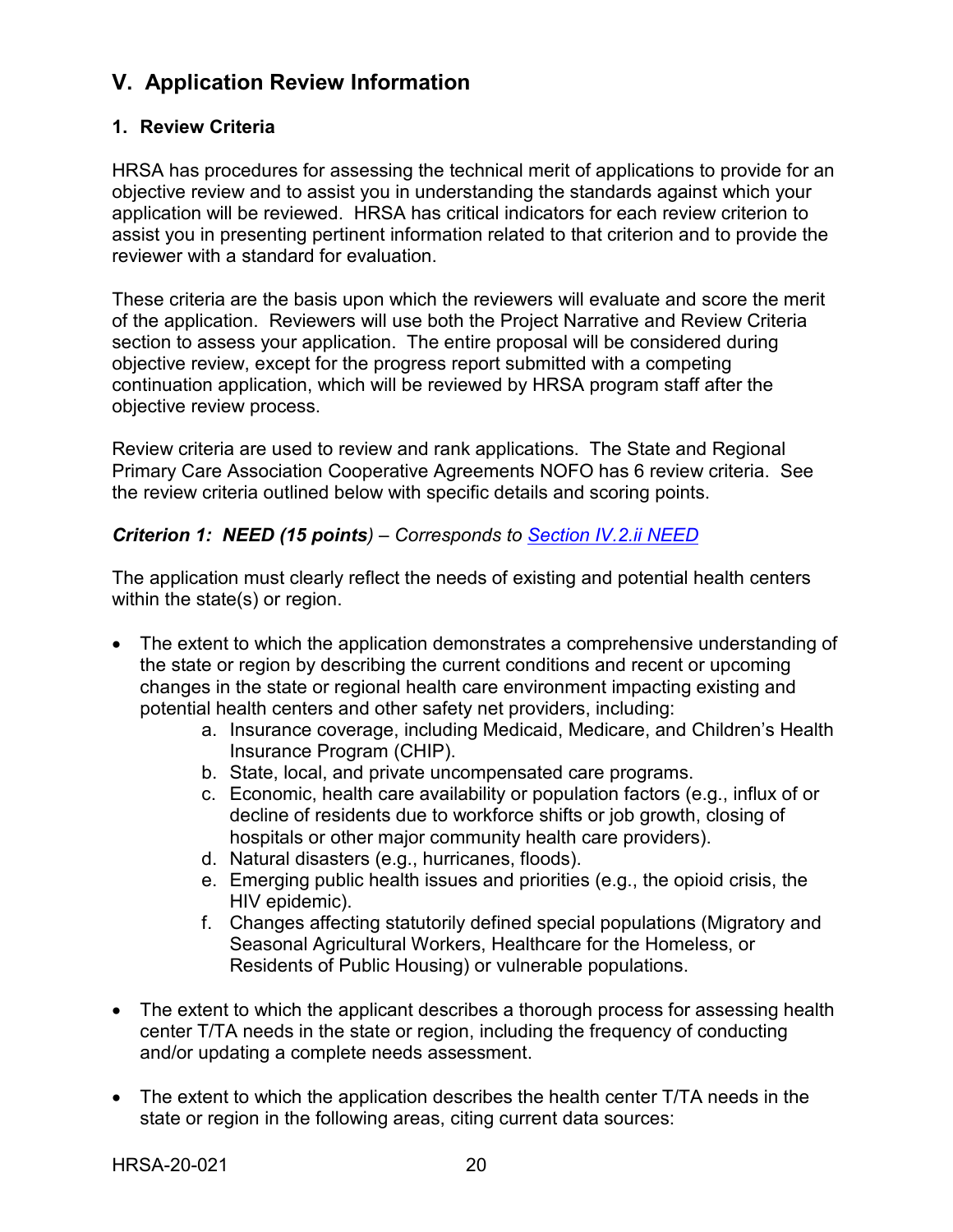- a. Accessing comprehensive primary care services;
- b. Accelerating value-based care delivery;
- c. Fostering a workforce to address current and emerging needs;
- d. Enhancing emergency preparedness and response; and
- e. Advancing clinical quality and performance.
- The extent to which the application discusses short- and long-term health center T/TA priorities in the state or region. For the purpose of the this NOFO, short-term refers to the first 12 months of funding, while long-term refers to the remaining 2 years of the 3-year project period.

### <span id="page-24-0"></span>*Criterion 2: RESPONSE (30 points) – Corresponds to [Section IV.2.ii RESPONSE](#page-13-0)*

- The extent to which the Project Work Plan:
	- a. Demonstrates compliance with all [PCA Requirements.](#page-6-1)
	- b. Outlines a complete, well designed, and achievable plan to make progress within the first 12 months toward achieving each of these NOFO's goals.
	- c. Proposes activities that are clearly linked to and will address current health center T/TA needs in the state or region (as defined in the current needs assessment and as described in the *[NEED](#page-12-1)* section of the Project Narrative).
	- d. Includes activities focused on dissemination of evidence-based and promising practices to address the Objectives and drive progress toward the Objective Targets.
- The extent to which the described Years 2 and 3 modifications and expansions of the Year 1 activities will enable achievement of the Goals and Objectives by the end of Year 3.
- The extent to which the applicant describes approaches that will leverage strengths (Contributing Factors) and overcome challenges (Restricting Factors) in implementing the activities described in the Project Work Plan.
- The extent to which the applicant will maximize the availability and accessibility (e.g., cost, location) of the proposed T/TA activities (e.g., training sessions, learning collaboratives, webinars) for existing and potential health centers across the state or region, regardless of PCA membership or Health Center Program award or lookalike designation status.
- The strength of the applicant's plan to regularly solicit and incorporate input on T/TA plans and resources from existing and potential health centers, including those serving special and vulnerable populations and newly funded health centers, as well as other T/TA providers (e.g., NTTAPs, HCCNs, State Primary Care Offices) to guide current and future PCA strategic planning, development, and activities.
- The strength of the applicant's plans for disseminating promising practices identified through health center T/TA to other health centers within the state or region as well as T/TA providers or health centers beyond the state or region.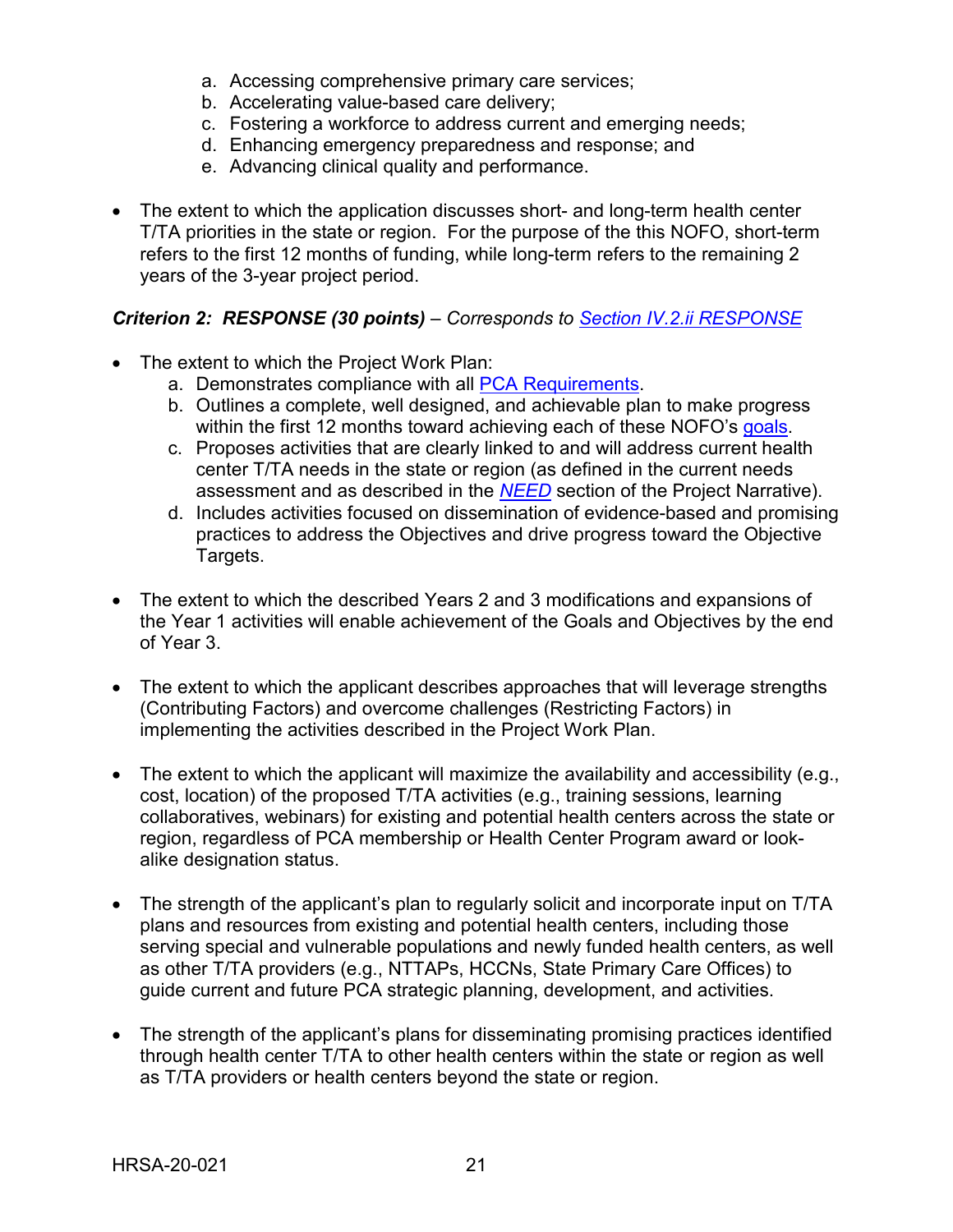#### <span id="page-25-0"></span>*Criterion 3: COLLABORATION (15 points) – Corresponds to [Section IV.2.ii](#page-14-0)  [COLLABORATION](#page-14-0)*

- The extent to which the application describes both formal and informal collaboration and coordination – noted as current, planned, or both – with: (1) other HRSA- and BPHC-supported T/TA providers and partners (e.g. NTTAPs, Regional PCAs also covering the state, HCCNs, Primary Care Offices, Area Health Education Centers, Public Health Training Centers, Telehealth Resource Centers, Title V Maternal and Child Health Services Block Grant state agencies, AETCs), and (2) other state and regional organizations (e.g., State Offices of Rural Health) in order to:
	- a. Maximize the impact of T/TA activities;
	- b. Form linkages among a diverse membership to strengthen the safety net within the state or region;
	- c. Meet the goals of this NOFO;
	- d. Increase the use of data to inform T/TA development and evaluation
	- e. Make T/TA available through the national Health Center Resource Clearinghouse.
	- f. Reduce potential duplication of efforts among health center T/TA providers.
- The extent to which the applicant provides documentation of current and proposed collaborations through letters of support, commitment, and/or investment that reference the specific collaboration and/or coordinated activities in support of the proposed project in [Attachment 5: Letters of Agreement.](#page-18-1) At a minimum, the application must include a current dated letter of support from the primary formal collaborators noted in the response to Question 1 in the collaboration section of the Project Narrative and at least one relevant state public agency (e.g., state health department, state primary care office, state Medicaid agency). If the applicant did not obtain one or more letters as outlined above, the extent to which the application includes sufficient documentation of efforts/requests to obtain the letters and additional explanatory information.
- **Organizations applying as regional PCAs ONLY:** The extent to which the applicant describes a collaborative approach that will ensure the provision of T/TA in coordination with all state PCAs operating in the region, including:
	- a. How the proposed activities will complement and/or enhance T/TA activities conducted by state PCAs.
	- b. The unique benefit the applicant will have on health centers in the region to advance each Goal and related Objectives outcome beyond the level proposed by the state PCAs.
	- c. The plan for continuous communication and collaboration on T/TA activities between the applicant and the state PCAs to ensure there is no duplication of effort.
	- d. Documentation of commitment of current state PCAs in the region to collaborate to enhance Goal and Objective attainment through the submission of a signed Memorandum of Agreement.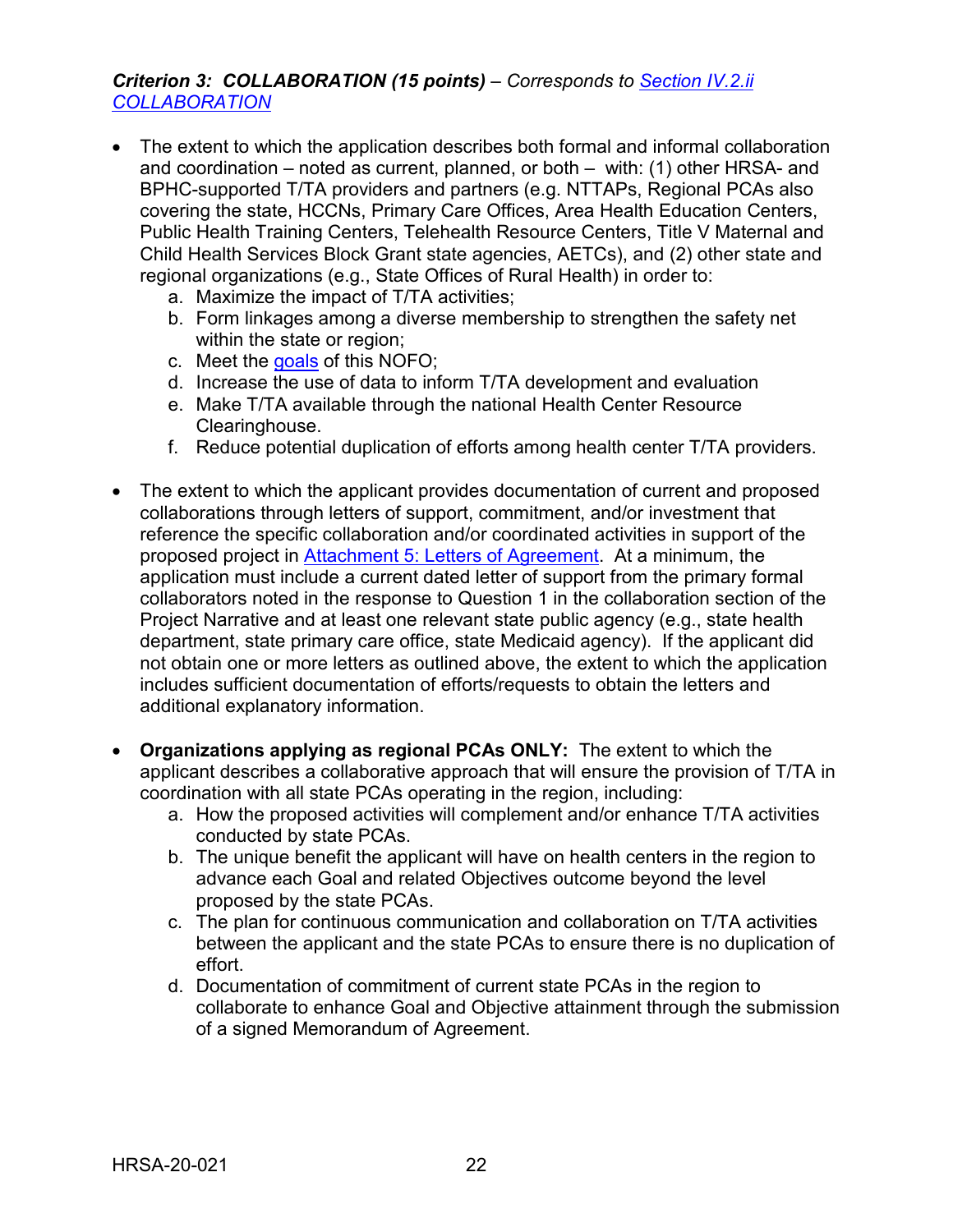### <span id="page-26-0"></span>*Criterion 4: EVALUATIVE MEASURES (15 points) – Corresponds to [Section IV.2.ii](#page-15-0)  [EVALUATIVE MEASURES](#page-15-0)*

- The extent to which the Project Work Plan includes:
	- a. Objective Targets that are realistic, achievable, and supportive of state or regional Goal advancement by the end of the 3-year project period.
	- b. Meaningful Objective Impact Narratives that link the activities to achievement of the Objective Targets by the end of the 3-year project period.
	- c. Unique Key Factors for each Objective that will either be mitigated or maximized to ensure Objective Target achievement.
	- d. Appropriately scaled and achievable targets for required process measures, based on funding level and scope of Project Work Plan.
	- e. Clear Expected Outcomes for each activity that will enable the tracking of progress over time.
- The extent to which the T/TA evaluation plan will:
	- a. Include the use of valid and reliable quantitative and qualitative data sources from health centers, collaborative partners, and other stakeholders in the state or region to assess reach and perceived usefulness of T/TA activities.
	- b. Ensure frequent monitoring and measurement of impact, including progress towards Objectives and Expected Outcomes.
	- c. Ensure the use of evaluation results to improve performance.
- The extent to which the applicant provides numeric-based rating scales used for process measures (see [Appendix A: Instructions for the EHBs Application Forms](#page-32-0) for details)
- The strength of the plan for disseminating evaluation results to health centers within the state or region, as well as other PCAs and T/TA providers, as appropriate.

#### <span id="page-26-1"></span>*Criterion 5: RESOURCES AND CAPABILITIES (20 points) – Corresponds to [Section IV.2ii RESOURCES AND CAPABILITIES](#page-15-1)*

- The extent to which the applicant demonstrates its capability to successfully provide state or regional T/TA to existing and potential health centers by documenting experience and expertise in:
	- a. Coordination and provision of health center T/TA activities of similar scope, including a description of past performance, accomplishments, and lessons learned.
	- b. Responding rapidly to changes taking place in the health care environment, as well as within health centers in the state or region.
	- c. Mobilizing resources across the state or region to meet the goals of this NOFO.
- **Competing Continuation Applicants (current state or regional PCAs) ONLY:**  The extent to which a current PCA documents demonstrated successes and capabilities in [Attachment 8: Summary Progress Report for Current PCAs,](#page-18-1) including a summary of the accomplishments from the current project period.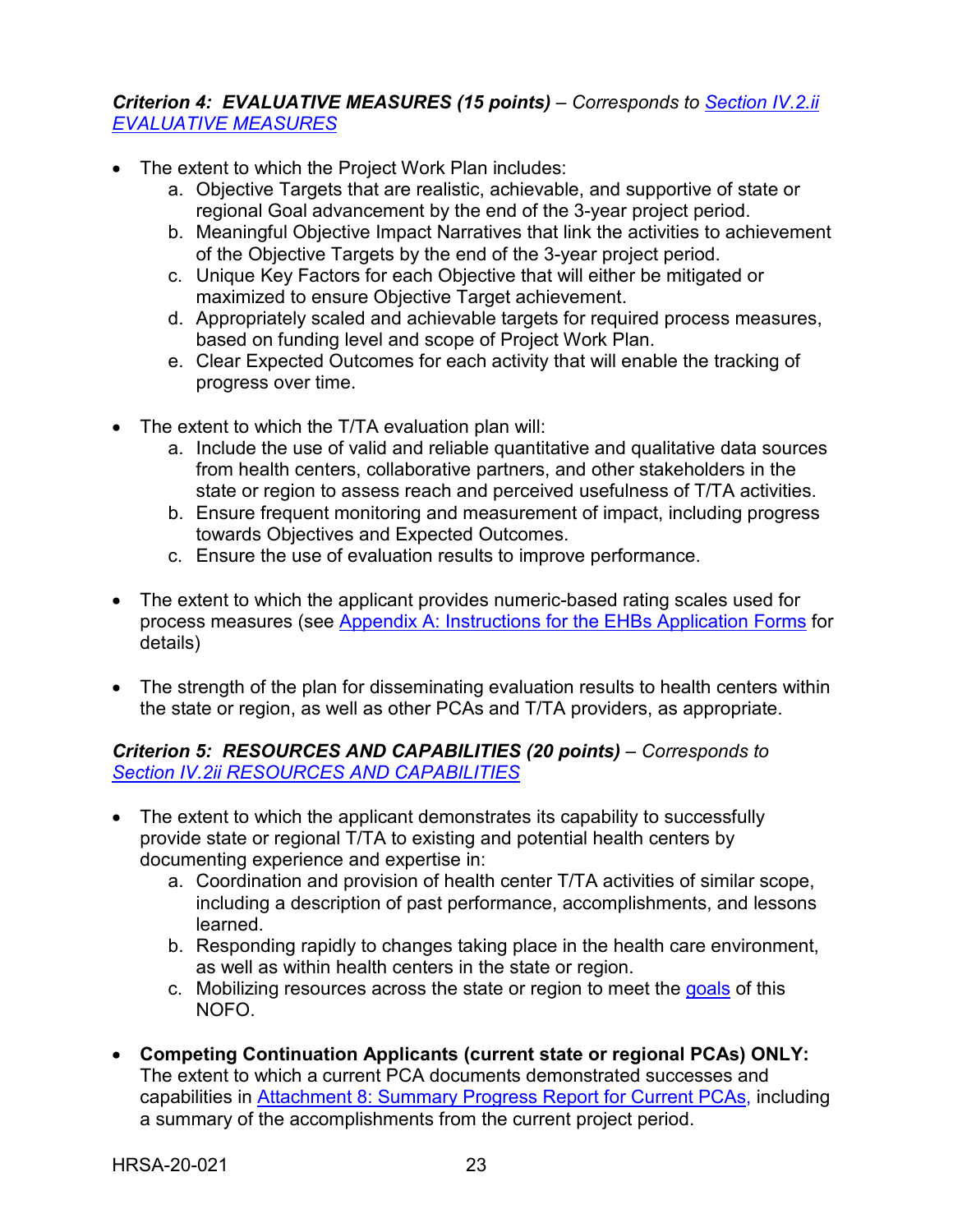- The extent to which the organizational structure, including any contracts or agreements, (consistent with [Attachment 1: Project Organizational Chart](#page-18-1) and [Attachment 7: Summary of Contracts and Agreements\)](#page-18-1) is appropriate for the operational and oversight needs of the proposed project, including:
	- a. How the proposed staffing plan [\(Attachment 2: Staffing Plan\)](#page-18-1) is appropriate for the projected number and variety of T/TA activities to be provided during the project period.
	- b. The strength of the plan for recruiting and retaining staff to achieve or maintain the proposed staffing plan.
	- c. How the financial accounting and internal control systems, as well as related policies and procedures, reflect Generally Accepted Accounting Principles (GAAP).
- The extent to which the applicant organization's management team (CEO, CD, CFO, CIO, COO, and PD, as applicable) is appropriate for the operational and oversight needs, scope, and complexity of the proposed project, including the extent to which the applicant presents appropriate:
	- a. Defined roles (consistent with [Attachment 3: Job Descriptions for Key](#page-18-1)  [Personnel\)](#page-18-1), in particular the Project Director's (or equivalent position, such as CEO) responsibilities for day-to-day program management of the PCA's activities.
	- b. Skills and experience for the defined roles [\(Attachment 4: Biographical](#page-18-1)  [Sketches for Key Personnel\)](#page-18-1).
	- c. If applicable, an explanation of recent changes in key management staff or significant changes in roles and responsibilities.
- The extent to which the applicant provides a sufficient plan to ensure delivery of proposed T/TA will be initiated within 60 days of award, including a timeline for hiring, onboarding, and development of staff, as needed.

#### <span id="page-27-0"></span>*Criterion 6: SUPPORT REQUESTED (5 points) – Corresponds to [Section IV.2.ii](#page-16-2)  [SUPPORT REQUESTED](#page-16-2)*

- The extent to which the application includes a detailed and consistent budget presentation across the SF-424A and Budget Narrative.
- The extent to which the budget request is appropriate for the proposed project and aligned with the Project Work Plan and the information provided in the attachments (e.g., [Attachment 2: Staffing Plan, Attachment 7: Summary of Contracts and](#page-18-1)  [Agreements\)](#page-18-1).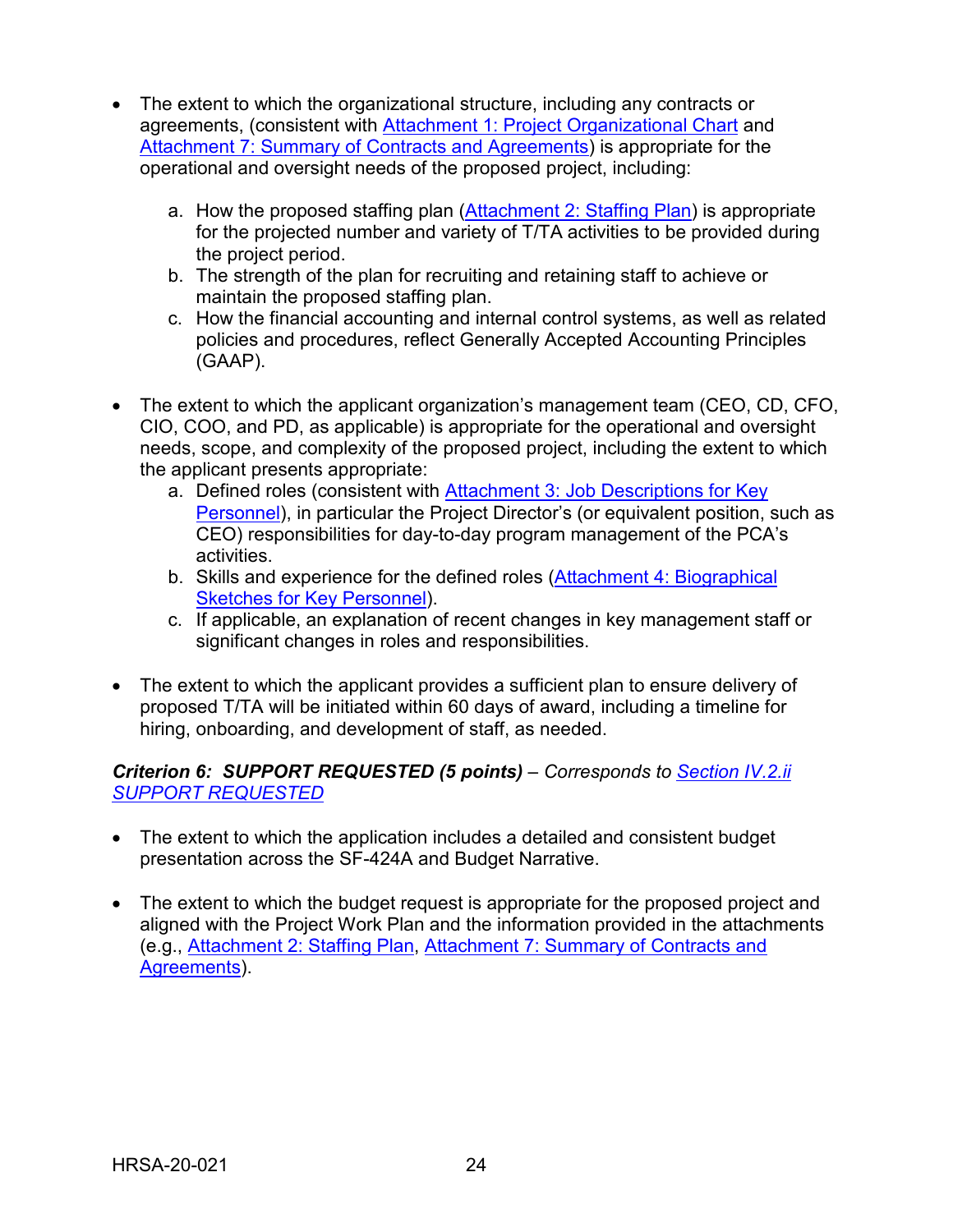#### <span id="page-28-0"></span>**2. Review and Selection Process**

The objective review process provides an objective evaluation to the individuals responsible for making award decisions. The highest ranked applications receive consideration for award within available funding ranges. HRSA may also consider assessment of risk and the other pre-award activities described in Section 3 below.

See section 6.3 of HRSA's *SF-424 [Two-Tier Application Guide](http://www.hrsa.gov/grants/apply/applicationguide/sf424programspecificappguide.pdf)* for more details.

#### **Funding Priorities**

This funding opportunity does not have any funding priorities, preferences, or special considerations.

#### <span id="page-28-1"></span>**3. Assessment of Risk**

HRSA may elect not to fund applicants with management or financial instability that directly relates to the organization's ability to implement statutory, regulatory or other requirements [\(45 CFR § 75.205\)](https://www.ecfr.gov/cgi-bin/retrieveECFR?gp=1&SID=4d52364ec83fab994c665943dadf9cf7&ty=HTML&h=L&r=PART&n=pt45.1.75).

HRSA reviews applications receiving a favorable objective review for other considerations that include past performance, as applicable, cost analysis of the project/program budget, assessment of your management systems, ensuring continued applicant eligibility, and compliance with any public policy requirements, including those requiring just-in-time submissions. HRSA may ask you to submit additional programmatic or administrative information (such as an updated budget or "other support" information) or to undertake certain activities (such as negotiation of an indirect cost rate) in anticipation of an award. However, even at this point in the process, such requests do not guarantee that HRSA will make an award. Following review of all applicable information, HRSA's approving and business management officials will determine whether HRSA can make an award if special conditions are required, and what level of funding is appropriate.

Award decisions, including funding level and period of performance length, are discretionary and are not subject to appeal to any HRSA or HHS official or board.

HRSA is required to review and consider any information about your organization that is in the [Federal Awardee Performance and Integrity Information System \(FAPIIS\).](https://www.fapiis.gov/) You may review and comment on any information about your organization that a federal awarding agency previously entered. HRSA will consider any of your comments, in addition to other information in [FAPIIS](https://www.fapiis.gov/) in making a judgment about your organization's integrity, business ethics, and record of performance under federal awards when completing the review of risk posed as described in [45 CFR § 75.205 HHS Awarding](https://www.ecfr.gov/cgi-bin/retrieveECFR?gp=1&SID=4d52364ec83fab994c665943dadf9cf7&ty=HTML&h=L&r=PART&n=pt45.1.75)  [Agency Review of Risk Posed by Applicants.](https://www.ecfr.gov/cgi-bin/retrieveECFR?gp=1&SID=4d52364ec83fab994c665943dadf9cf7&ty=HTML&h=L&r=PART&n=pt45.1.75)

HRSA will report to FAPIIS a determination that an applicant is not qualified [\(45 CFR §](https://www.ecfr.gov/cgi-bin/retrieveECFR?gp=1&SID=4d52364ec83fab994c665943dadf9cf7&ty=HTML&h=L&r=PART&n=pt45.1.75)  [75.212\)](https://www.ecfr.gov/cgi-bin/retrieveECFR?gp=1&SID=4d52364ec83fab994c665943dadf9cf7&ty=HTML&h=L&r=PART&n=pt45.1.75).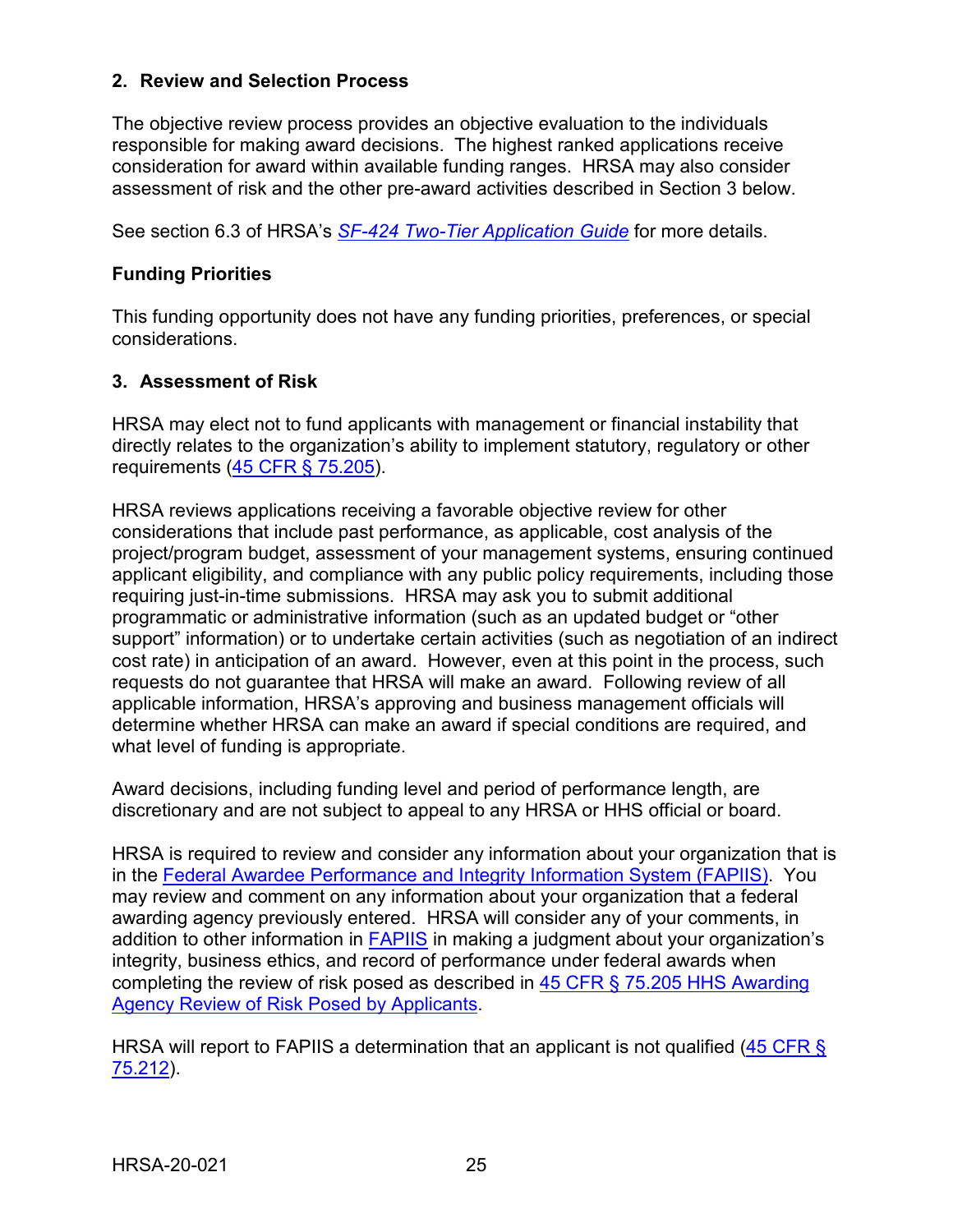# <span id="page-29-0"></span>**VI. Award Administration Information**

### <span id="page-29-1"></span>**1. Award Notices**

HRSA will issue the Notice of Award (NoA) prior to the start date of July 1, 2020. See Section 6.4 of HRSA's *SF-424 [Two-Tier Application Guide](http://www.hrsa.gov/grants/apply/applicationguide/sf424programspecificappguide.pdf)* for additional information.

### <span id="page-29-2"></span>**2. Administrative and National Policy Requirements**

See Section 2.1 of HRSA's *SF-424 [Two-Tier Application Guide](http://www.hrsa.gov/grants/apply/applicationguide/sf424programspecificappguide.pdf)*.

#### **Requirements of Subawards**

The terms and conditions in the NoA apply directly to the recipient of HRSA funds. The recipient is accountable for the performance of the project, program, or activity; the appropriate expenditure of funds under the award by all parties; and all other obligations of the recipient, as cited in the NoA. In general, the requirements that apply to the recipient, including public policy requirements, also apply to subrecipients under awards. See [45 CFR § 75.101 Applicability](https://www.ecfr.gov/cgi-bin/retrieveECFR?gp=1&SID=4d52364ec83fab994c665943dadf9cf7&ty=HTML&h=L&r=PART&n=pt45.1.75) for more details.

#### **Data Rights**

All publications developed or purchased with funds awarded under this notice must be consistent with the requirements of the program. Pursuant to  $45$  CFR  $\S$  75.322(b), the recipient owns the copyright for materials that it develops under an award, and HHS reserves a royalty-free, nonexclusive, and irrevocable right to reproduce, publish, or otherwise use those materials for federal purposes, and to authorize others to do so. In addition, pursuant to  $45$  CFR § 75.322(d), the Federal Government has the right to obtain, reproduce, publish, or otherwise use data produced under this award and has the right to authorize others to receive, reproduce, publish, or otherwise use such data for federal purposes (e.g., to make it available in government-sponsored databases for use by others). If applicable, the specific scope of HRSA rights with respect to a particular federally supported effort will be addressed in the NoA. Data and copyright-protected works developed by a sub-recipient also are subject to the Federal Government's data rights.

### <span id="page-29-3"></span>3. **Reporting**

Award recipients must comply with Section 7 of HRSA's *SF-424 [Two-Tier Application](http://www.hrsa.gov/grants/apply/applicationguide/sf424programspecificappguide.pdf)  [Guide](http://www.hrsa.gov/grants/apply/applicationguide/sf424programspecificappguide.pdf)* **and** the following reporting and review activities:

1) **Progress Report** – A non-competing continuation progress report, to include updates and progress on the Project Work Plan activities, Objective Targets, changes in staffing, and major changes in the state or regional health care environment must be submitted on an annual basis. Submission and HRSA approval of a progress report will trigger the budget period renewal and release of each subsequent year of funding (dependent upon Congressional appropriation, compliance, organizational capacity, and a determination that continued funding would be in the best interest of the Federal Government). Award recipients will receive an email message via HRSA EHBs when it is time to begin working on their progress reports.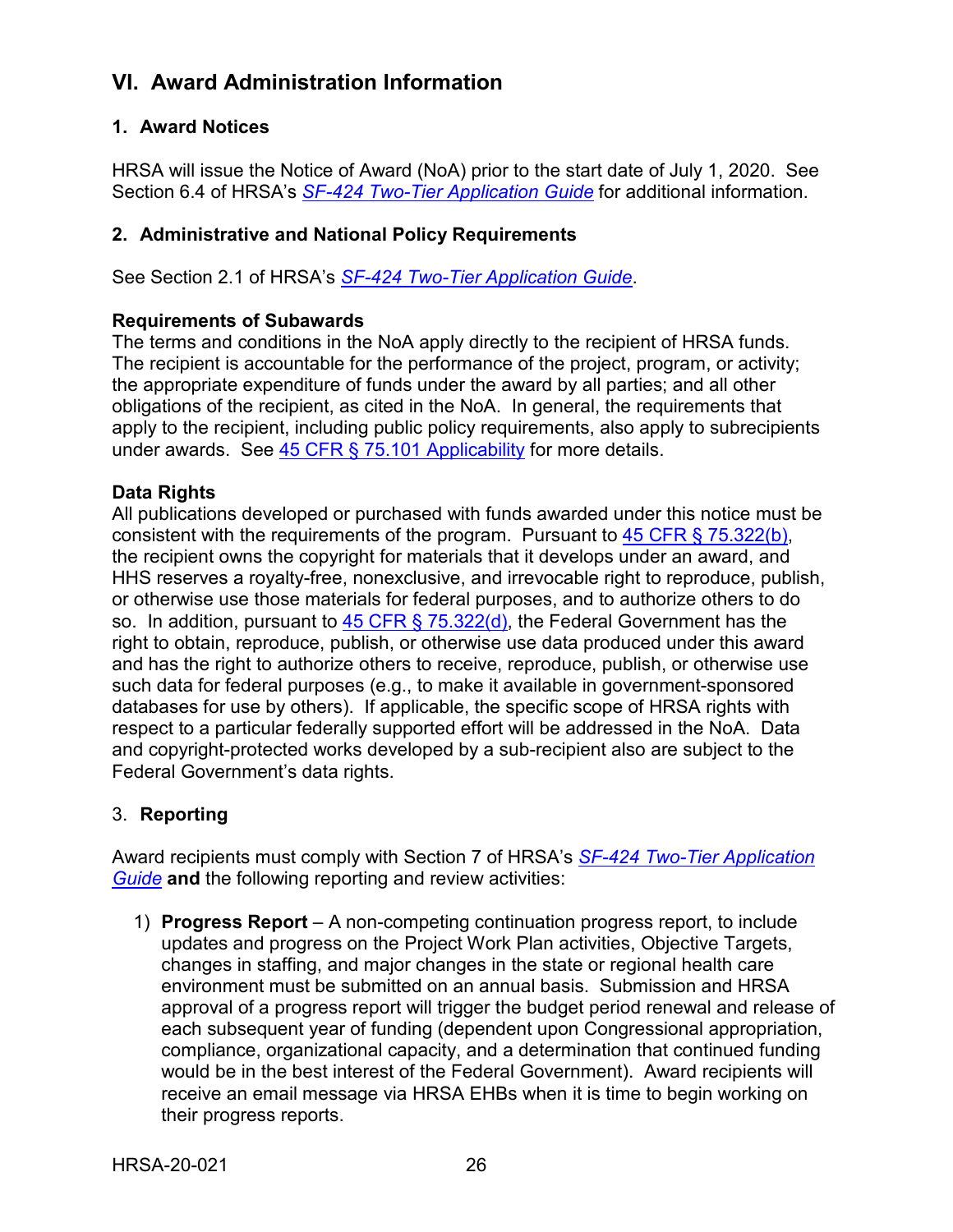- 2) **Final Report**  A final report is due within 90 days after the period of performance ends.
- 3) **Integrity and Performance Reporting**  The NoA will contain a provision for integrity and performance reporting in [FAPIIS,](https://www.fapiis.gov/) as required in [2 CFR part 200](hhttp://www.ecfr.gov/cgi-bin/retrieveECFR?gp=&SID=e36f9a3598cc0426941d82bfd666e83e&mc=true&n=pt2.1.200&r=PART&ty=HTML#ap2.1.200_1521.xii)  [Appendix XII.](hhttp://www.ecfr.gov/cgi-bin/retrieveECFR?gp=&SID=e36f9a3598cc0426941d82bfd666e83e&mc=true&n=pt2.1.200&r=PART&ty=HTML#ap2.1.200_1521.xii)

## <span id="page-30-0"></span>**VII. Agency Contacts**

You may request additional information and/or technical assistance regarding business, administrative, or fiscal issues related to this NOFO by contacting:

Vera Windham Senior Grants Management Specialist Division of Grants Management Operations, OFAM Health Resources and Services Administration 5600 Fishers Lane, Room 10SWH03 Rockville, MD 20857 Telephone: (301) 443-6859 Email: [vwindham@hrsa.gov](mailto:vwindham@hrsa.gov)

You may request additional information and/or technical assistance related to this NOFO by contacting:

Marlene Saéz Public Health Analyst, Office of Policy and Program Development Bureau of Primary Health Care (BPHC) Health Resources and Services Administration 5600 Fishers Lane, Room 16N09 Rockville, MD 20857 Telephone: (301) 594-4300 Contact: [BPHC Contact Form](https://bphccommunications.secure.force.com/ContactBPHC/BPHC_Contact_Form) [PCA Technical Assistance webpage](https://bphc.hrsa.gov/program-opportunities/funding-opportunities/pca)

You may need assistance when working online to submit your application forms electronically. Always obtain a case number when calling for support. For assistance with submitting the application in Grants.gov, contact Grants.gov 24 hours a day, 7 days a week, excluding federal holidays at:

Grants.gov Contact Center Telephone: 1-800-518-4726 (International Callers, dial 606-545-5035) Email: [support@grants.gov](mailto:support@grants.gov) Self-Service Knowledge Base: <https://grants-portal.psc.gov/>

You may need assistance when working online to submit the remainder of your information electronically through HRSA's EHBs. Always obtain a case number when calling for support. For assistance with submitting the remaining information in HRSA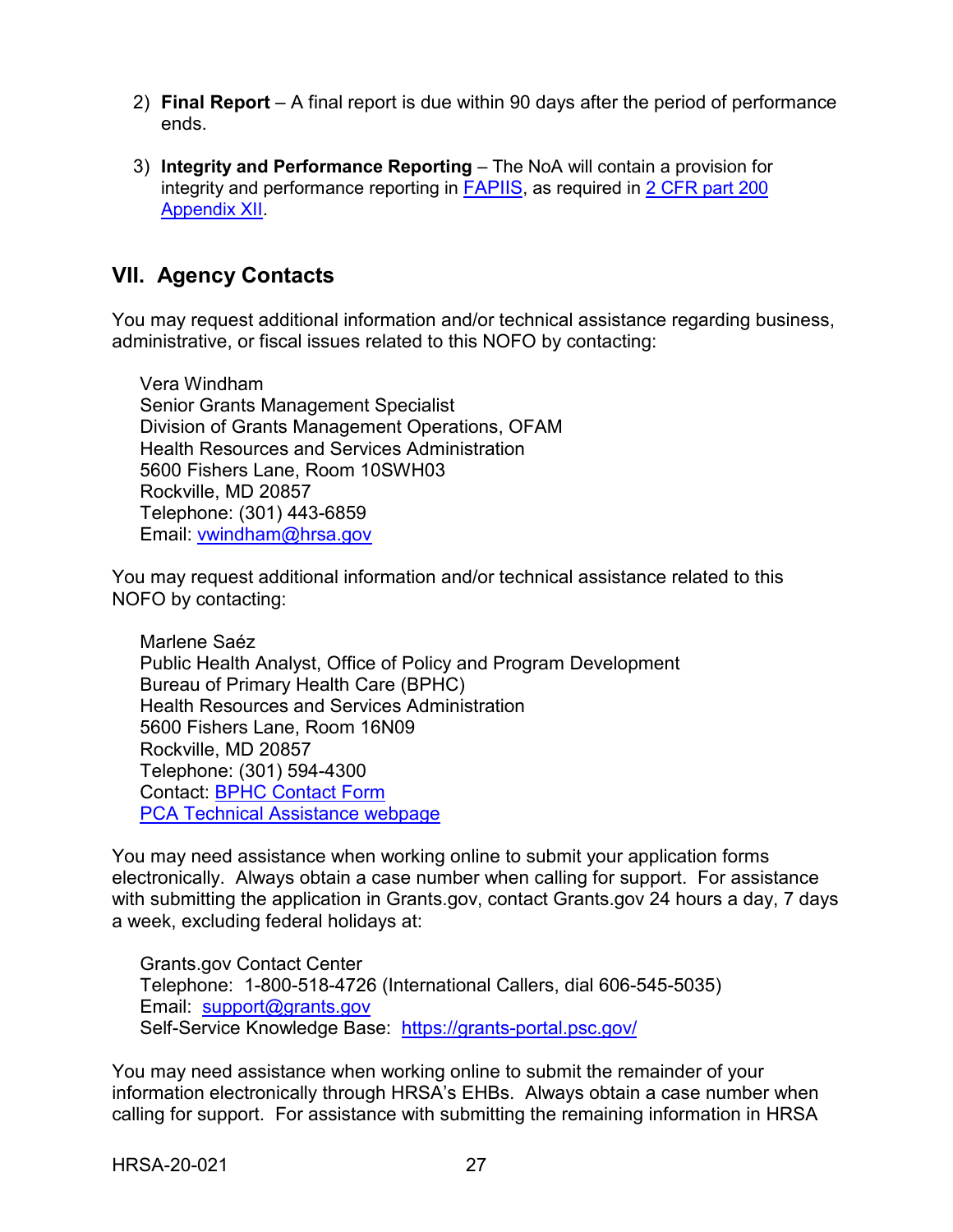EHBs, contact Health Center Program Support, Monday–Friday, 8:30 a.m. to 5:30 p.m. ET, excluding federal holidays at:

Health Center Program Support Telephone: (877) 464-4772 Web: [BPHC Contact Form](https://bphccommunications.secure.force.com/ContactBPHC/BPHC_Contact_Form)

## <span id="page-31-0"></span>**VIII. Other Information**

#### **Technical Assistance**

A technical assistance webpage has been established to provide you with samples of forms, FAQs, and other resources that will help you submit a complete application. To review available resources, visit the [PCA Technical Assistance webpage.](https://bphc.hrsa.gov/program-opportunities/funding-opportunities/pca)

#### **HRSA Primary Health Care Digest**

The HRSA [Primary Health Care Digest](https://public.govdelivery.com/accounts/USHHSHRSA/subscriber/new?topic_id=USHHSHRSA_118) is a weekly email newsletter containing information and updates pertaining to the Health Center Program, including release of all competitive funding opportunities. You are encouraged to subscribe several staff.

#### **Tips for Writing a Strong Application**

See Section 5.7 of HRSA's *SF-424 [Two-Tier Application Guide.](http://www.hrsa.gov/grants/apply/applicationguide/sf424programspecificappguide.pdf)*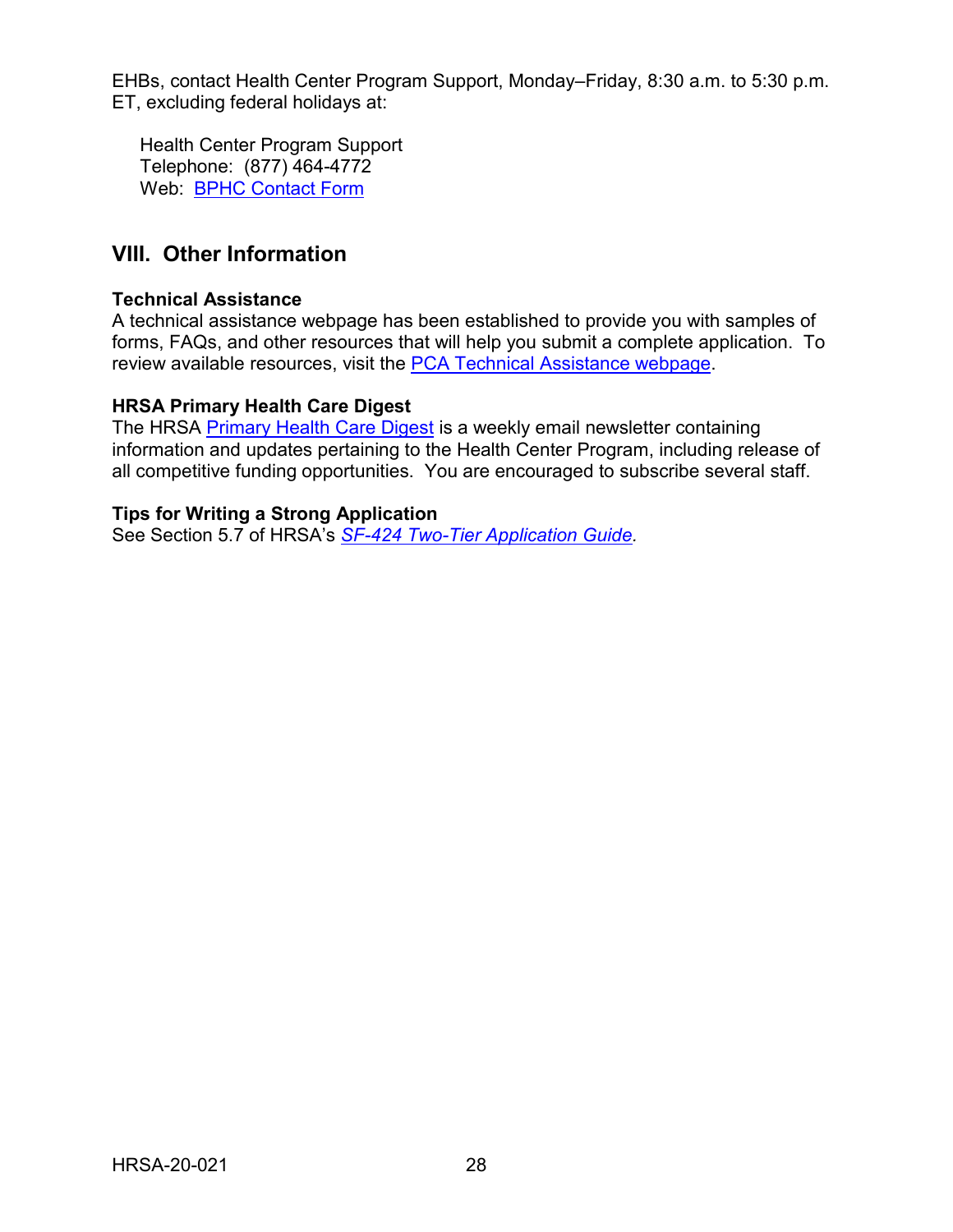# **Appendix A: Instructions for the EHBs Application Forms**

<span id="page-32-0"></span>You must complete Form 1A and the Project Work Plan in EHBs. Detailed instructions for completing the forms in EHBs are available in the PCA User Guide, posted on the [PCA Technical Assistance webpage,](https://bphc.hrsa.gov/program-opportunities/funding-opportunities/pca) along with a sample Project Work Plan.

#### **Form 1A: General Information Worksheet**

This form includes key information about the applicant organization and the proposed project.

- Section 1: Applicant Information: Complete all required fields. Competing continuation applicants should update prepopulated information as needed.
- Section 2: State or Regional Information: Indicate the state or region that your organization proposes to serve. You may select only one. See the State and Region Table on the [PCA Technical Assistance webpage](https://bphc.hrsa.gov/program-opportunities/funding-opportunities/pca) for the list of states and regions.
- Section 3: Budget Information: The form will prepopulate the maximum amount of annual funding you may request based on the state or region selected in Section 2. Below that amount, the form will prepopulate the amount of funding you requested on the SF-424A. If the amount requested on the SF-424A is greater than the prepopulated maximum allowable funding, you must edit the funding request amount entered in the SF-424A to ensure eligibility.

#### **Project Work Plan**

The Project Work Plan outlines your proposed T/TA activities to meet the Goals and Objectives. You must propose activities that will lead to Objective Target attainment by the end of the 3-year period of performance (by June 30, 2023).

Reference [Appendix B: Goals and Objectives Development Guide](#page-35-0) for numerator and denominator definitions that must be utilized when developing your baseline data. Information included in the Project Work Plan should not be developed based only on a sample or subset of health centers within the proposed state or region.

| <b>Field</b> | <b>Instructions</b>                                                                                                                                                                                                                                                                                                                                |
|--------------|----------------------------------------------------------------------------------------------------------------------------------------------------------------------------------------------------------------------------------------------------------------------------------------------------------------------------------------------------|
| Goal         | The following Goals will be prepopulated in the Project Work Plan in<br>EHBs:<br>Increase Access to Comprehensive Primary Care Services<br>2. Accelerate Value-Based Care Delivery<br>3. Foster a Workforce to Address Current and Emerging Needs<br>4. Enhance Emergency Preparedness and Response<br>5. Advance Clinical Quality and Performance |
|              | Ensure that all proposed Activities will drive progress under these<br>Goals. You cannot add new Goals or edit the prepopulated Goals.                                                                                                                                                                                                             |

#### **Table 1: Project Work Plan Instructions Table**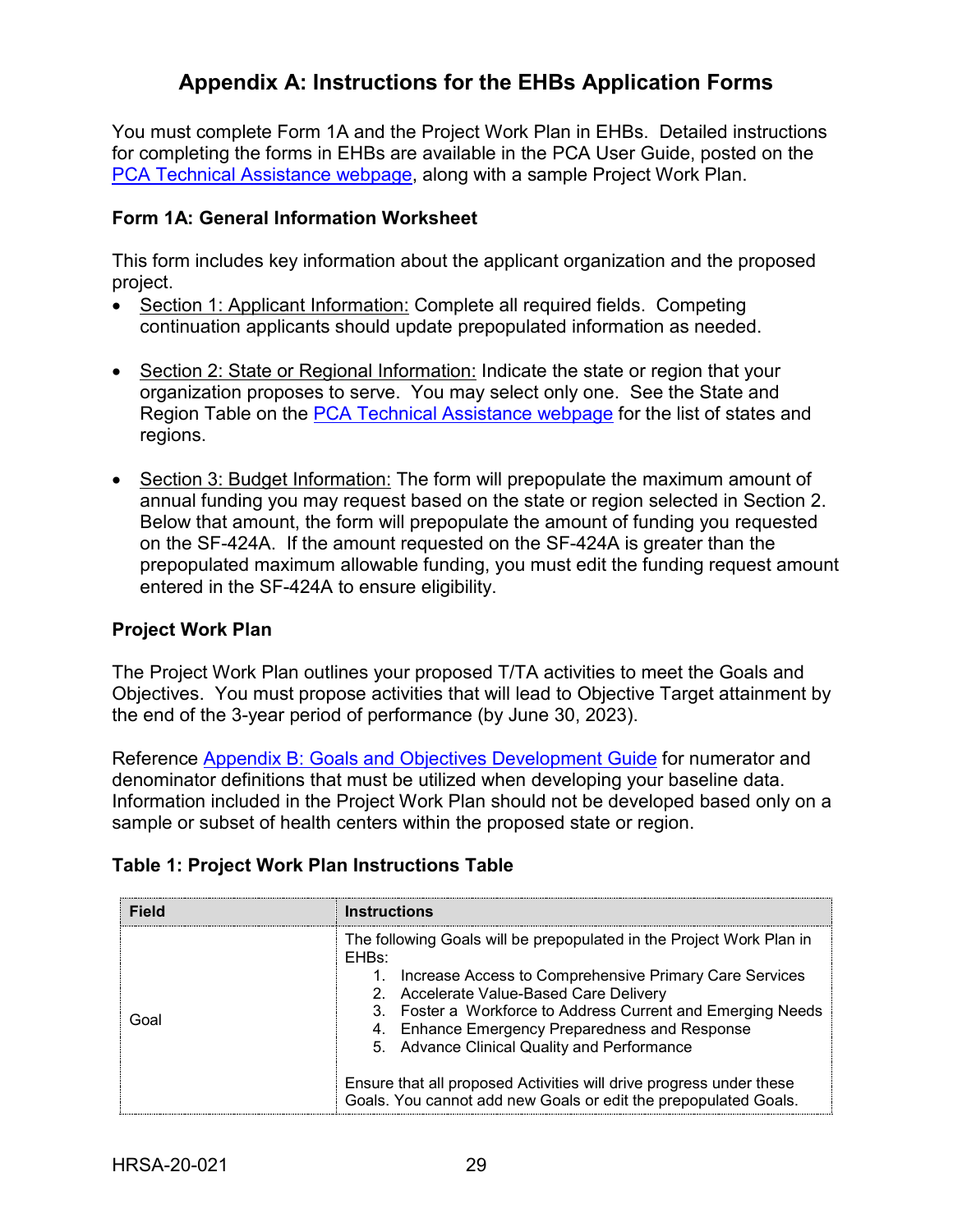| <b>Field</b>                                                       | <b>Instructions</b>                                                                                                                                                                                                                                                                                                                                                            |
|--------------------------------------------------------------------|--------------------------------------------------------------------------------------------------------------------------------------------------------------------------------------------------------------------------------------------------------------------------------------------------------------------------------------------------------------------------------|
| <b>Objective Description</b>                                       | Each Goal includes predefined Objectives (see Appendix B: Goals<br>and Objectives Development Guide). You cannot add new<br>Objectives or edit the prepopulated Objectives. However, some<br>Objectives are optional and will be labeled as such.                                                                                                                              |
| <b>Baseline Data Source</b><br>(maximum 2,500<br>characters)       | Provide details of how the Numerator and Denominator were<br>determined. If the Objective includes terms to be defined by the<br>applicant (e.g., "fully integrated", "comprehensive services",<br>"readiness scale"), use this field to define these terms relative to the<br>proposed state or regional activities.                                                          |
| Numerator                                                          | See Appendix B: Goals and Objectives Development Guide                                                                                                                                                                                                                                                                                                                         |
| Denominator                                                        | See Appendix B: Goals and Objectives Development Guide                                                                                                                                                                                                                                                                                                                         |
| <b>Baseline Percentage</b>                                         | The system will show the calculated baseline percentage. This figure<br>will be calculated once Numerator and Denominator data are<br>entered.                                                                                                                                                                                                                                 |
| <b>Objective Target</b>                                            | Provide an Objective Target to be achieved by the end of the period<br>of performance (by June 30, 2023). You are expected to make<br>steady progress toward the target over the course of the 3-year<br>project period.                                                                                                                                                       |
| <b>Objective Impact Narrative</b><br>(maximum 2,500<br>characters) | Describe the overall impact the planned activities are predicted to<br>have on the Objective by the end of the period of performance (by<br>June 30, 2023). Reference data sources used to determine the<br>expected impact.                                                                                                                                                   |
| Formal Training and<br>Technical (T/TA) Session<br>Target          | Provide the number of formal training and technical assistance<br>(T/TA) sessions planned (e.g., scheduled and structured T/TA<br>sessions with specific objectives and outcomes to include virtual and<br>in-person sessions) through the end of the period of performance<br>(from July 1, 2020 through June 30, 2023) in order to address the<br>Goal and Objective Target. |
| <b>Participation Target</b>                                        | Provide the number of health center representatives that will<br>participate in the formal T/TA sessions through the end of the period<br>of performance (from July 1, 2020 through June 30, 2023) in order to<br>address the Goal and Objective Target. Individuals that participate in<br>more than one T/TA session may be counted more than once.                          |
| <b>Participant Satisfaction</b><br>Target                          | Provide the average T/TA satisfaction score predicted over the<br>course of the period of performance (from July 1, 2020 through June<br>30, 2023) based on Formal T/TA Session participant surveys. Use a<br>5 point satisfaction rating scale.                                                                                                                               |
| Participant Behavior<br><b>Change Target</b>                       | Provide the average T/TA job behavior change score predicted over<br>the course of the period of performance (from July 1, 2020 through<br>June 30, 2023) based on post-Formal T/TA Session follow-up<br>participant surveys. Use a 5 point rating scale.                                                                                                                      |
| Key Factors<br>(maximum 500 characters)                            | Identify 2-5 factors that will contribute to and restrict progress on<br>achieving the Goals and Objectives. Cite supporting data sources<br>(e.g., needs assessments, focus groups).<br>At least 1 Contributing and 1 Restricting Key Factor must be<br>identified.                                                                                                           |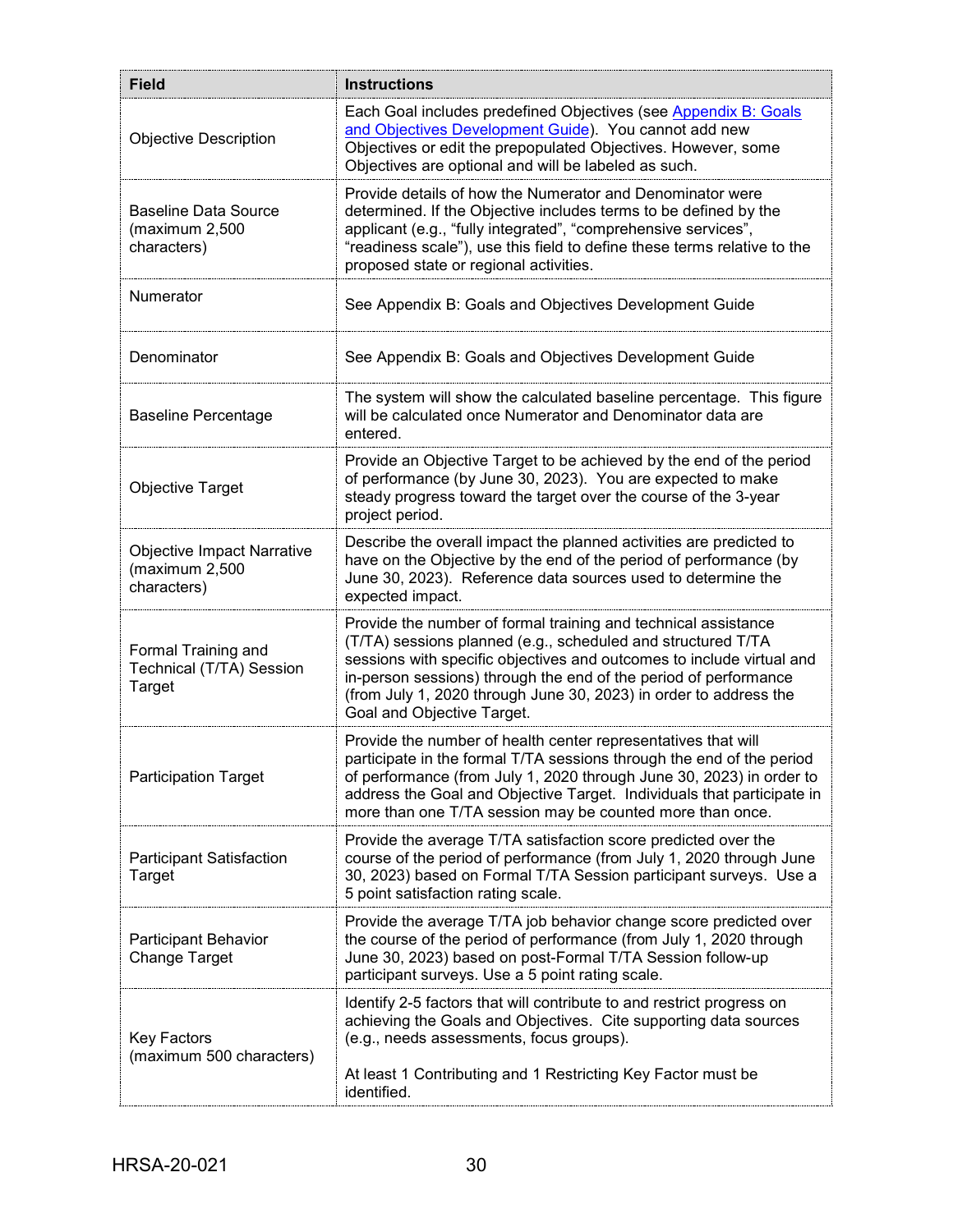| <b>Field</b>                                                 | <b>Instructions</b>                                                                                                                                                                                                                                                                                                                                                                                                                                                                                                                    |
|--------------------------------------------------------------|----------------------------------------------------------------------------------------------------------------------------------------------------------------------------------------------------------------------------------------------------------------------------------------------------------------------------------------------------------------------------------------------------------------------------------------------------------------------------------------------------------------------------------------|
| <b>Activity Name (maximum</b><br>200 characters)             | Provide a unique name for each activity that can be used to quickly<br>distinguish between similar activities.                                                                                                                                                                                                                                                                                                                                                                                                                         |
| <b>Activity Description</b><br>(maximum 7,500<br>characters) | Propose 2-5 Activities for each Objective. Describe the major<br>planned Activities to be conducted in the first 12 months of the<br>period of performance that will contribute to Goal and Objective<br>Target attainment by the end of the 3-year project period.<br>Activities for Years 2 and 3 of the period of performance will be<br>described in the RESPONSE section of the Project Narrative and<br>outlined in future non-competing continuation progress reports. They<br>should not be included in the Project Work Plan. |
| Person/Group Responsible<br>maximum 1,000<br>characters)     | Identify the person, position, or group that will be responsible and<br>accountable for carrying out each Activity.                                                                                                                                                                                                                                                                                                                                                                                                                    |
| <b>Targeted Start Date</b><br>(numeric format<br>mm/dd/yyyy) | Provide the estimated start date for each Activity. This date must be<br>within the first 12 months of the period of performance (July 1, 2020)<br>through June 30, 2021).                                                                                                                                                                                                                                                                                                                                                             |
| <b>Targeted End Date (numeric</b><br>format mm/dd/yyyy)      | Provide the estimated end date for each Activity.                                                                                                                                                                                                                                                                                                                                                                                                                                                                                      |
| <b>Expected Outcome</b><br>(maximum 7,500<br>characters)     | Identify the principal outcome for each Activity.                                                                                                                                                                                                                                                                                                                                                                                                                                                                                      |
| Comments (optional)<br>(maximum 7,500<br>characters)         | Include additional information relevant to each Activity, as desired.                                                                                                                                                                                                                                                                                                                                                                                                                                                                  |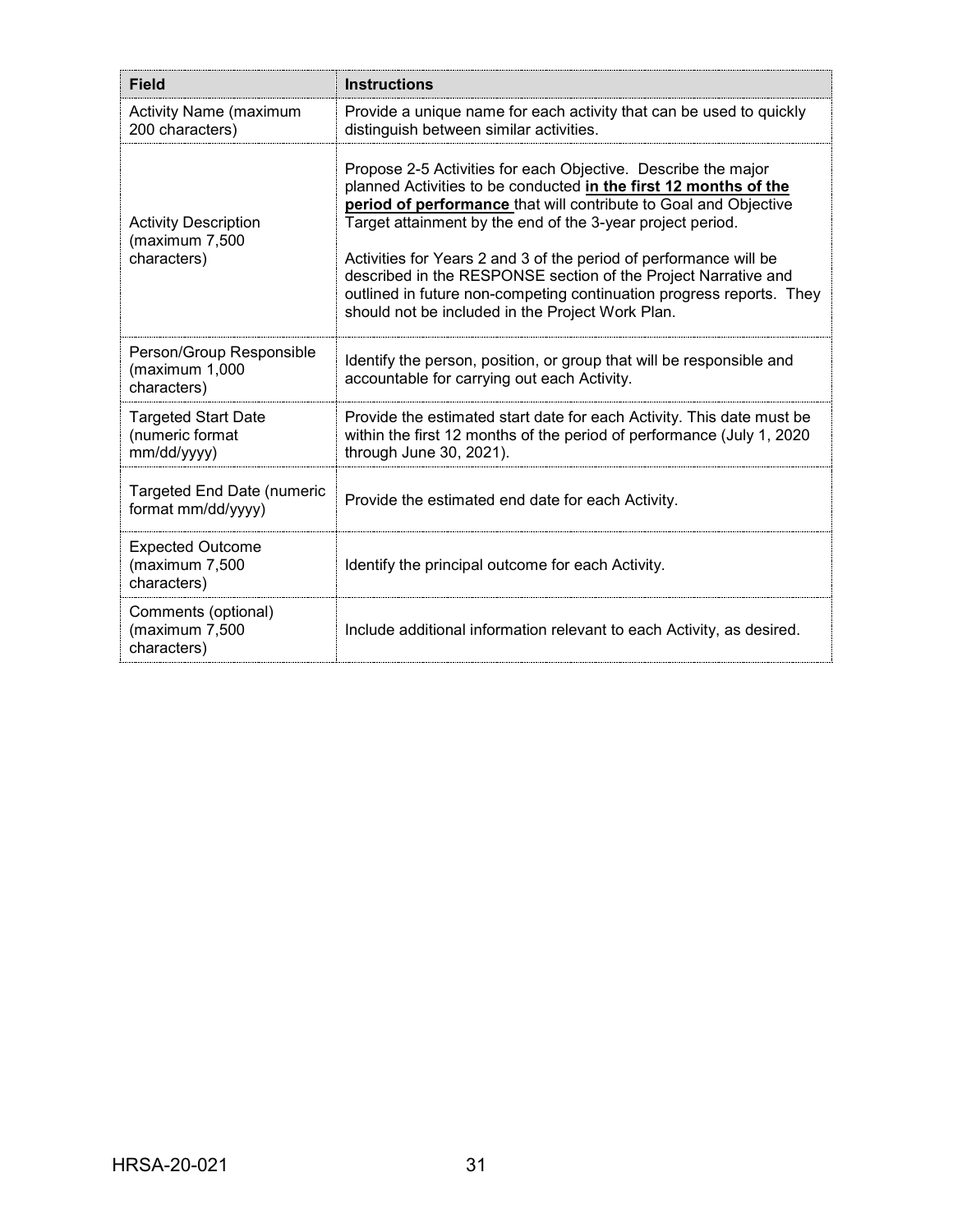# **Appendix B: Goals and Objectives Development Guide**

<span id="page-35-0"></span>Applicants must use this guide to calculate baseline data (numerators and denominators) for each objective. For the purposes of this NOFO, existing health centers include Health Center Program award recipients and look-alikes. Potential health centers include organizations that are applying for or seeking information about applying for an award or look-alike designation.

**Goal A**: Increase Access to Comprehensive Primary Care

| <b>Objective and Objective</b><br><b>Description</b>                                                                                                                                                                                                                                          | <b>Numerator</b>                                                                                                                                                            | <b>Denominator</b>                                                                                                                                                        |
|-----------------------------------------------------------------------------------------------------------------------------------------------------------------------------------------------------------------------------------------------------------------------------------------------|-----------------------------------------------------------------------------------------------------------------------------------------------------------------------------|---------------------------------------------------------------------------------------------------------------------------------------------------------------------------|
| <b>A1: Comprehensive</b><br><b>Services - Increase the</b><br>percentage of health centers<br>that have successfully<br>implemented Health Center<br>Program supplemental<br>funding (Select one<br>supplemental funding<br>opportunity for developing<br>your numerator and<br>denominator.) | Number of health centers that<br>have successfully implemented<br>supplemental funding<br>(supplemental funding to be<br>determined by the applicant)                       | Number of Health<br><b>Center Program</b><br>award recipients<br>receiving<br>supplemental<br>funding (to be<br>determined by the<br>applicant) in the<br>state or region |
| Note: PCAs covering<br>Alabama, Arkansas,<br>Kentucky, Mississippi,<br>Missouri, Oklahoma, South<br>Carolina and other states in<br>the targeted jurisdictions for<br><b>Ending the HIV Epidemic are</b><br>required to select HIV<br>prevention supplemental<br>funding.                     |                                                                                                                                                                             |                                                                                                                                                                           |
| <b>A2: Health Center Program</b><br>Development - Increase the<br>number of new, existing, and<br>potential health centers that<br>have been supported through<br>strategic development<br>technical assistance                                                                               | Number of existing and<br>potential health centers that<br>have received T/TA on<br>strategic development within<br>the last 12 months                                      | N/A                                                                                                                                                                       |
| <b>A3: Service Integration</b><br>(Optional) - Increase the<br>percentage of health centers<br>that are fully integrating<br>comprehensive services into<br>primary care (e.g., primary                                                                                                       | Number of health centers that<br>have fully integrated<br>comprehensive services into<br>primary care (applicant to<br>define "fully integrated<br>comprehensive services") | Number of health<br>centers in the state<br>or region                                                                                                                     |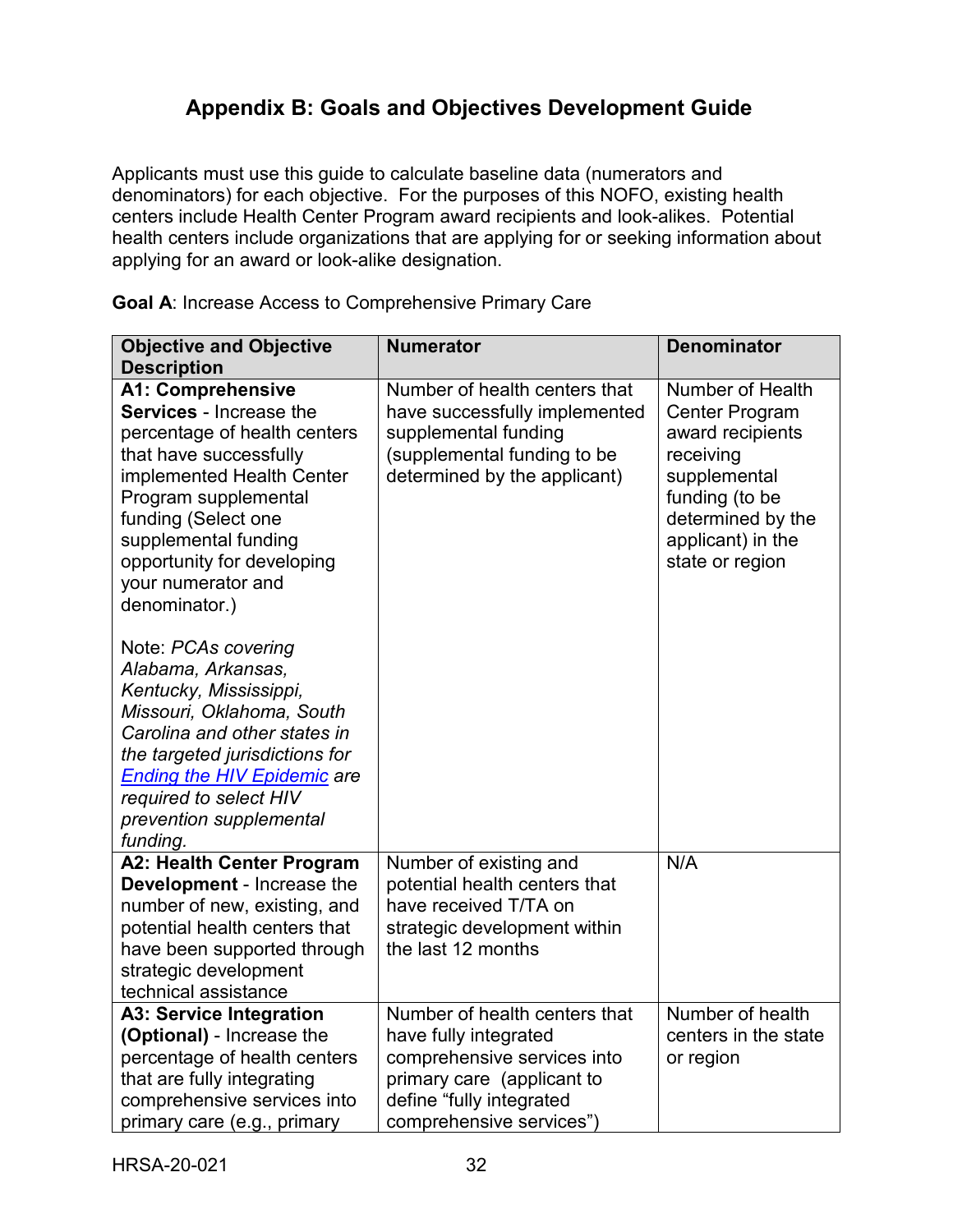| <b>Objective and Objective</b><br><b>Description</b>                                                                                                                                                                                                 | <b>Numerator</b>                                               | <b>Denominator</b>                                                |
|------------------------------------------------------------------------------------------------------------------------------------------------------------------------------------------------------------------------------------------------------|----------------------------------------------------------------|-------------------------------------------------------------------|
| medical, oral, mental,<br>substance use disorder,<br>vision, enabling services)                                                                                                                                                                      |                                                                |                                                                   |
| A4: Innovation (Optional) -<br>Create an objective that<br>defines a state/regional<br>barrier to increasing access<br>and propose to test a<br>potential approach to<br>overcoming the barrier and<br>evaluate its effectiveness and<br>scalability | To be determined by the<br>applicant based on the<br>objective | To be determined<br>by the applicant<br>based on the<br>objective |

**Goal B**: Accelerate Value-Based Care Delivery

| <b>Objective and Objective</b><br><b>Description</b>                                                                                                                                                                                                                                                           | <b>Numerator</b>                                                                                                                                                                                                                                  | <b>Denominator</b>                                    |
|----------------------------------------------------------------------------------------------------------------------------------------------------------------------------------------------------------------------------------------------------------------------------------------------------------------|---------------------------------------------------------------------------------------------------------------------------------------------------------------------------------------------------------------------------------------------------|-------------------------------------------------------|
| <b>B1: Readiness for Value-</b><br><b>Based Care Delivery -</b><br>Increase the percentage of<br>health centers that are at a<br>high level of readiness for, or<br>already engaged in value-<br>based care delivery                                                                                           | Number of health centers that<br>have scored in the highest level<br>of readiness for value-based<br>care delivery on a readiness<br>scale (scale to be determined<br>by the applicant) or are already<br>engaged in value-based care<br>delivery | Number of health<br>centers in the state<br>or region |
| <b>B2: Innovation (Optional) -</b><br>Create an objective that<br>defines a state/regional<br>barrier to accelerating value-<br>based care with no readily<br>available solution and<br>propose to test a potential<br>approach to overcoming the<br>barrier and evaluate its<br>effectiveness and scalability | To be determined by the<br>applicant                                                                                                                                                                                                              | To be determined<br>by the applicant                  |

**Goal C**: Foster a Workforce to Address Current and Emerging Needs

| <b>Objective and Objective</b><br><b>Description</b>                                                              | <b>Numerator</b>                                                                                                                                      | <b>Denominator</b>                                    |
|-------------------------------------------------------------------------------------------------------------------|-------------------------------------------------------------------------------------------------------------------------------------------------------|-------------------------------------------------------|
| C1: Workforce Planning -<br>Increase the percentage of<br>health centers with<br>comprehensive workforce<br>plans | Number of health centers with<br>comprehensive workforce<br>plans, including staff and/or<br>student (e.g., residents)<br>education/training programs | Number of health<br>centers in the state<br>or region |
| <b>C2: Executive Development</b>                                                                                  | Number of health center                                                                                                                               | Number of health                                      |
| - Increase the percentage of                                                                                      | executive staff and board                                                                                                                             | center executive                                      |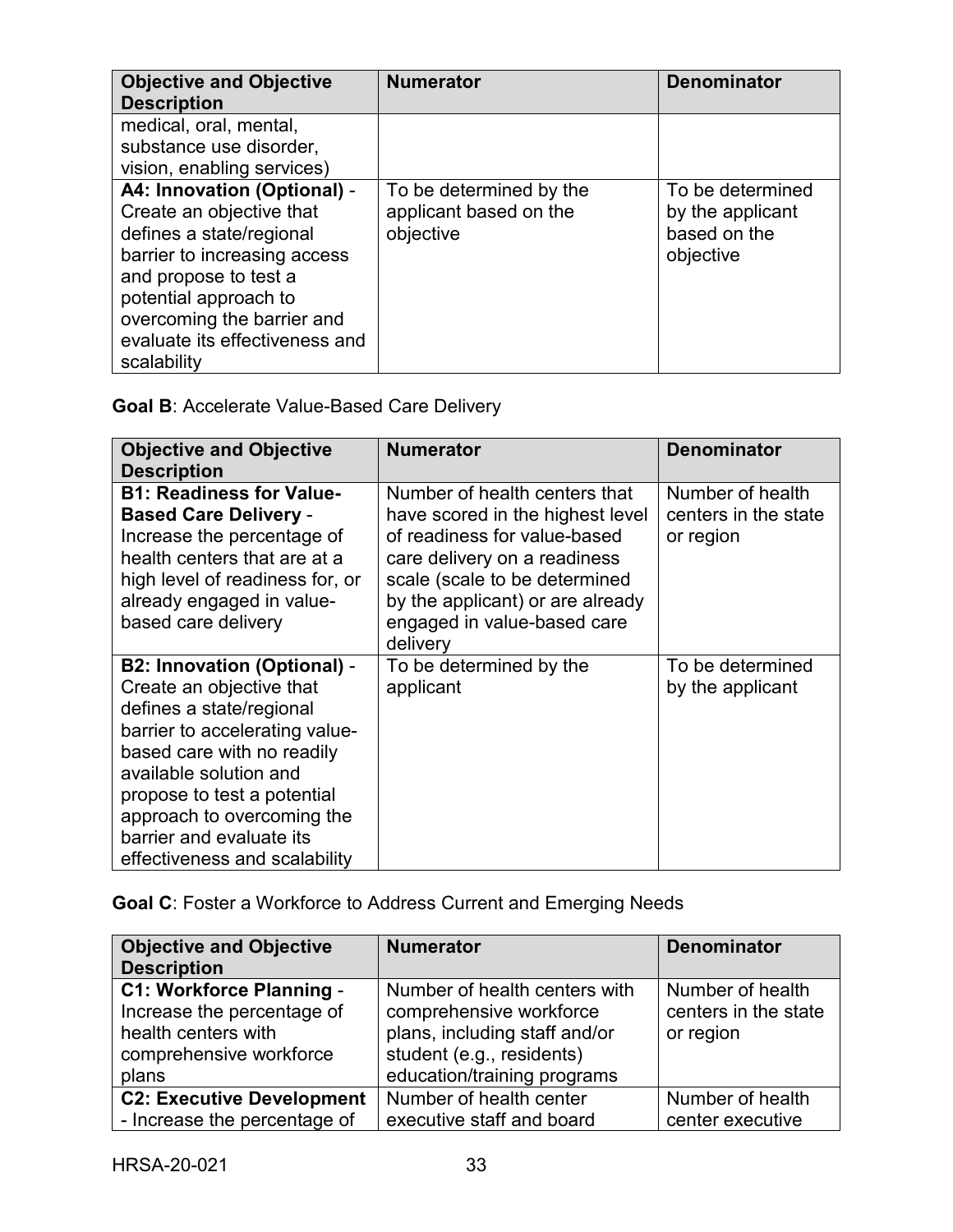| <b>Objective and Objective</b><br><b>Description</b>                                                                                                                                                                    | <b>Numerator</b>                                                                                                                  | <b>Denominator</b>                                    |
|-------------------------------------------------------------------------------------------------------------------------------------------------------------------------------------------------------------------------|-----------------------------------------------------------------------------------------------------------------------------------|-------------------------------------------------------|
| health center executive staff<br>and board members that<br>receive state/region-specific<br>T/TA to advance health<br>center operations                                                                                 | members that have received<br>state/region-specific T/TA to<br>advance health center<br>operations                                | staff and board<br>members in the<br>state or region  |
| <b>C3: Workforce</b><br><b>Advancement (Optional) -</b><br>Increase the percentage of<br>health centers receiving<br>support around innovative<br>ways to maximize workforce<br>through multidisciplinary care<br>teams | Number of health centers<br>receiving T/TA on innovative<br>ways to maximize workforce<br>through multidisciplinary care<br>teams | Number of health<br>centers in the state<br>or region |

**Goal D**: Enhance Emergency Preparedness and Response

| <b>Objective and Objective</b><br><b>Description</b>                                                                                                                                                                                                                                                                                                                                                | <b>Numerator</b>                                                                                                                                                                                                                 | <b>Denominator</b>                                    |
|-----------------------------------------------------------------------------------------------------------------------------------------------------------------------------------------------------------------------------------------------------------------------------------------------------------------------------------------------------------------------------------------------------|----------------------------------------------------------------------------------------------------------------------------------------------------------------------------------------------------------------------------------|-------------------------------------------------------|
| D1: Continuity of Care and<br><b>Communication during</b><br><b>Emergencies - Increase the</b><br>percentage of health centers<br>that have formal agreements<br>with the PCA to develop,<br>exercise, maintain, and<br>implement systems to ensure<br>timely and accurate PCA<br>reporting on health center<br>operational status during<br>disasters and/or public health<br>emergencies          | Number of health centers that<br>have a formal agreement with<br>the PCA to provide timely and<br>accurate reporting to the PCA<br>on health center operational<br>status during disasters and/or<br>public health emergencies   | Number of health<br>centers in the state<br>or region |
| D2: Emergency<br>Preparedness - Increase the<br>percentage of health centers<br>that receive state/region-<br>specific T/TA on leveraging<br><b>CMS requirements and HRSA</b><br>resources to effectively align<br>with federal, state, tribal,<br>regional, and local<br>emergency preparedness<br>systems to ensure continuity<br>of care during disasters<br>and/or public health<br>emergencies | Number of health centers that<br>receive state/region-specific<br>T/TA on leveraging CMS<br>requirements and HRSA<br>resources to align with federal,<br>state, tribal, regional, and local<br>emergency preparedness<br>systems | Number of health<br>centers in the state<br>or region |